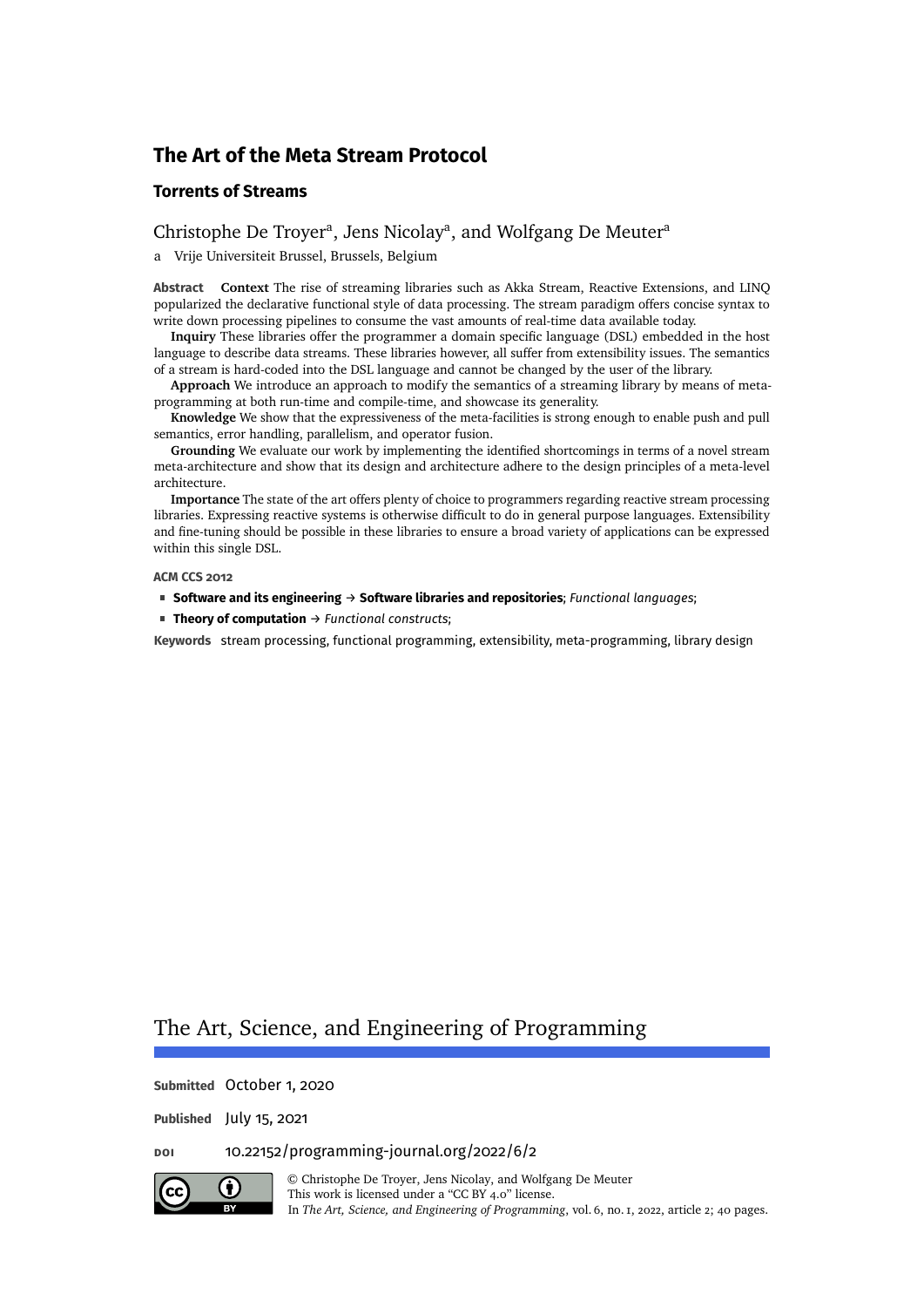# <span id="page-1-0"></span>**1 Introduction**

Stream programming is used for expressing computations that are naturally specified as a functional pipeline of operators between data sources and sinks. Examples of this include GUI programming [\[8,](#page-27-0) [15,](#page-27-1) [25\]](#page-28-0), distributed event-driven systems such as IoT applications [\[9,](#page-27-2) [14\]](#page-27-3), and complex event processing [\[27\]](#page-28-1). Because of its many applications, stream programming has become omnipresent in contemporary soft-ware [\[1,](#page-26-0) [9,](#page-27-2) [12\]](#page-27-4) and most mainstream programming languages offer stream processing libraries or embed a domain-specific language (DSL) for this purpose. Because the concepts and basic building blocks are quite homogeneous across most stream implementations, all implementations can in fact be considered as a DSL for the stream programming domain, and we will therefore use the term *stream DSL* to refer to these implementations.

Contemporary and widely used stream DSLs such as Akka Streams [\[13\]](#page-27-5), RxJava [\[18\]](#page-28-2), and GenStage [\[7\]](#page-27-6) offer a high-level flow-based API to construct and manipulate streams of data by using functional-inspired building blocks called "operators", such as map and filter. These basic building blocks can be classified into two categories, which are central to our problem statement:

- *Functional operators* such as map, filter, and scan, that manipulate the data flowing through streams.
- *Non-functional operators* that manipulate *how* the data streams through the stream such as buffer and async.

As we already mentioned, this API for expressing the *functional* requirements of a stream program are homogeneous between the different DSLs. It is a different story, however, when it comes to expressing the *non-functional* requirements of stream programs. Surveying four existing stream DSLs embedded in popular general-purpose languages [\[21\]](#page-28-3)(Akka Streams in Scala, Java Streams and RxJava in Java, and GenStage in Elixir), we identified three problems with respect to expressing non-functional requirements in these DSLs. These issues have been addressed in the past in the context of aspect-oriented programming [\[10,](#page-27-7) [11\]](#page-27-8) and we wish to address a subset of them in our work.

- 1. Stream DSLs provide non-functional extensions in a non-canonical and ad-hoc fashion, hindering transplantability of programs between languages.
- 2. Entanglement of functional stream logic and non-functional stream execution logic, leading to reduced readability and maintainability of stream programs.
- 3. Limited or no means for extending and adapting the stream execution semantics from within the DSL beyond what is built into language.

In this paper, we propose meta-programming as an approach to overcome the problems we identified in a structured manner. More in particular, we examine how meta-programming can be used for expressing non-functional requirements in stream programming in a language agnostic way, disentangled from the functional requirements, and extensible by stream programmers. Central to realizing our approach is the meta-level architecture  $\mu$ CREEK. Our approach is two-pronged: run-time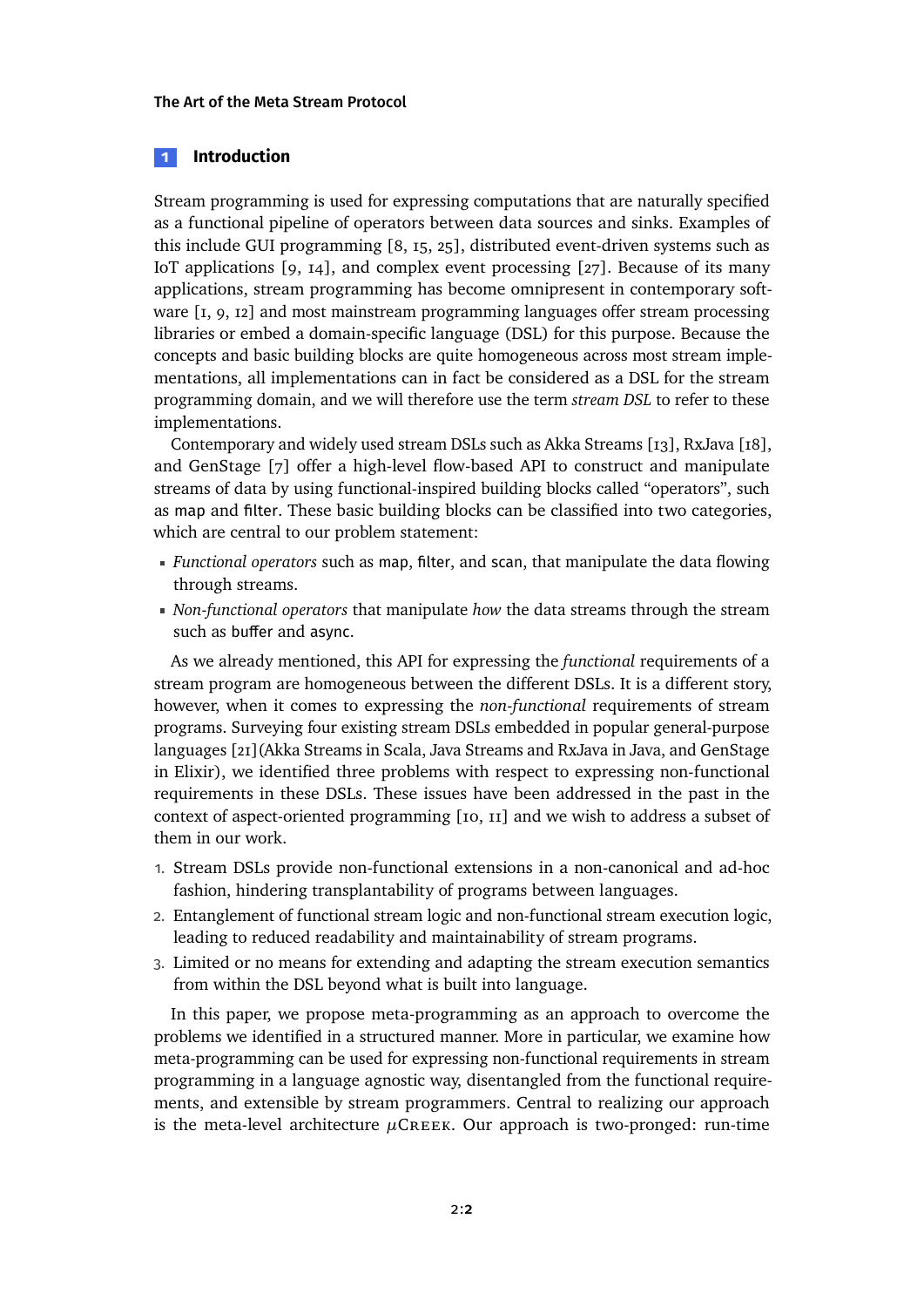meta-programming  $(\mu$ CREEK<sub>r</sub>) and compile-time meta-programming  $(\mu$ CREEK<sub>c</sub>).  $\mu$ CREEK<sub>r</sub> allows the programmer to modify the run-time behaviour of a stream (e.g., push vs. pull based).  $\mu$ CREEK<sub>c</sub> hands the programmer control over the construction of streams at compile-time (e.g.,introduce parallelism or timestamping). To define and implement  $\mu$ CREEK, we designed CREEK, an extensible stream DSL that incorporates our meta-programming facilities. To validate our approach we implement 5 examples prominent in related work [\[2,](#page-26-1) [20\]](#page-28-4): operator fusion, push and pull semantics, error handling, timestamping, and operator-level parallelism.

The contributions of the work are as follows:

- Creek, an extensible stream DSL with stream-based meta-programming facilities.
- $\mu$ CREEK, a stream meta protocol that offers the programmer control over the structure of the streams ( $\mu$ CREEK<sub>c</sub>) by means of DAG rewriting, and the run-time semantics of the underlying stream DSL  $(\mu$ CREEK<sub>r</sub>) by exposing and hooking into a high-level communication protocol, all in the same paradigm (i.e.,streams) as the base language.
- An evaluation of the expressivity and applicability of  $\mu$ CREEK by expressing prominent problems from related work in *μ*CREEΚ.

**Overview** In [Section 2](#page-2-0) we introduce and discuss a number of examples to demonstrate the three problems we identified, and use them to motivate our approach. To explain our approach we first introduce CREEK [\(Section 3\)](#page-8-0), our extensible stream DSL, and present its compile-time meta-protocol  $\mu$ CREEK<sub>c</sub> [\(Section 4\)](#page-12-0), and conclude with its run-time meta-protocol, *<sup>µ</sup>*Creek*<sup>r</sup>* [\(Section 5\)](#page-17-0). We validate our meta-protocols by showing that  $\mu$ CREEK<sub>c</sub> and  $\mu$ CREEK<sub>r</sub> can express common shortcomings of stream DSLs identified in related work such as operator fusion, operator parallelism, and alternative propagation algorithms (e.g.,push vs. pull) without making changes to the base language. We evaluate the performance overhead of  $\mu$ C $\kappa$ eek<sub>r</sub> in C $\kappa$ eek in [Section 6.](#page-22-0) After discussing related work [\(Section 7\)](#page-23-0), we conclude the paper and mention some directions for future work and avenues for future research. [\(Section 8\)](#page-25-0).

#### <span id="page-2-0"></span>**2 Problem Statement**

We have presented three problems in the state of the art regarding stream DSLs in contemporary programming languages in [Section 1.](#page-1-0) In this section we substantiate these claims. More specifically, we show by example that contemporary stream DSLs provide non-functional extensions in a non-canonical and ad-hoc fashion [\(Section 2.1\)](#page-3-0), that they entangle functional and non-functional stream logic [\(Section 2.2\)](#page-5-0), and that there are limited or no means for extending and adapting the stream execution semantics from within the DSL beyond what is offered by the language [\(Section 2.3\)](#page-6-0).

Although we will discuss each problem in the context of only one or two of the prominent streaming libraries we surveyed for this purpose, we observed all languages suffer from at least one or more of the posited problems.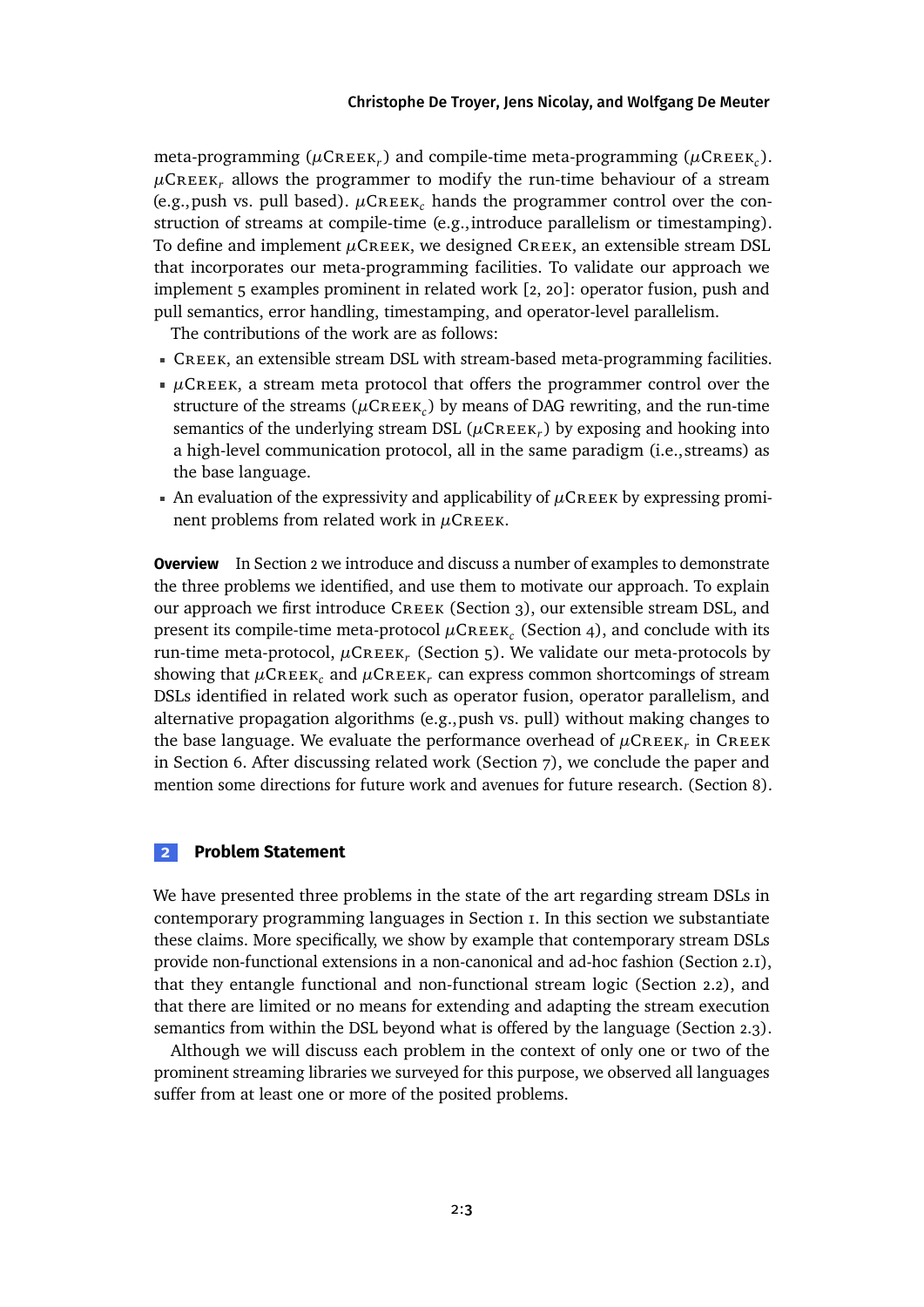■ **Listing 1** Sequential program containing a long-lasting computation (left), and its parallel version (right) in RxJava.

<span id="page-3-1"></span>

|                                 |                          | source<br>2 subscribeOn(Schedulers.computation())    |
|---------------------------------|--------------------------|------------------------------------------------------|
| $1$ source                      |                          | $3$ .flatMap(val ->                                  |
| 2 .map( $i \rightarrow$         | 4                        | just(val)                                            |
| longLastingComputation(i))<br>3 | 5                        | .subscribeOn(Schedulers.computation())               |
| 4 $subscribed()$                | 6                        | .map( $i \rightarrow$ longLastingComputation( $i$ )) |
|                                 | $\overline{\phantom{a}}$ | subscribeOn(Schedulers.single()))                    |
|                                 |                          | 8 .subscribe():                                      |

**Listing 2** Sequential program (left) from [Listing 1](#page-3-1) and its parallel version (right) expressed in Akka Streams.

<span id="page-3-2"></span>

|                                     | 1 val processor: Flow[Int, Int, NotUsed] =                |
|-------------------------------------|-----------------------------------------------------------|
| $\overline{2}$                      | <b>Flow</b> .fromGraph(GraphDSL.create() { implicit $b =$ |
| $1$ source<br>3                     | <b>val</b> balance = b.add( <b>Balance</b> [Int](2))      |
| 2 .map((i) =><br>4                  | <b>val</b> merge = $b$ .add( <b>Merge</b> [Int](2))       |
| longLastingComputation(i)<br>3<br>5 | <b>val</b> $f = Flow[Int]$ .map(longLastingComputation)   |
| 4 .runForeach(println)<br>6         |                                                           |
| 7                                   | balance.out( $o$ ) ~> f.async ~> merge.in( $o$ )          |
| 8                                   | balance.out(1) ~> f.async ~> merge.in(1)                  |
| $\bigcirc$                          | FlowShape(balance.in, merge.out)                          |
|                                     | $10 \}$                                                   |
|                                     | 11 source.via(processor).runForeach(println)              |

# <span id="page-3-0"></span>**2.1 Problem 1: Lack of Canonical Non-functional Operators**

Stream execution semantics is concerned with how a definition of a stream is executed at run-time to reduce the stream to a result. Given the wide range of applications in which stream DSLs are applicable, there are situations in which the default stream execution semantics offered by a stream DSL does not (or no longer) match with the intended semantics. Stream DSLs cater to this problem by offering non-functional operators to manipulate how a stream is executed with respect to propagation semantics (push, pull, back-pressure, . . . ), concurrency and parallelism, buffering, error handling, etc. These operators are used to improve on one or more non-functional requirements such as scalability, performance, monitoring, maintainability, or recoverability. However, while the typical building blocks for expressing the functionality of stream programs are extremely similar across different stream DSLs, this is not the case for the non-functional operators. Moreover, different DSLs offer different sets of non-functional operators for supporting different non-functional requirements.

### **2.1.1 Example: Ad-hoc Parallelization in RxJava and Akka Streams**

Suppose that a stream program must map some long-lasting computation (represented by the function longLastingComputation) over a stream of values, and that applying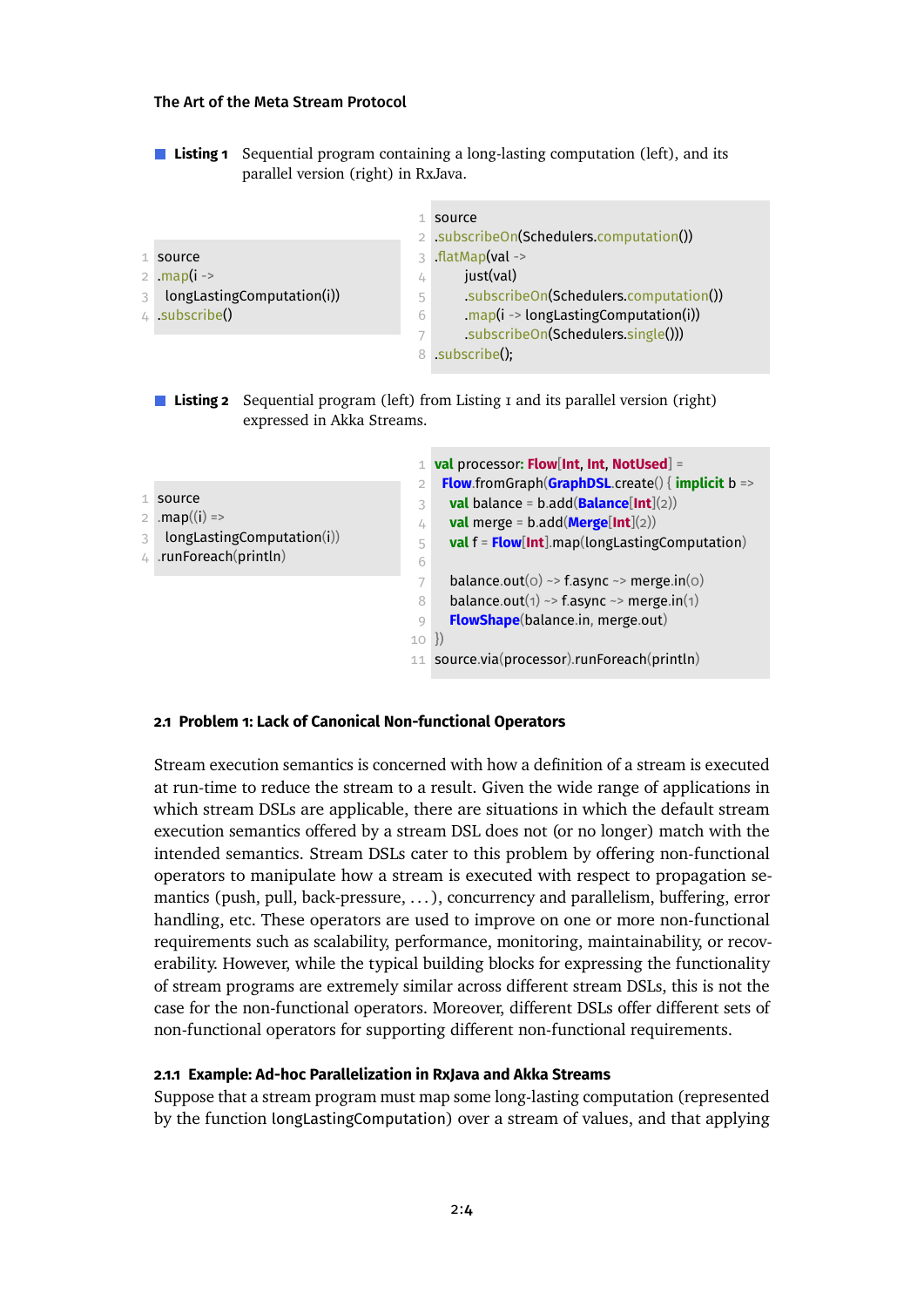this operator in parallel would increase throughput. [Listing 1](#page-3-1) shows a small RxJava program containing the longLastingComputation. The left-hand side is the sequential version, and the right-hand side is a parellelized version. Due to the poor integration of parallelism in RxJava, the stream programmer is forced to modify the layout of the stream substantially to facilitate for the parallelism (lines 3–7), making its functionality less readable. [Listing 2](#page-3-2) contains the same sequential example program on the left, and the parallelized version on the right, but written in Akka Stream. As in RxJava, parallelizing a single operator introduces a significant amount of non-essential complexity, significantly increasing the number of LoC. From the code in [Listings 1](#page-3-1) and [2](#page-3-2) we make the following observations:

- Although both RxJava and Akka Streams allow the parallelization of operators, the mechanism to do so is very different. RxJava requires the programmer to manually place computations on different threads of computation, while Akka Stream requires the programmer to manually create parallel pipelines of computation.
- Although parallelization is a non-functional concern, programmers in RxJava and Akka Streams have to modify the original stream to express this requirement.

### **2.1.2 Example: Error Handling in Akka Streams and RxJava**

**Listing 3** Error handling in Akka Streams using Decider. All IllegalArgumentExceptions cause a restart, and other exceptions stop the stream execution.

```
1 val decider: Supervision.Decider = {
 2 case _: IllegalArgumentException => Supervision.Restart
 3 case _ => Supervision.Stop
 4 }
 5 val flow = Flow[Int]
 6 \cdot .scan(o) { (acc, elem) =>
 7 if (elem < 0) throw new IllegalArgumentException("negative not allowed")
8 else acc + elem
9 }
10 .withAttributes(ActorAttributes.supervisionStrategy(decider))
11 val source = Source(List(1, 3, -1, 5, 7)).via(flow)
12 val result = source.runWith(Sink.seq)
```
Stream DSLs offer facilities for the programmer to deal with exceptions during stream execution. For instance, Akka Streams modularizes exception handling of a stream by extracting the behaviour into a separate object called a Decider. The programmer defines what should happen in case of a specific exception class. The example in [Listing 3](#page-4-0) defines a Decider object that, when an IllegalArgumentException occurs, restarts the stream entirely. If the stream produces any other type of error the entire stream is aborted and is reduced to an error value. If the source of the stream produces the erroneous value again the stream will restart, possibly creating an infinite loop if no limit is placed on the restarting.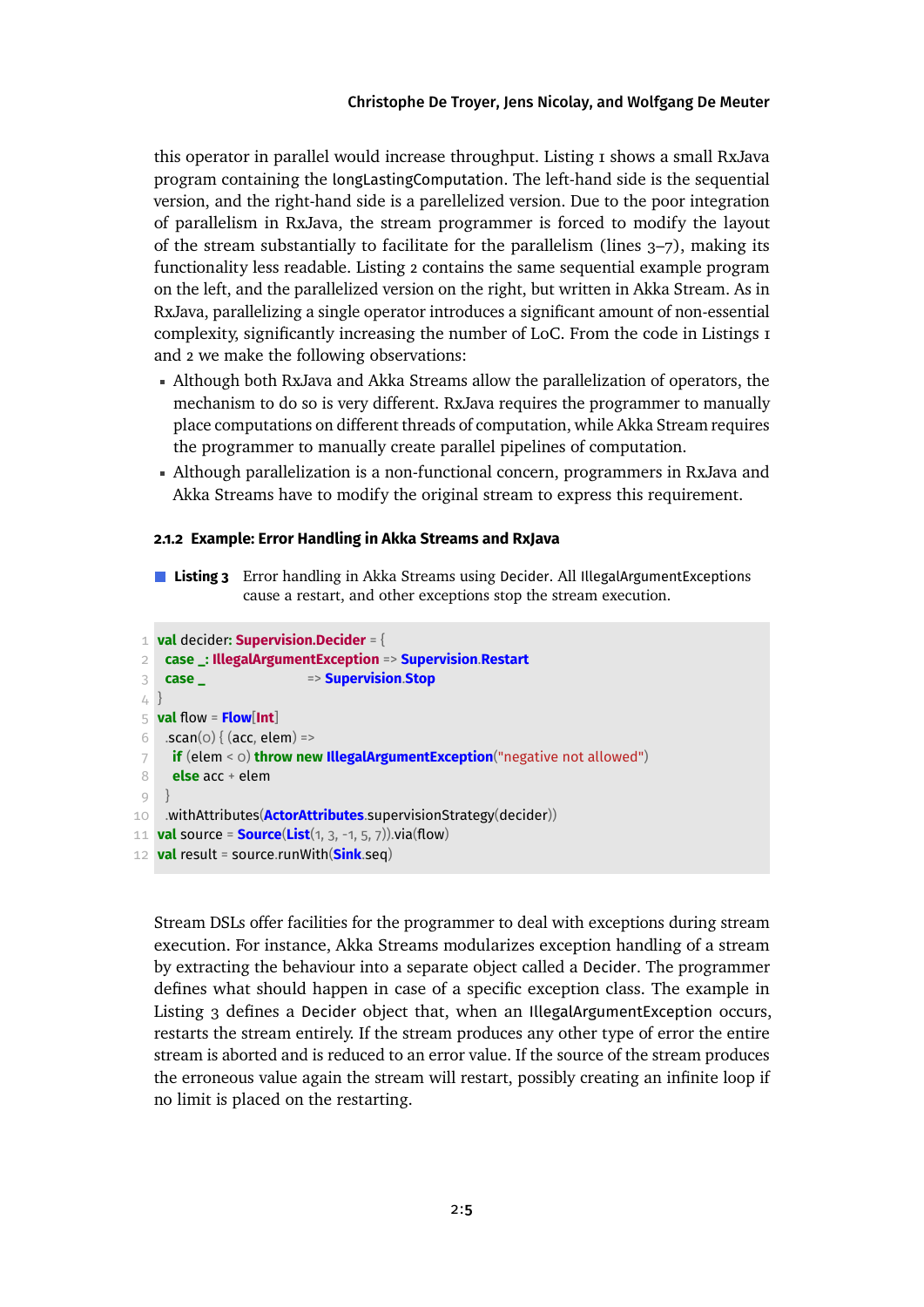Decider behavior can be added in a modular fashion, separated from the actual stream logic. For instance, the stream program in [Listing 3](#page-4-0) instructs the scan operator to employ the decider object. However, not all stream DSLs offer this kind of (modular) error handling. In RxJava, for example, one cannot express something similar to the Decider object. The only way for the programmer to handle errors is by changing the definition of the stream by inserting additional non-functional operators such as retry and retryWithValue. We do note that any approach discussed here reexecutes the entire stream. Ignoring an erroneous value is impossible.

# **2.1.3 Problem 1: Conclusion**

Stream DSLs feature non-functional operators that address non-functional concerns. However, opposed to the work in Object-Oriented Programming [\[10,](#page-27-7) [11\]](#page-27-8), there is no canonical approach to deal with non-functional concerns. Stream DSLs approach nonfunctional concerns in an ad-hoc fashion, resulting in completely different approaches for the same problem in different DSLs.

### <span id="page-5-0"></span>**2.2 Problem 2: Entanglement of Functional and Non-functional Operators**

In stream programming the domain logic of the stream (i.e., *what* the stream computes) is a separate concern from the execution semantics of the stream (i.e., *how* the stream executes). The software engineering principle of "Separation of Concerns" dictates that the different concerns of an application should be defined in separate parts of code, separated by a clean interface. This implies that functional and non-functional operators should not be mixed in the specification of a stream. Additionally, using non-functional operators in stream DSLs often forces the specification of the stream program to be modified to suit the inclusion of those operators. In [Section 2.1](#page-3-0) we have already encountered examples where this was the case; in the larger example that follows we revisit parallelization in Akka Streams.

### **2.2.1 Example: Entangled Parallelization in Akka Streams**

Consider the example program in [Listing 4,](#page-6-1) that analyzes a stream of tweets containing the keywords "covid19" and "sars-covid" for its sentiment: positive, neutral, or negative. Every minute, the program prints the ratio of positive, negative, and neutral sentiments to the console. Given that sentiment analysis is a resource-intensive computation, this step is parallelized with the goal of improving the throughput of the entire stream.

When starting out from a completely sequential, program two changes need to be made. Firstly, a parallel pipeline needs to be created that balances the tweets over two sentiment analyzers (lines 5–10 in [Listing 4\)](#page-6-1). Secondly, the sentiment analysis step must be factored out into a separate flow (lines  $I=3$  in [Listing 4\)](#page-6-1) so that it can be referenced twice in the parallel pipeline (lines 5–10). While the sequential program is straightforward and declares what should happen to each tweet, the parallel version mixes the domain logic with the parallelization logic.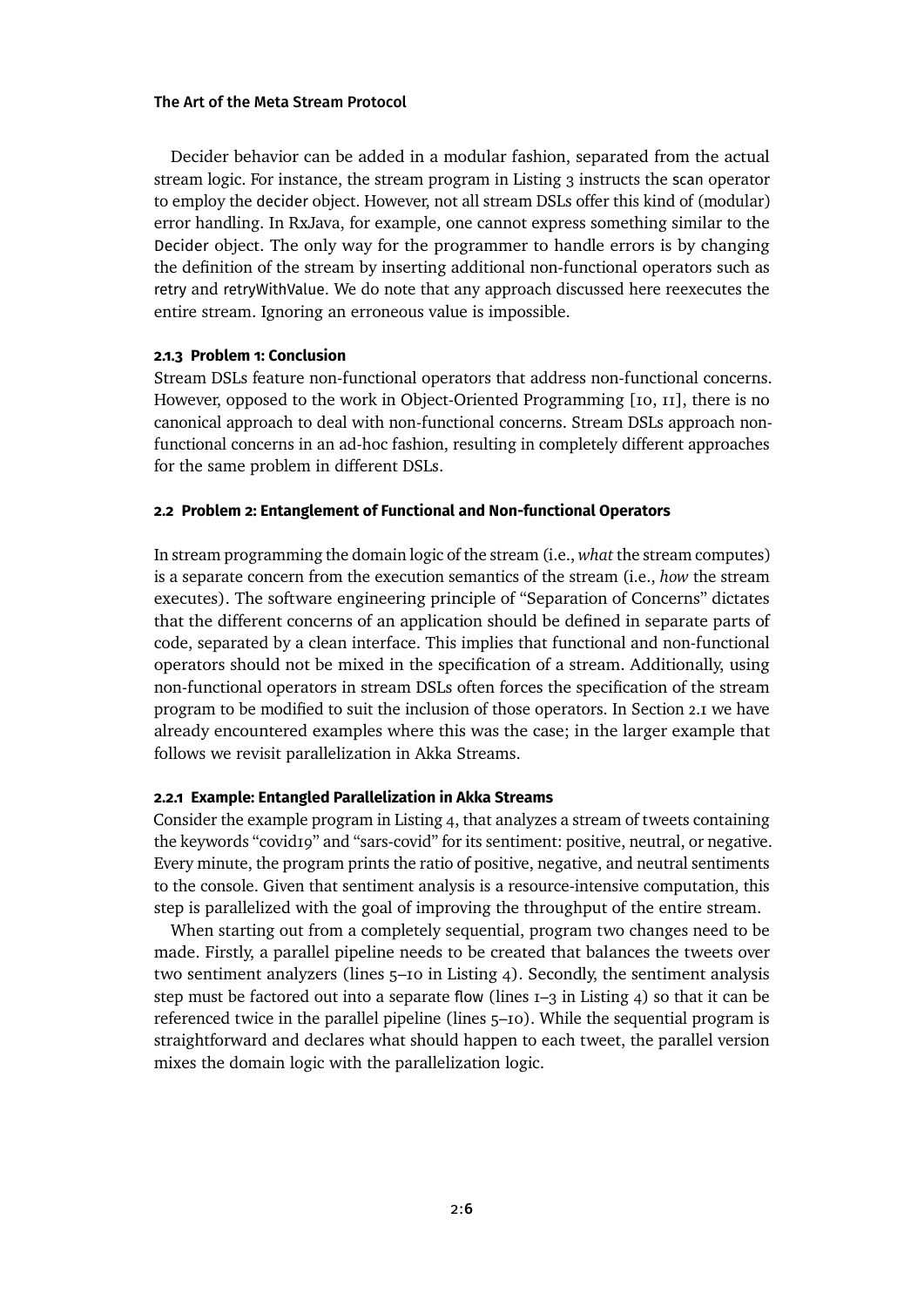**Listing 4** Computing the average sentiment of tweets related to COVID-19 in parallel in Akka Streams.

```
1 val analyze = Flow[Status].flatMapConcat((tweet: Status) => {
 2 var result = Sentiment.computeSentiment(tweet.getText())
 3 Source(result)
 4 })
 5 val analyzer = Flow.fromGraph(GraphDSL.create() { implicit builder =>
 6 val dispatchTweets = builder.add(Balance[Status](2))
 7 val mergeSentiments = builder.add(Merge[(String, Sentiment)](2))
 8 dispatchTweets.out(o) ~> analyze.async ~> mergeSentiments.in(o)
 9 dispatchTweets.out(1) \sim analyze.async \sim mergeSentiments.in(1)
10 FlowShape(dispatchTweets.in, mergeSentiments.out)
11 })
12 val source = TwitterActor.mkActor()
13 val actorRef = source
14 .via(analyzer)
15 \ldots map(tuple => tuple._2)
16 .sliding(60)
17 .map((win: Seq[Sentiment]) => {
18 (win.count(s => s == Sentiment.POSITIVE),
19 win.count(s => s == Sentiment.NEUTRAL),
20 win.count(s => s == Sentiment.NEGATIVE))
21 })
22 .async
23 .toMat(Sink.foreach(println))(Keep.left).deploy()
24 TwitterActor.pipeInto(Array("covid19", "sars-covid"), actorRef)
```
# **2.2.2 Problem 2: Conclusion**

Non-functional concerns are mixed with functional concerns in the same code-base, which burdens the programmer with additional complexity, reduces the readability of the code, and hard-codes the parallel processing factor.

# <span id="page-6-0"></span>**2.3 Problem 3: Hard-Coded Execution Semantics**

Every Stream DSL offers a specific set of non-functional operators for expressing different non-functional requirements. Because stream DSLs are applicable in many different situations, the intended semantics of the language does not always match the language's semantics. None of the stream DSLs we surveyed, however, provide a structured means for extending and adapting the stream execution semantics from within the DSL itself.

An example of a non-functional requirement is the propagation semantics of a stream. All the stream DSLs we investigated implement either *push-based* or *pull-based* propagation by default, or a variation thereof [\[6\]](#page-27-9). Push-based semantics is a good fit for *producer-driven* applications in which, every time the producer produces a new datum, the remainder of the stream computes its result. In this semantics, the producer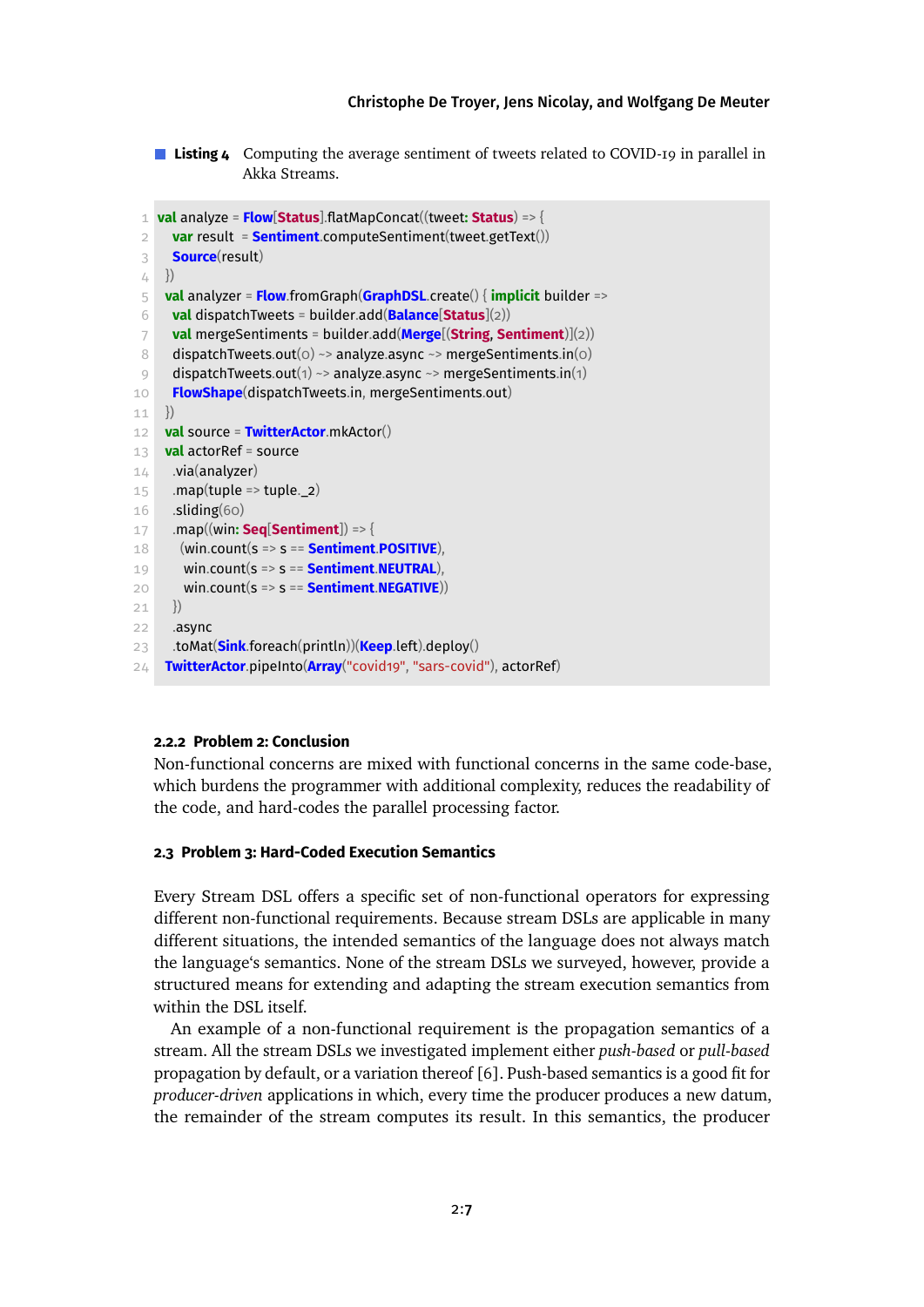**Listing 5** Processing temperature measurements simulating pull-based semantics in Akka Streams.

```
1 remoteThermometer
```

```
2 .buer(Int.MaxValue, OverflowStrategy.dropHead)
```
 $3$  .map(f => logToDB(f))

```
4 .map(f => celsiusToFahrenheit(f))
```
5 .runWith(foreach(f => {

```
6 printf("Current temp: %fF\n", f))})
```
dictates the rate at which the stream computes. However, some applications are inherently *consumer-driven* instead: the consumer demands data when it is needed downstream. For consumer-driven applications *pull-based* propagation is a better fit than push-based propagation: the consumer will "pull" data as is needed. The consumer dictates the rate of the stream.

We illustrate this problem in Akka Streams. Akka Streams uses a complex back pressure algorithm [\[6\]](#page-27-9) that ensures that production and consumption rate in the stream are as compatible as possible. However, in producer-driven scenarios the programmer wants pure push-based semantics. Consider the example of thermometers monitoring a thermal processing pipeline. For safety reasons it may be important that the thermometers measure as frequently as possible, so it is considered a producerdriven stream. Consider the code in [Listing 5,](#page-7-0) that contains an example program that processes a remote stream of measurements from a thermometer. The programmer intended to write a producer-driven stream in this case, but due to the default semantics of the stream library (i.e., back pressured pull-based) this is not the resulting behavior.

### **2.3.1 Example: Emulating Push-Based Propagation in Akka Streams**

The stream will run at an equilibrium between the highest rate the thermometer can measure and the rate the system can process the measurements, if the buffer operator is omitted. The buffer operator can process elements at unbounded speed (at the cost of data loss), so when it is inserted in the stream, the equilibrium of the propagation algorithm in Akka Streams between the thermometer and the buffer will be at the maximum rate of the thermometer, resulting in the intended semantics between the thermometer and the buffer, namely push-based semantics.

### **2.3.2 Problem 3: Conclusion**

Propagation semantics are hard-coded into the stream DSL implementations. The programmer can only manipulate the streams in a limited fashion by using non-functional operators such as buffer. Moreover, the intricacies of the underlying implementation of the propagation semantics needs to be well understood to use these operators. With the current state of affairs, there is no structured approach to modify the propagation semantics.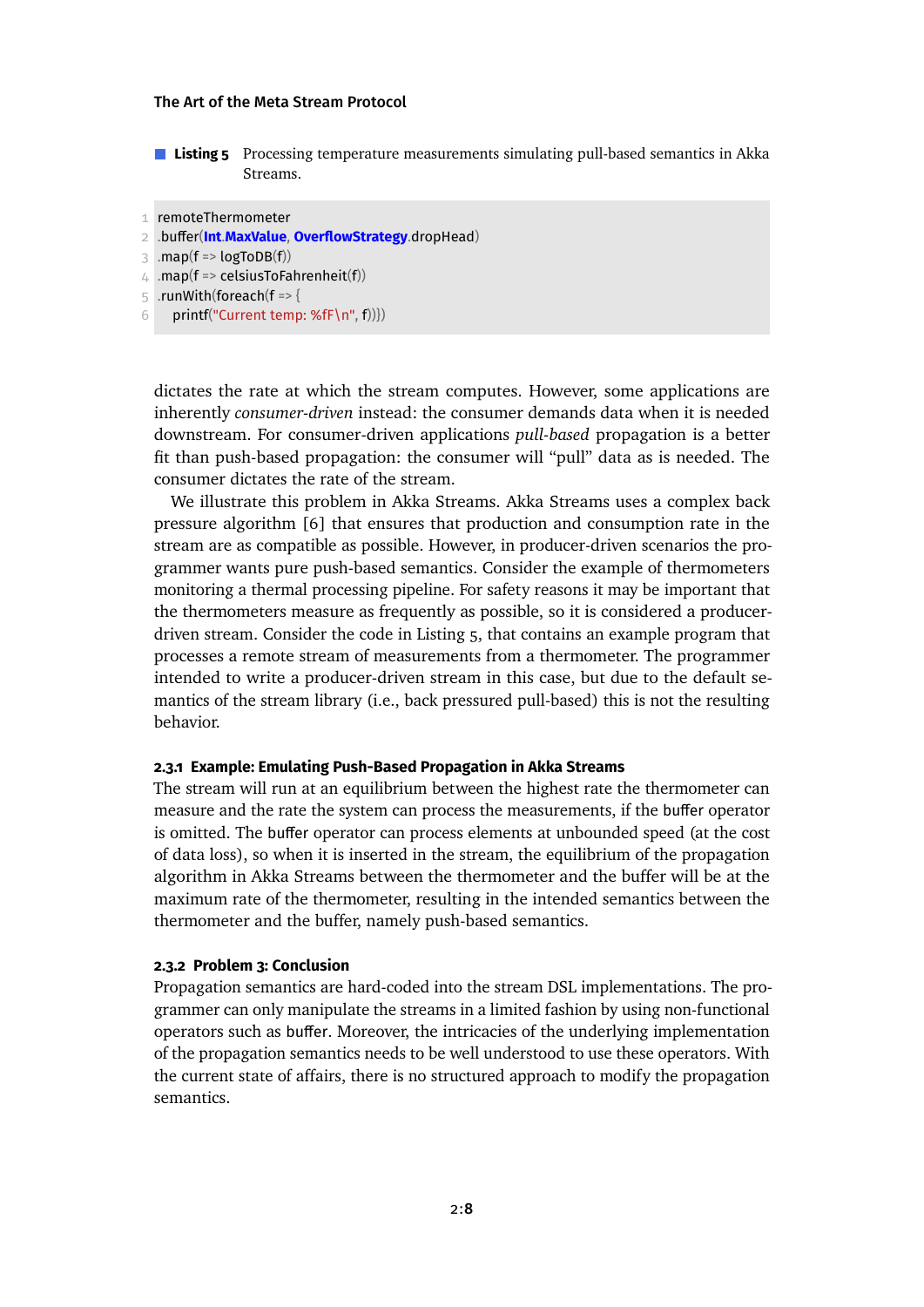<span id="page-8-1"></span>**Listing 6** List of the squares of all the even numbers between 1 to 100 written in CREEK.

```
1 defmodule MyDAGs do
 2 defdag evens as filter(fn x -> even?(x) end)
 3 defdag squares as map(fn x -> x * x end)
 4
5 defdag square_of_evens(input, output), do: input ~> evens ~> squares ~> output
6
 7 def program() do
8 src = Source.range(1, 100)
9 snk = Sink.all(self())
10 deploy(square_of_evens, [input: src, output: snk)
11 receive do
12 result -> IO.puts "Squares: #{result}"
13 end
14 end
15 end
```
# <span id="page-8-0"></span>**3 Stream Programming with Creek**

All of the popular stream DSLs we surveyed suffer from one or more problems related to expressing non-functional requirements that we identified in [Section 2.](#page-2-0) In this paper we argue that meta-programming offers an elegant solution to these problems, but before we introduce our approach in [Sections 4](#page-12-0) and [5,](#page-17-0) we introduce CREEK, a prototypical generic stream programming DSL that will serve as a vehicle for explaining our meta-programming approach.

# **3.1 Creek DSL**

We introduce CREEK and its features by means of the example program shown in [Listing 6](#page-8-1) that computes the list of all the squares of the even numbers between 1 to 100. Creek is a stream DSL embedded in Elixir [\[24\]](#page-28-5), a general-purpose language that builds on top of Erlang and runs on the same virtual machine [\[22\]](#page-28-6). Every CREEK program must be defined inside an Elixir module by using defmodule. Module MyDAGs in [Listing 6](#page-8-1) defines three DAGs (Directed Acyclic Graphs) named evens, squares, and square\_of\_evens using defdag. The former define DAGs that filter out the even numbers from a stream and compute the squares of each number respectively. The latter combines these two into a DAG that creates the squares of all the even numbers. DAGs form the blueprint of a stream in Creek, and they are defined by combining operators and DAGs into larger DAGs.

A DAG must be deployed with actors that provide the source and sinks. The deploy function is boundary between Creek and the host language (i.e., Elixir). Creek offers convenience functions to create source and sink actors, but sources and sinks can be any Elixir actor that implements the Creek protocol [\(Section 5\)](#page-17-0). In [Listing 6](#page-8-1) two actors are created using the helper functions Source.range and Sink.all. Source.range(a,b)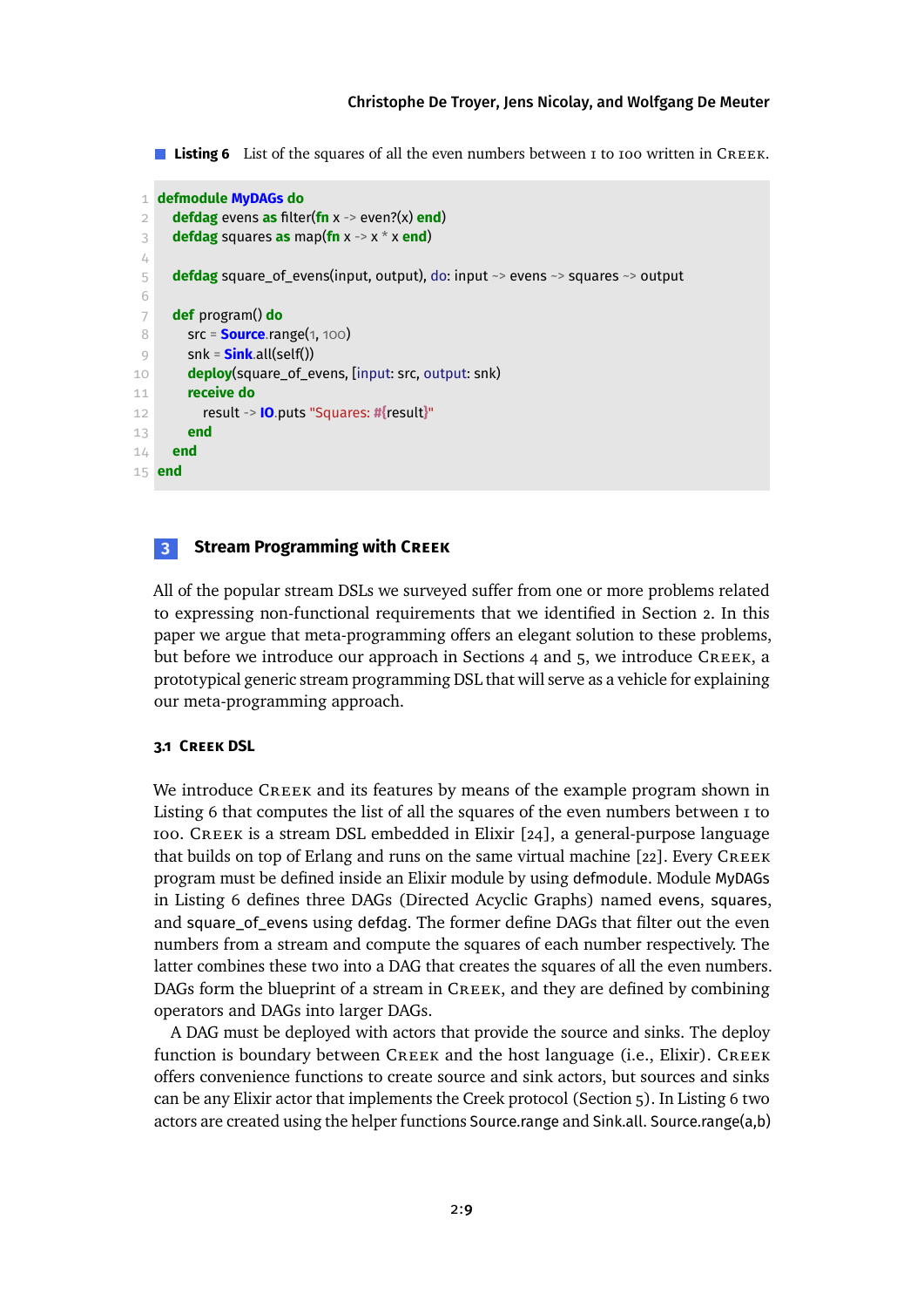| <b>Table 1</b> Functional operators in CREEK, which represent a subset of operators that are |
|----------------------------------------------------------------------------------------------|
| present in most contemporary streaming DSLs.                                                 |

<span id="page-9-0"></span>

| Name         | Description                                                                    |  |  |
|--------------|--------------------------------------------------------------------------------|--|--|
| map(f)       | Applies f (arity I) to each data.                                              |  |  |
| filter(f)    | Filters out elements for which the predicate f (arity I) fails.                |  |  |
| dup(n)       | Creates a joint which duplicates the incoming stream n                         |  |  |
|              | times (i.e., <i>n</i> output ports). $(n > 0)$                                 |  |  |
| balance(n)   | Creates a joint which alternates the incoming stream over                      |  |  |
|              | n streams. $(n > 0)$                                                           |  |  |
| merge(n)     | Interleaves n streams into one. $(n > 0)$                                      |  |  |
| zip()        | Combines two streams into one by creating tuples of each value of each stream. |  |  |
| scan(f, acc) | Scans the stream with initial value acc and function f (arity 2).              |  |  |

creates an actor that will emit all the integers going from a to b. Sink.all(pid) creates an actor that consumes all the values from the stream and sends them as a list to another actor (pid), in the example that is self(), the current process. Because we embed CREEK into Elixir, the idiomatic code to handle asynchronous events is message sends. In other languages the idiomatic approach could be futures, promises, or other streams.

### **3.1.1 Operators**

Creek uses operators as the basic building blocks for DAGs. An operator is a modular unit of data transformation logic that can be instantiated with an argument. For example, the map operator requires a user-defined function to produce values by transforming input values, and the merge operator manipulates data by combining two streams into one.

Each Creek operator has an input and output arity that determines the number of input and output "ports" they have. For example, the map operator has a single input port and a single output port, while the merge operator has 2 input ports and 1 output port. Creek implements a subset of the functional operators present in contemporary stream DSLs. Table I lists the operators in CREEK.

Contemporary stream libraries such as Akka Streams [\[13\]](#page-27-5) and RxJava [\[18\]](#page-28-2) support higher-order operators (e.g., flatMap and switch) that can work with streams of streams. In essence, these operators rewrite dependencies between operators at run-time. Creek currently does not support higher-order streams. We briefly discuss what the requirements would be on the meta-level to support higher-order operators in [Section 5.](#page-17-0)

#### **3.1.2 DAGs**

A composition of operators in a DAG forms the blueprint of a stream. The order of the composition determines the order of the transformations that will happen to each datum "flowing" through the DAG. An operator itself is the smallest DAG possible, consisting of only the operator itself. DAGs are created by composing DAGs using the *composition functions* ~> and |||. The vertical composition function (~>) connects two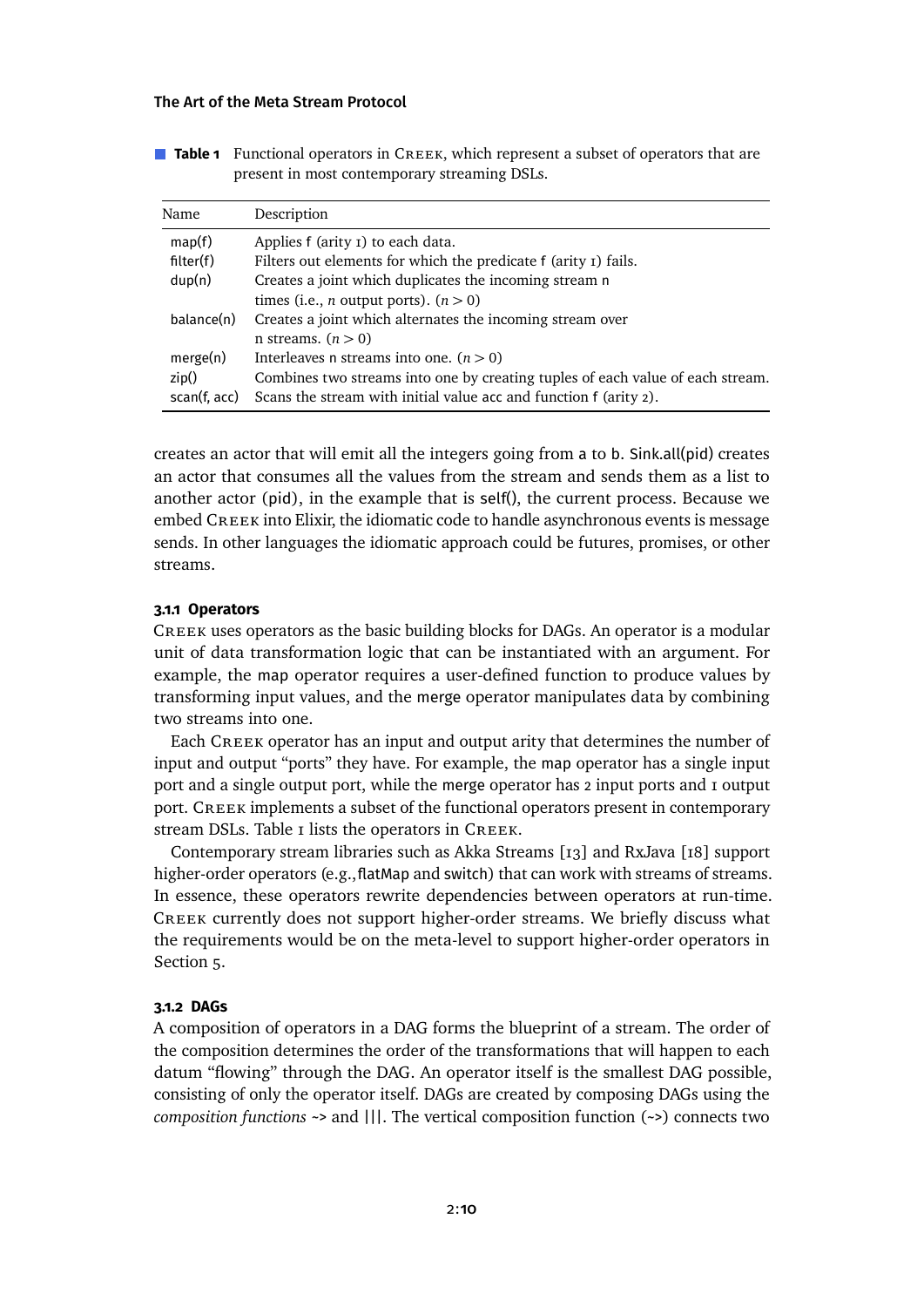<span id="page-10-0"></span>

**Figure 1** Graphical depiction of the semantics of both composition functions.

DAGs by connecting the output ports of the left DAG to the input ports of the right DAG. When  $\sim$  is applied to left operand *a* with  $a_i$  input ports and  $a_o$  output ports and right operand *b* with  $b_i$  input ports and  $b_o$  output ports where  $a_o = b_i$ , the result is a DAG with  $a_i$  input ports and  $b_o$  output ports. For example, the vertical merge of two DAGs with one input and one output port each [\(Figure 1a\)](#page-10-0) results in a DAG that has one input port and one output port. CREEK requires that  $a_o = b_i$ ; otherwise the program is invalid.

The horizontal composition function (|||) composes two DAGs in parallel. When ||| is applied to DAGs *a* and *b* with input and output ports as denoted above, the result is a DAG with  $a_i + b_i$  input ports and  $a_o + b_o$  output ports. [Figure 1b](#page-10-0) shows the horizontal composition of two DAGs with 1 input and 1 output port each, resulting in a DAG with 2 input ports and 2 output ports.

DAGs in Creek are classified into two types: *open* and *closed* DAGs. A DAG is called *open* if for any operator in the DAG there is an input or output port that is not connected to another operator. An open DAG is an abstraction mechanism that allows the composition of other open DAGs and individual operators. In Creek an open DAG is defined with the "defdag *v* as *d*" syntax.

Conversely, a DAG is called *closed* if it is not open; i.e., every in- and output port is connected to either a DAG, or an "actor socket". An actor socket serves as a placeholder for an actor, for when the DAG is deployed. [Listing 6](#page-8-1) line 5 defines two actor sockets: input and output. This approach decouples the DAG from actual data sources and sinks when it is deployed, facilitating reuse. In CREEK a closed DAG is defined with the "defdag *v*(*var*\*), do: *d*" syntax. Each *var* introduces an actor socket into the scope of the DAG definition, similar to formal parameters in function definitions. Each actor socket can have either one output or input port. In contrast to open DAGs, closed DAGs cannot be composed into larger DAGs.

### **3.1.3 Streams**

A stream in Creek is a *deployment* of a closed DAG in which all actor sockets are replaced by actors that either inject data into the stream, or consume data from the stream. To deploy a closed DAG, a list of actor and label pairs is required where each label in a pair must reference an actor socket in the DAG. Once deployed, a stream runs asynchronously and the only way to interact with the stream is through the sources and sinks given at deployment time. The syntax for deploying a stream in Creek is deploy(*d*, (*actorref*, *var*)\*), where *<sup>d</sup>* is a DAG, followed by a list of actors and labels.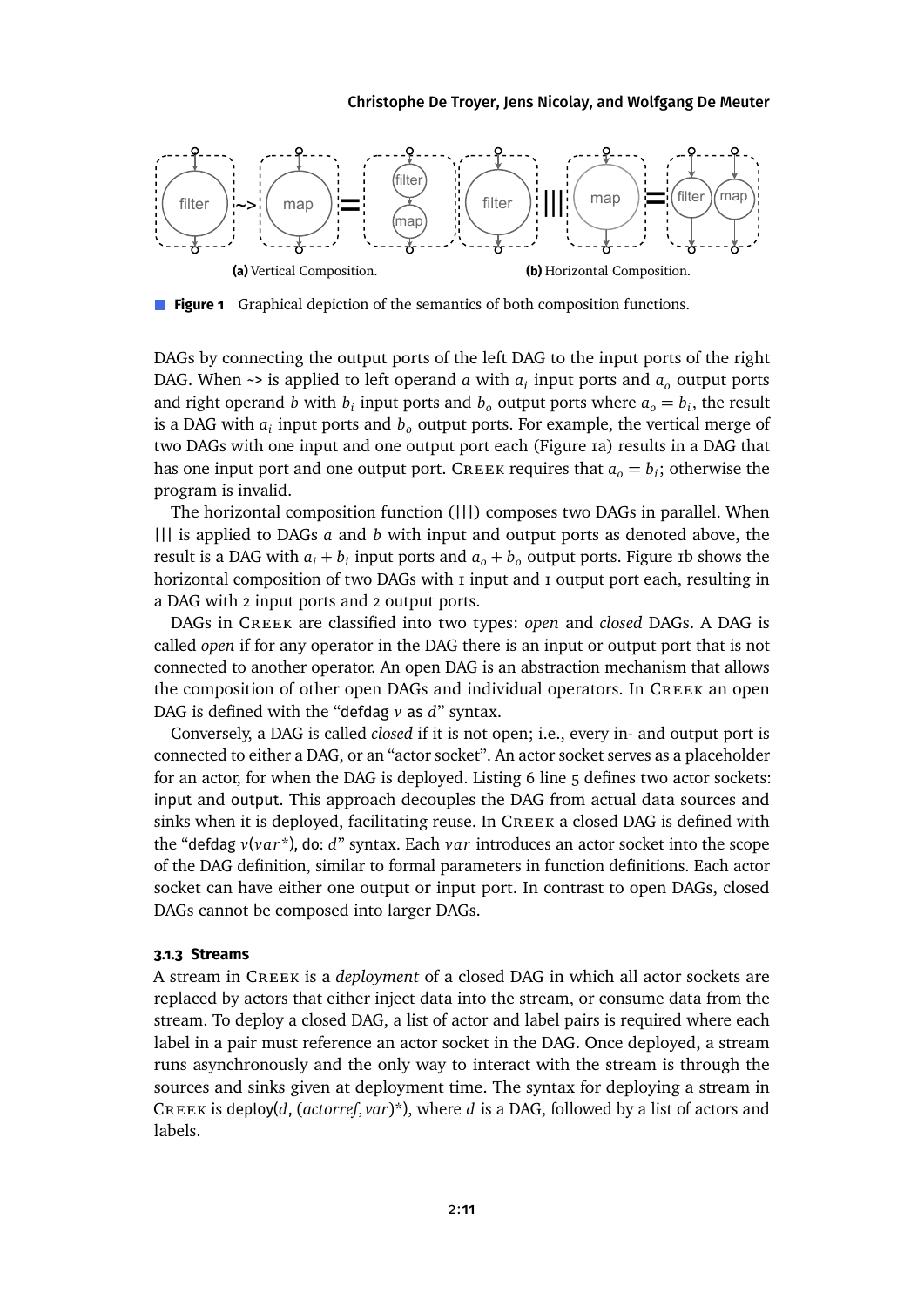<span id="page-11-0"></span>

**Figure 2** The protocol of an operator represented as an statemachine.

### <span id="page-11-1"></span>**3.2 Creek Operator Protocol**

Now that we have discussed the main components of a Creek program (i.e., operators, DAGs, and streams), we delve deeper into the communication protocol between operators, this will be the abstraction level at which our run-time meta *<sup>µ</sup>*Creek*<sup>r</sup>* [\(Section 5\)](#page-17-0) operates.

Due to the modularity of stream operators, an operator can only communicate with the operators directly connected to its in- and output ports. We call the communication protocol between two directly connected operators the "canonical stream protocol". This protocol is based on the communication protocol present in RxJava [\[17\]](#page-28-7).

From the perspective of an operator, the protocol can be modelled as a statemachine [\(Section 3.2\)](#page-11-0). The statemachine in [Section 3.2](#page-11-0) shows that an operator understands four distinct incoming messages (grey boxes). For each incoming message an event-handler is called. Depending on the result of the event-handler, the operator either propagates data down the stream, or ignores the event. As soon as the operator receives either an (err, e) or complete event it ends up in the final state and stops processing messages.

Source and sink actors are required to implement similar protocols, with the difference that source actors do not receive data at input ports, and sink operators do not put data on output ports. A source operator must understand one additional event in its initial state: tick. The tick event is sent by the runtime signaling the actor to propagate a value. In return it can either propagate a value ( $(\text{next}, \text{v})$ ), or it can propagate an error ((err, e)) or complete and transition to its final state.

**Compile-Time Guarantees** In the base language of CREEK, any DAG that is deployed must adhere to a set of constraints: 1) each out- and input port for each operator is connected to another port, 2) operators have exactly as many connections as ports, 3) actor sockets have exactly one in- or output port connected, and 4) no cycles are created in the DAG. If all these constraints are met the DAG can be safely deployed. If not, the program is invalid.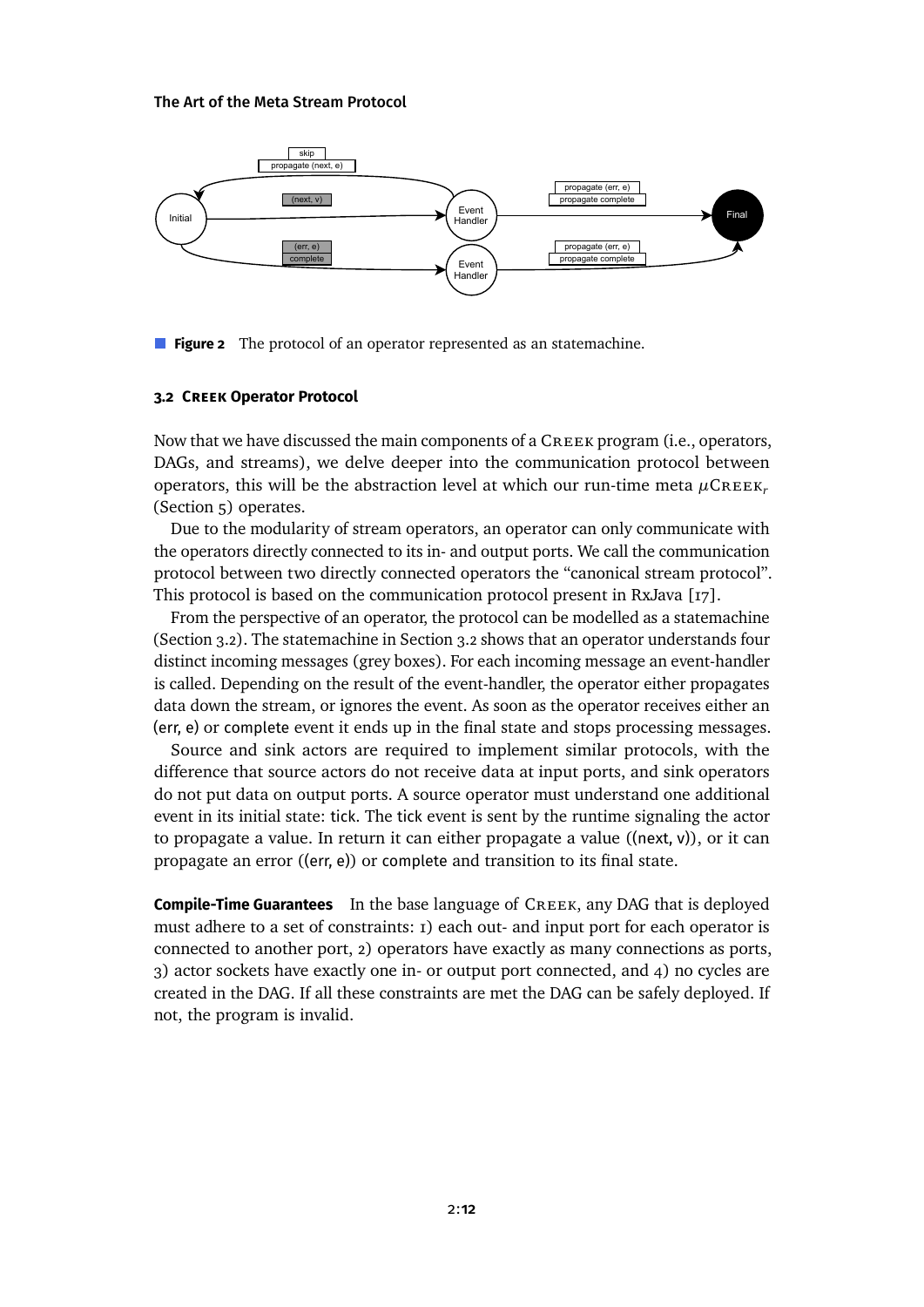# <span id="page-12-0"></span>**4 uCreek : Modifying DAG Structure**

In [Section 2](#page-2-0) we introduced three problems with contemporary stream DSLs: noncanonical operators for non-functional concerns, mixing of functional and non-functional operators, and the inability to modify the stream execution semantics from within the DSL itself.

As part of our two-pronged approach in *µ*Creek, we propose *structural intercession* [\[4\]](#page-26-2) to solve the mixing of functional and non-functional operators and the fact that non-functional operators are not canonicalized across stream DSLs.

In Creek, each DAG is compiled into an internal representation, as shown in [Figure 4.](#page-13-0) *structural intercession* offers hooks into this process to modify its semantics. We propose *structural intercession* because (i) it is defined separately from the domain logic and it decouples from any specific domain logic by construction, (ii) if the intercession language is expressive enough it can subsume a set of individual (non- )functional operators, and (iii) the concept of intercession is not bound to a specific stream DSL, but rather the API it exposes.

In the remainder of this section we introduce our approach to *structural intercession* in our stream DSL,  $\mu$ C $\kappa$ e $\kappa_c$ , which allows the meta-level to manipulate the structure of the DAG at compile-time in a stream paradigm. We then introduce the intercession language of *<sup>µ</sup>*Creek*<sup>c</sup>* , and we conclude with an example of applying *structural intercession* for fusing consecutive map operators in a stream. Finally, we discuss the design principles [\(Section 4.3\)](#page-16-0).

### **4.1 uCreekc Architecture**

Before a DAG in a Creek program is deployed as a stream, the DAG is first compiled into an *internal representation* that is used as the blueprint for the stream. *structural intercession* gives the programmer control over the creation process of this internal representation at certain points. The structural intercession is exposed in the stream paradigm to the user. I..e, the compilation process is a stream itself.

**Instruction Sequences** In  $\mu$ CREEK<sub>c</sub> each user-defined DAG is reified as an *instruction sequence* that can be transformed using a user-defined DAG. There are three different types of instructions that can be processed by this DAG. The operator and edge instruction reifiy operators and edges into their compile-time meta representation before they are added to the DAG. This allows intercession and manipulation of their definition. An operator is reified as a datastructure containing its arguments, name, and definition. An edge is reified as a datastructure containing the operator references in the DAG and the ports the edge is drawn between.

- **Operator Instruction:** For example, the instruction {:operator, :map, arg} inserts a :map operator with argument arg into the DAG.
- **Naming Instruction:** For example, the instruction {:name\_it, "x"} aliases the result of the last operator instruction to the variable name "x", for reference in other instructions.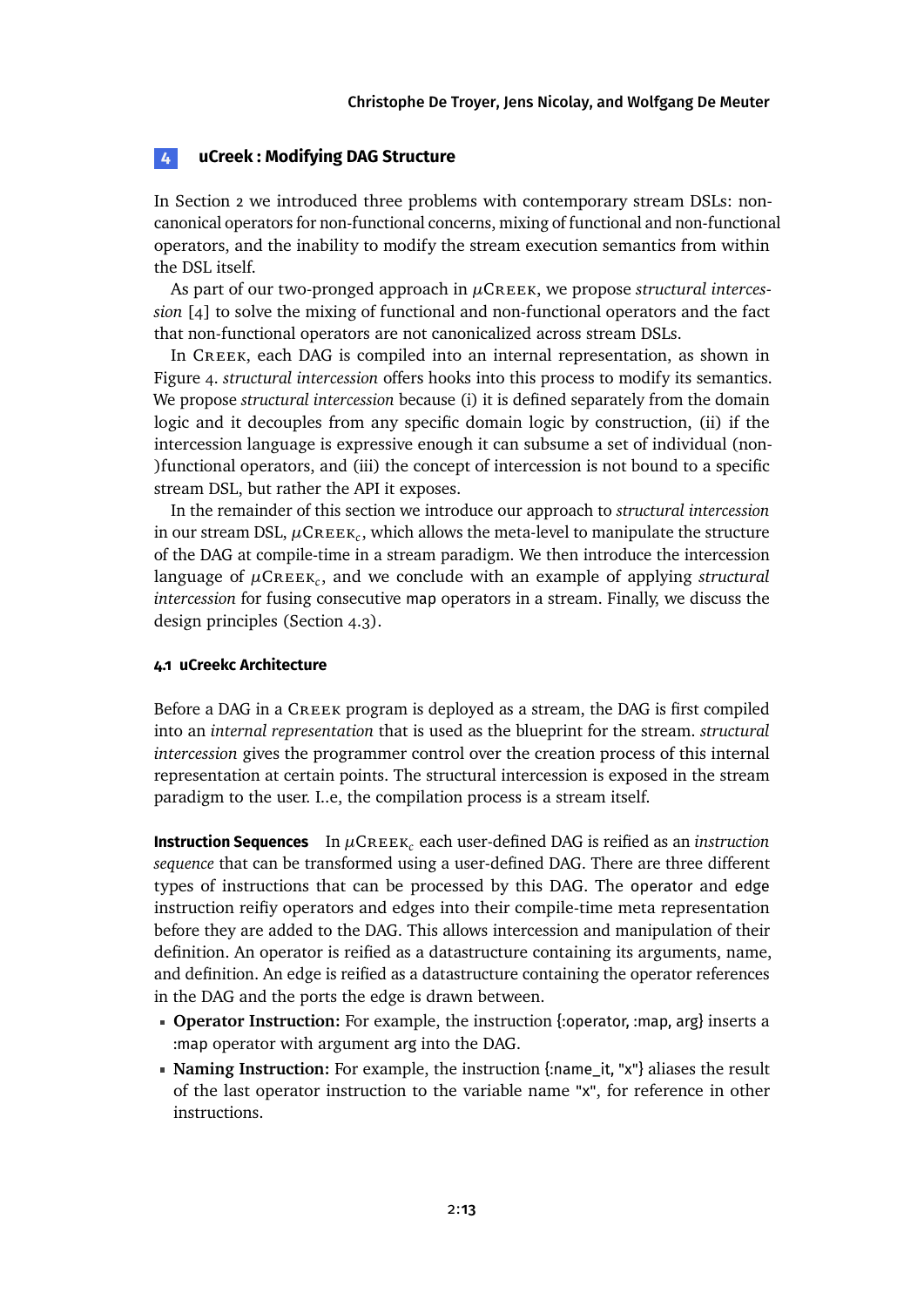**Edge Instruction:** For example, the instruction {:edge, "x", m, "y", n} draws an edge going from the "x" operator to the "y" operator going from port *m* to port *n*.

[Figure 3a](#page-13-1) shows an example of an instruction sequence and [Figure 3b](#page-13-1) the graphical representation of the resulting internal representation.

<span id="page-13-1"></span>

**Figure 3** Example of evaluating an instruction sequence.

<span id="page-13-2"></span>**Compile-Time Meta-DAG** In  $\mu$ CREEK<sub>c</sub> these sequences are streamed through the user-defined meta-DAG, which results in the compile-time DAG. Each instruction can be intercepted and transformed, altering the resulting internal representation. Each datum streamed is a pair of an instruction and the current internal representation. When an instruction has been applied to the internal representation by the compiler, the result – a new internal representation – is paired with the next instruction. [Figure 4](#page-13-0) depicts the pipeline of this process. First, the DAGs defined in the program are compiled to instruction sequences.

<span id="page-13-0"></span>

**Figure 4** Graphical depiction of the compiler pipeline and the *structural intercession*.

### **4.2 uCreekc Language**

The goal of *structural intercession* is to influence the compilation stream of the DAG. It facilitates the manipulation of the compilation by giving control to the programmer over the instructions and DAG they define.

To this end,  $\mu$ CREEK<sub>c</sub> offers primitive functions which manipulate operators.

- fetch!(name) fetches the operator instance bound to the name var in the DAG.
- fuse!(op1, op2) fuses exactly two existing operator instances together into a new operator. For example, if two map operators  $o = \text{map}(f)$  and  $p = \text{map}(g)$  exist in the DAG, fuse!(o,p) creates a new operator equivalent to map(fn  $v \rightarrow g(f(v))$ . Multiple operators can be fused by composing fuse calls to pairs of operators.
- swap!(op1, op2) swaps two operators in the DAG while preserving the connections.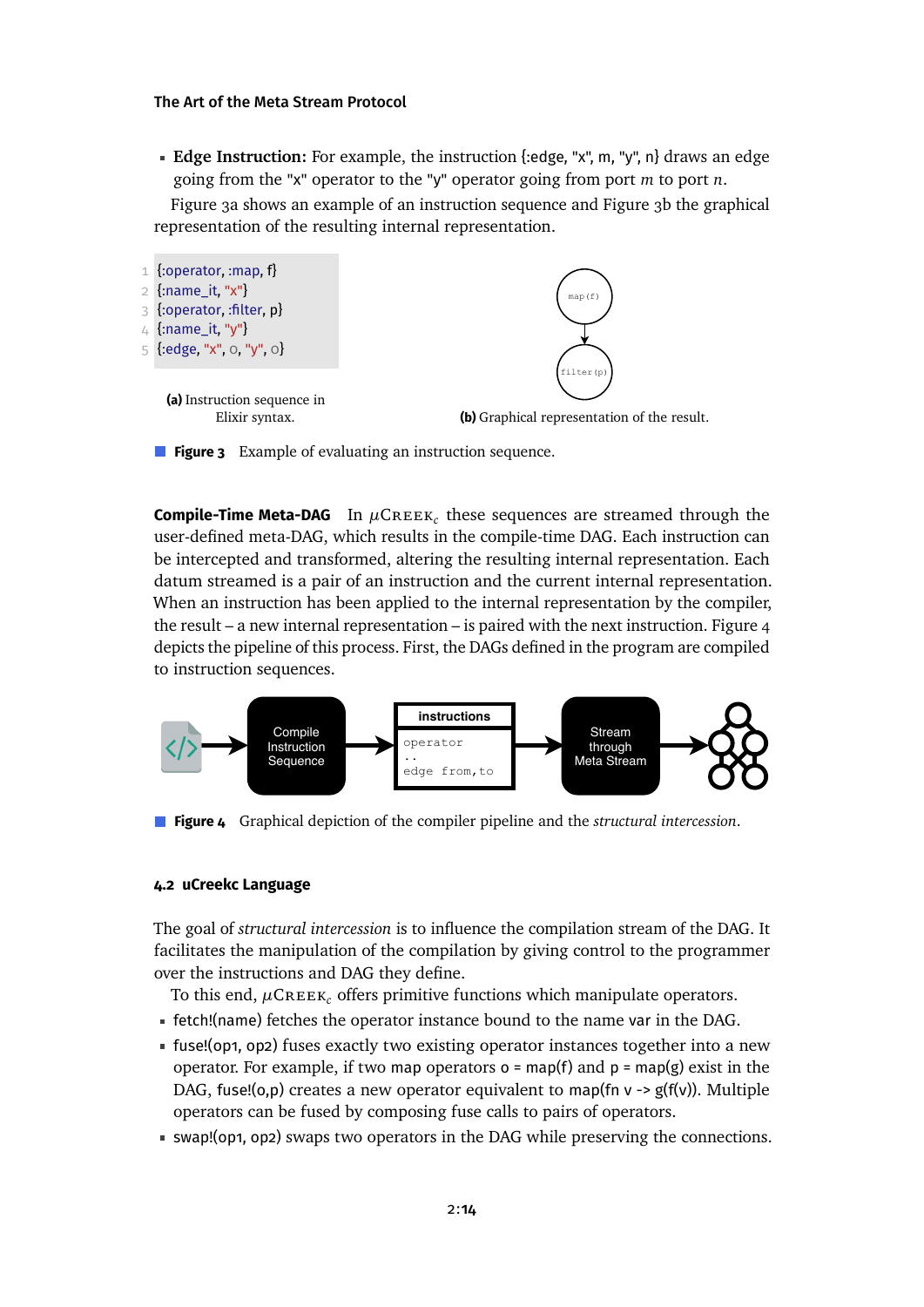inputs(op) returns a list of operators that are directly connected to an input port of op.

 $\mu$ CREEK<sub>c</sub> also offers a set of primitives that help in modifying the partial compiletime DAG.

- add!(op) and delete!(op) adds and deletes operators, resp.
- connect!(op\_from, fidx, op\_to, tidx) and disconnect!(op\_from, fidx, op\_to, tidx) adds and deletes an edge, resp., between existing operators.

**Compile-Time Guarantees**  $\mu$ CREEK<sub>c</sub> allows the programmer to transform the compilation instructions at compile-time. Because the language does not prohibit the programmer to violate the constraints mentioned in [Section 4.1](#page-13-2) an additional step is transparently executed at compile-time to ensure that the  $\mu$ CREEK<sub>c</sub> program did not generate an invalid DAG. If the meta-program produces an invalid DAG the program will be rejected by the compiler.

In conclusion, the  $\mu$ CREEK<sub>c</sub> programmer can modify the instructions with compiletime DAGs as they are streamed through the Creek compiler. The goal of the DSL offered is to build abstractions in the form of DAGs that can be composed into specific compile-time behaviours. For example, creating a DAG that fuses map operators can be composed with a DAG that parallelizes map operators to increase the throughput of a specific stream. The DAG which is being constructed is reified as a compile-time DAG structure that can be manipulated using the  $\mu$ CREEK<sub>c</sub> language. The result of streaming the instruction sequence is the final internal DAG.

**Validation** To validate our approach we implement an example of operator fusion. Operator fusion optimizes a DAG by fusing together similar operators into a single one. Semantically the result is equivalent, but the amount of operators is reduced by combining them, thus increasing performance and reducing DAG size. Operator fusion can be considered a validation because it uses all the features present in  $\mu$ CREEK<sub>c</sub>: 1) removing and swapping operators in the DAG at compile-time, 2) inserting operators at compile-time, and 3) changing the connections between operators in the DAG based on stream events. In summary, operator fusion subsumes problems such as logging, timestamping, and parallelizing a stream. At the end of this section we briefly discuss the approach to implement these concepts in  $\mu$ CREEK<sub>c</sub>.

[Listing 7](#page-15-0) shows the relevant code required to implement the fusion of consecutive map operators in  $\mu$ CREEK<sub>c</sub>. The full code is shown in [Listing 11](#page-29-0) in [Appendix A.](#page-29-1)

Fusing two operators together at compile-time in  $\mu\textsf{CREEK}_c$  is possible because each operator is represented as a datastructure that contains the operator type (e.g.,map, filter,..), and as its arguments (i.e., the function of a map operator). Fusing two map operators together involges wrapping the arguments of the individual operators into a single function that is then used as the argument of a new map operator.

To fuse operators together it suffices to focus on the edge instructions. If an edge being drawn is between two map operators *a* and *b* it is possible to fuse *a* and *b* into *c*, and connect the input of *a* to *c*. All edges that are going to be connected to *b* must now be connected to *c*.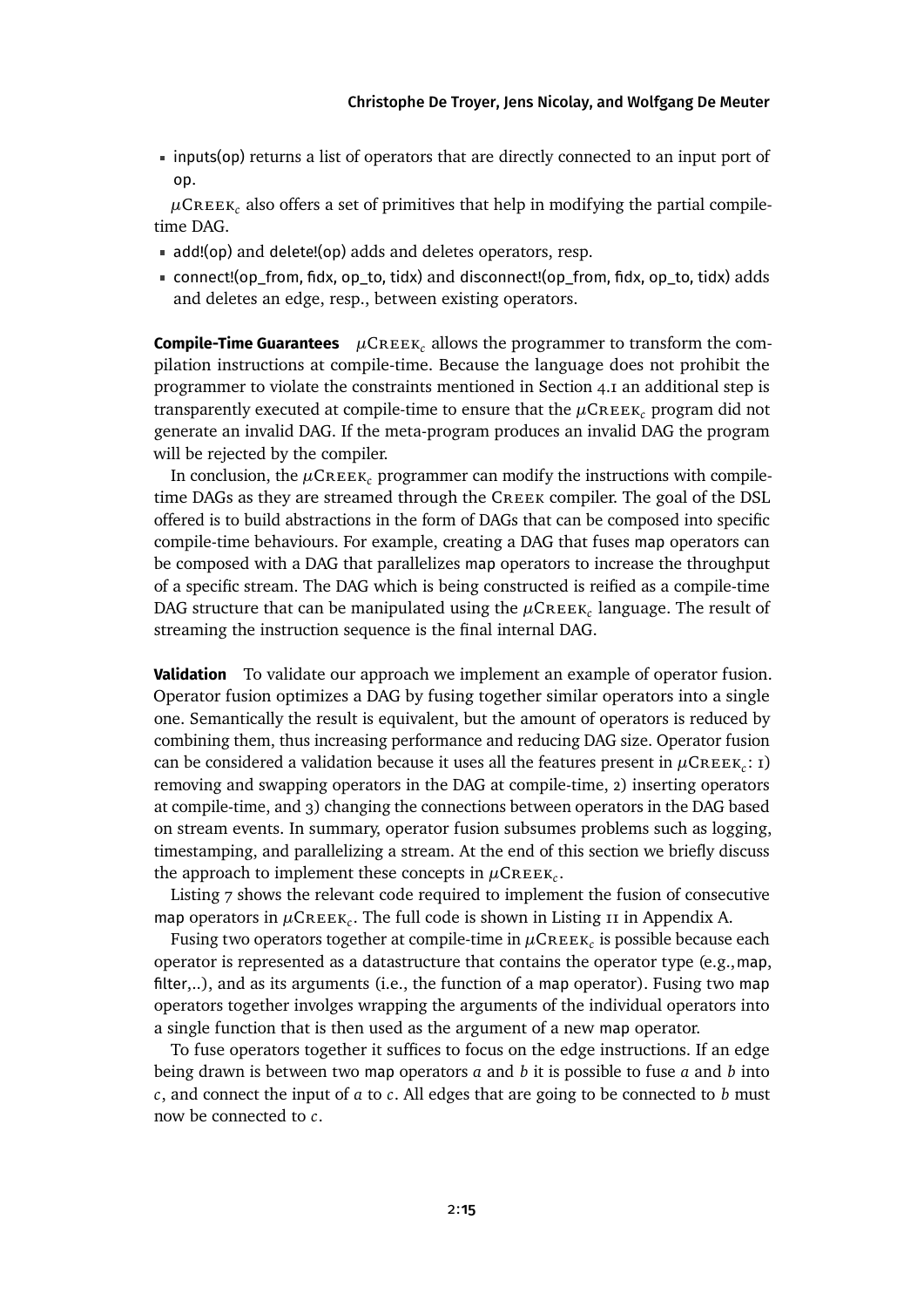The edge DAG defined in [Listing 7](#page-15-0) contains the transformation that will be applied to each edge in the DAG. First of all, the operators between which the edge is being put are fetched. If those two operators are not map operators, the instruction is unmodified (lines 17–18), otherwise it is modified as follows. To fuse the two operators (i.e., *a* and *b*) first of all a new operator *c* is created with the behaviour of applying *b* after *a*. Second, *a* and *b* are deleted from the compile-time DAG. Third, *c* is inserted into the compile-time DAG. Finally, the original instruction is transformed to create an edge between the output port of the source of *a* and the input port of *c*.

All other events (i.e., operators and name events) can be passed without modification. Combining those DAGs with the edge DAG results in a closed DAG that can be plugged into the compiler to achieve the desired behaviour. We refer to [Listing 11](#page-29-0) in [Appendix A](#page-29-1) for the full implementation.

<span id="page-15-0"></span>**Listing 7** Example of a meta stream fusing consecutive map operators together.

```
1 defdag edge as filter(fn event ->
 2 match?({{:edge, _, _, _, _}, _, _}, event)
 3 end)
 4 \rightarrow map(fn {{:edge, from, fidx, to, toidx}, dag, it} ->
 5 \qquad a = \text{fetch!}(daq, \text{from})6 b = fetch!(dag, to)
 7
8 case {a.name, b.name} do
9 {"map", "map"} ->
10 [x] = inputs(dag, a)
11 c = fuse(a, b)
12 dag = delete(dag, a)
13 dag = delete(dag, b)
14 dag = add!(dag, c)
15 {{:edge, x.ref, 0, c.ref, 0}, dag, it}
16
1718 {{:}edge, from, fidx, to, toidx}, dag, it}
19 end
20 end)
```
To use a compile-time module in a Creek program the structure Fusion pragma needs to be added to the module. The compiler will use the meta-DAG defined from the Fusion module defined in [Listing 7.](#page-15-0) An example of a program that uses operator fusion is shown in [Listing 12](#page-30-0) in [Appendix A.](#page-29-1) Below we list additional use cases of which the implementation can be found in [Appendix C.](#page-37-0)

**Timestamping** Timestamping the values of a stream means that each datum is timestamped at the time it passes through an operator in a DAG. This can be achieved in contemporary stream DSLs by adding a map operator that adds a timestamp to each value. However, inserting map operators that wrap values with timestamps impacts every other domain logic operator that expects values without timestamps, so boxing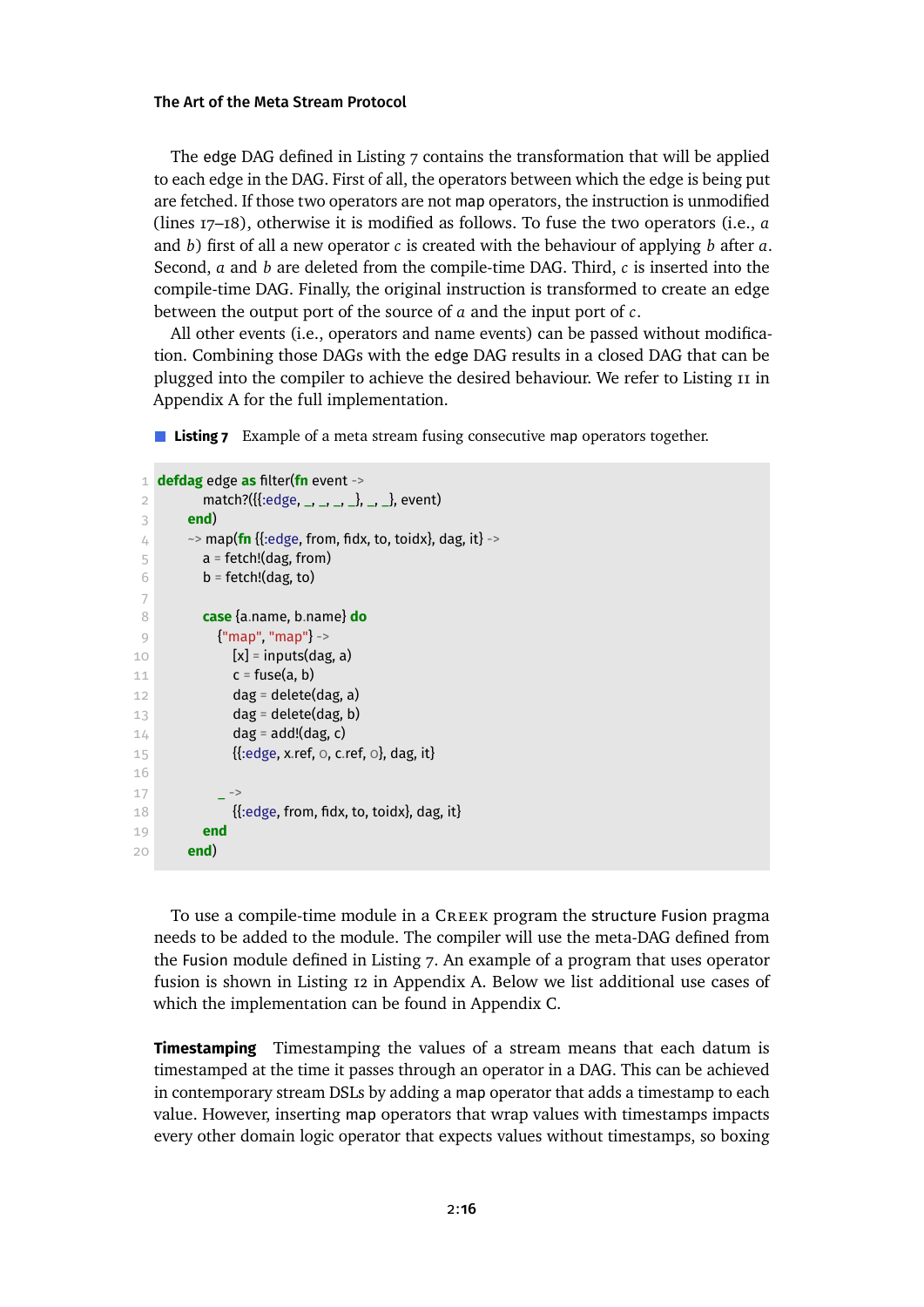and unboxing logic has to be added to other operators to handle the timestamps. Additionally, timestamps are stripped from the datum as soon as it passes through a regular operator.

Using  $\mu$ CREEK<sub>c</sub>, this can be implemented by making two changes to the DAG at compile-time by place a timestamping map operator in front of every operator in the DAG and modifying every operator that has a function as argument (e.g., map and filter) by replacing the function argument with a wrapped function that unboxes and boxes its arguments.

**Parallelization** Parallelizing a DAG or operator requires that some operators, such as map operators are executed in parallel. [Listing 2](#page-3-2) shows how this is achieved in Akka Streams by duplicating operators in the DAG.

Similar to the approach for operator fusion, a map operator can be replaced with two operators: a balance operator that spreads its data over *n* instances of the original map operator, and a merge operator which merges those parallel streams together. Just like the Akka Stream and RxJava implementation in [Listing 2](#page-3-2) this approach loses the original ordering of the data. The full implementation can be found in [\[23\]](#page-28-8).

# <span id="page-16-0"></span>**4.3 Discussion**

The design of a meta-level architecture should respect certain design principles defined by earlier work in meta-level programming. We discuss each of the principles introduced by [\[4\]](#page-26-2) and how they are addressed in  $\mu$ CREEK<sub>c</sub>

**Encapsulation** dictates that a meta-level entity should *encapsulate* its implementation details. The meta-level programs should be written against an API that decouples the underlying implementation from the meta-level programs, enabling reusability. For  $\mu$ CREEK<sub>c</sub> we have chosen to write meta-programs against three data structures (DAGs, edges, and operators) that offer an API that is completely decoupled from their actual implementation. The result is that  $\mu$ CREEK<sub>c</sub> programs can be reused for implementations in other languages, as long as the meta-level architecture offers the same API.

**Stratification** dictates that meta-level entities should be cleanly separated from base-level entities. This ensures that there as little coupling as possible between the base- and meta-level, and that the meta-level behaviour can be removed without breaking the base-level program. A meta-level program should not reference base-level entities (e.g.,a base-level DAG with variable name proceed can not have impact on the proceed DAG at the meta-level), or vice versa. Additionally, a base-level operator should be prohibited to create explicit references to its meta-level representation. These references would make it impossible for the compiler to completely strip the meta-behaviour, because the base-level is coupled to the meta-level. If stratification is respected the meta-level architecture can be completely removed from an application if it is never used.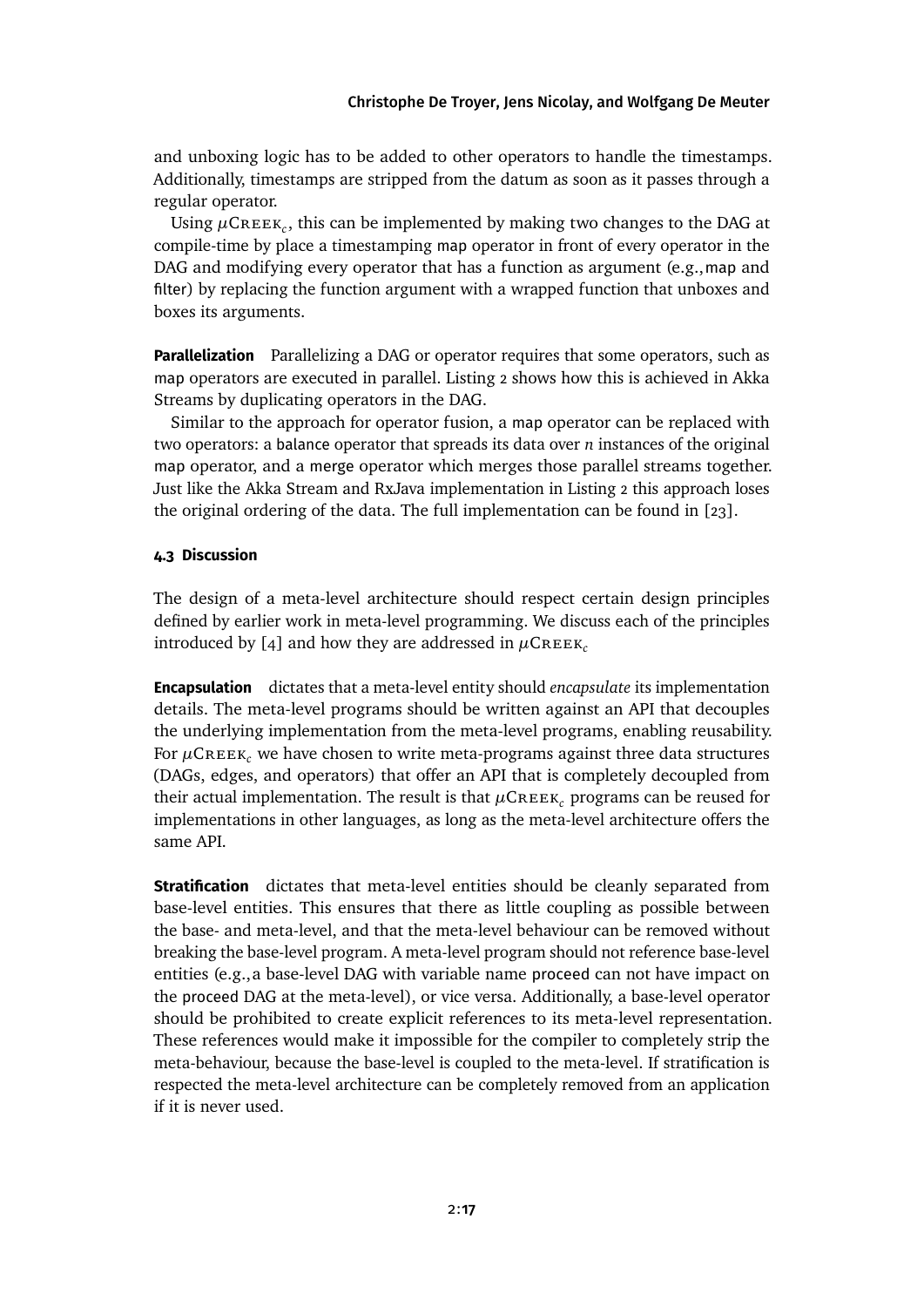In  $\mu$ C $\kappa$ e $\kappa_c$  stratification is ensured in two ways. First of all, the meta-architecture is only loaded on-demand by using the structure MyModule pragma. Secondly, the meta-level does not have access to base-level concepts, and thus no references can be made.

**Structural Correspondence** dictates that each language construct has a reified representation at the meta-level.  $\mu$ C $\kappa$ e $\kappa_c$  represent the components of a stream language at the meta-level: DAGs, edges, and operators. While strictly speaking the function arguments of operators should also be reified, we have chosen not to do so, as this requires a meta-level representation of concepts from the host language (i.e., Elixir), coupling  $\mu$ CREEK<sub>c</sub> to a specific implementation. In conclusion, we have reified only the concepts that CREEK introduces and draw the line at the host-level language.

**Unified Programming Model** The unified programming model dictates that the paradigm for the meta-level and the base-level should be the same (e.g.,streams) and has a number of advantages. On the one hand, it simplifies reasoning over the code as only a limited number of programming concepts need to be considered. On the other hand, it simplifies the interaction between both levels. For this reason,  $\mu$ CREEK<sub>c</sub> represents the construction of the DAG as a stream of instructions. Any  $\mu$ CREEK<sub>c</sub> program is represented as DAG, which is built out of the standard Creek operators, with the additional proceed built-in DAG.

**Portability** The protocol [\(Figure 4\)](#page-13-0) discussed here reifies the underlying DAG into a stream of instructions that represent changes to a DAG. These instructions can be manipulated using the base-level stream DSL and are executed by the compiler. To ensure portability this architecture cannot rely on intricasies of the underlying host language (i.e., Elixir), and therefore does not. Expressing  $\mu\textsf{CREEK}_c$  in any other stream language requires adapting the compiler of the stream language to generate the instruction stream and allow injecting a DAG to manipulate this stream.

# <span id="page-17-0"></span>**5 uCreekr: Modifying Stream Behaviour**

In [Section 4](#page-12-0) we tackled two out of three problems posited in [Section 2.](#page-2-0) The third problem posited in [Section 2](#page-2-0) is that the stream execution semantics is hard-coded into the language and cannot be changed from within the language itself.

We propose – complementary to  $\mu$ CREEK<sub>c</sub> – a *behavioural intercession* architecture. *Behavioural intercession* allows a program to modify the run-time semantics of the underlying language itself. In the context of stream DSLs this means that streams can manipulate how they are executed at run-time. For example, introduce different propagation semantics, encrypt an entire stream, or catch errors to avoid retrying a stream by intercepting the execution of event-handlers.

In the remainder of this section we introduce the architecture of *behavioural intercession* for a stream DSL by implementing it in our own stream DSL CREEK [\(Section 5.1\)](#page-18-0), discuss the intercession language of  $\mu$ CREEK<sub>r</sub> [\(Section 5.2\)](#page-18-1), and conclude with a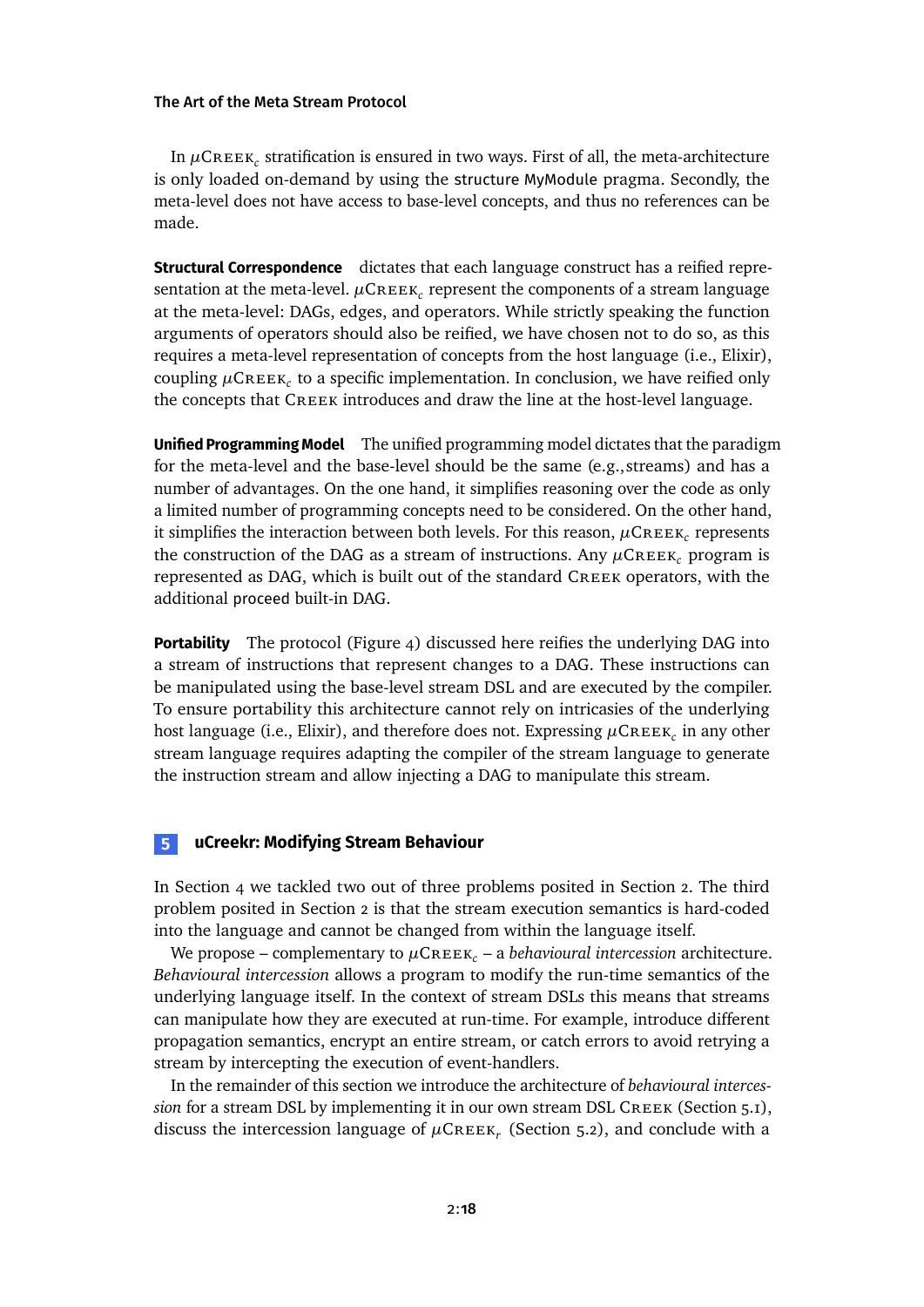validation by implementing pull-based semantics, while CREEK is push-based by default. Additionally we discuss the approach on how an entire stream can be encrypted [\(Section 5.3\)](#page-19-0).

# <span id="page-18-0"></span>**5.1 uCreekr Architecture**

When a stream is executing its individual operators are exchanging messages under the hood [\(Section 3.2\)](#page-11-1), thereby propagating the data. *Behavioural intercession* hands the programmer control over this process in order to influence its semantics.

In  $\mu$ CREEK<sub>r</sub> a meta-DAG is coupled to each operator in a stream. For any operator, each incoming event will be reified into a meta-event and pushed through this meta-DAG, circumventing the interpreter its default behaviour. Summarized, this means calling the appropriate event-handler and ensuring that in response the right events are emitted to the connected operators (i.e., effects).

<span id="page-18-2"></span>

**Figure 5** Architecture of meta-level stream: each base-level value is reified to the meta-level, and each meta-response is deified to the base-level.

[Figure 5](#page-18-2) depicts a flow diagram of how an incoming event is processed. The process starts when an event  $(e.g., (next, v))$  arrives at the base-level  $(i)$ . The runtime reifies the event to a meta-level representation (2), i.e., a meta-event, and emits it through its meta source actor (3). The user-defined meta stream should have two conceptual stages: base-level and effects. First of all, the stream should call the relevant base-level function for handling the meta-level event (4). Secondly, the stream should emit the necessary side-effects in response to the reply of the event-handler (5). For example, in response to (next, v), a value must be propagated to all operators connected to the output ports. The final value of the stream, representing the new operator state is captured by the sink actor (6). And finally, the result of the meta stream is installed as the new operator state (7), and the operator can receive a new base-level message.

#### <span id="page-18-1"></span>**5.2 uCreekr Language**

In the meta-DAG operators can transform meta-level events into other meta-events, call the base-level event-handlers, and send out events to connected operators.  $\mu$ CREEK<sub>r</sub> offers a language that simplifies these tasks, and two open DAGs that implement default behaviour for calling the base-level and handling the side-effects. [Table 2](#page-19-1) summarizes the functions available to the operators of a meta-DAG. Three functions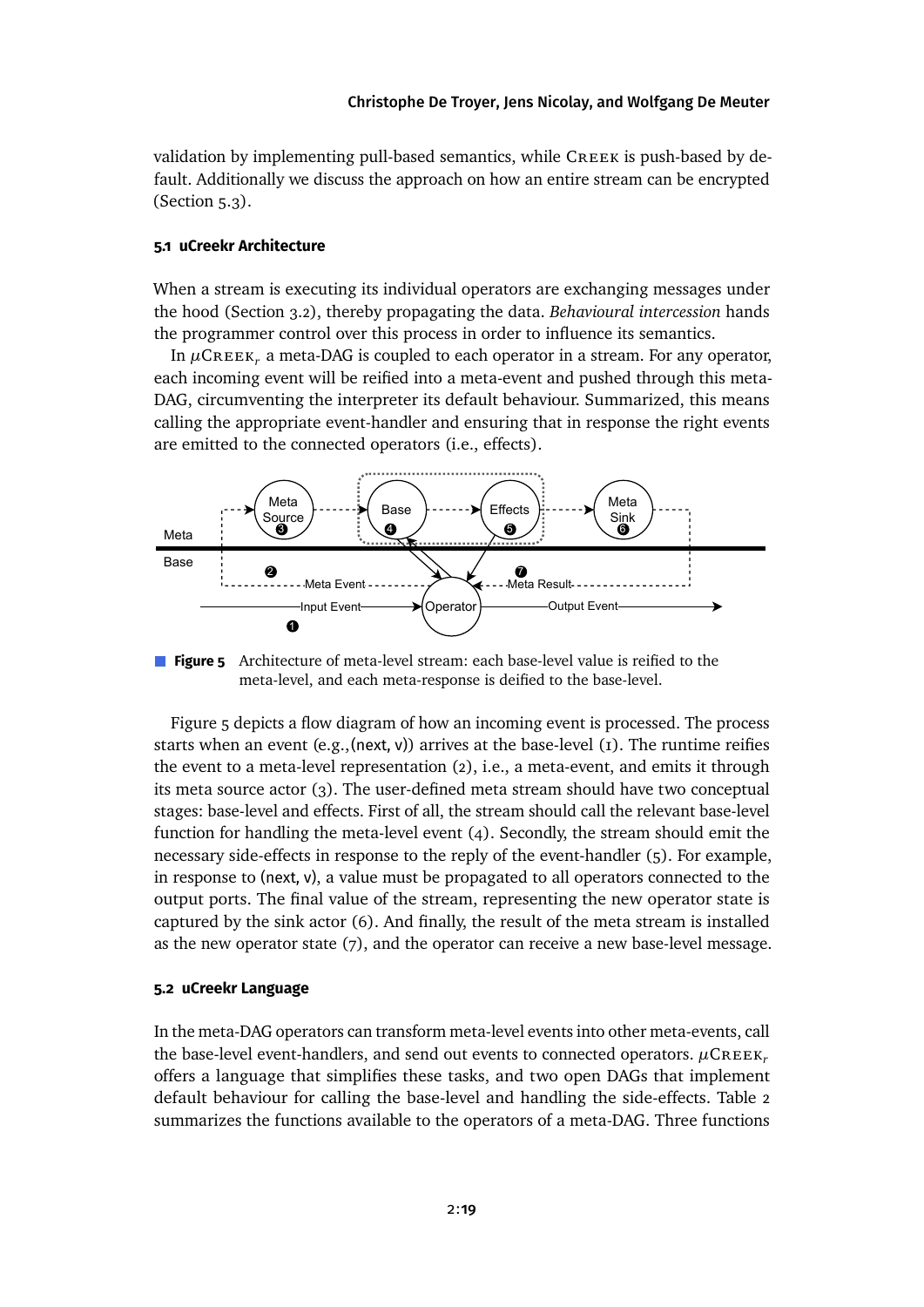<span id="page-19-1"></span>

| Function              | Description                                              |
|-----------------------|----------------------------------------------------------|
| propagate_up(e)       | Emit e to all the operators connected to an input port.  |
| propagate_down(e)     | Emit e to all the operators connected to an output port. |
| propagate_self(e)     | Emit event e to itself.                                  |
| call_base(name, arg*) | Calls the event-handler name with optional argument arg. |
|                       | name can be next, error, complete, tick or initialize    |
| state()               | Returns the current state of the operator.               |

**Table 2** Functions available in  $\mu$ CREEK<sub>r</sub>

are available to handle side-effects (i.e., propagate\_\*), a getter function for the operator state (i.e., state), and a function that calls the base level event-handlers (i.e., call\_base).

The user-defined meta-DAG has a high degree of freedom over the entire processing pipeline of an event. However, some meta-level behaviours do not require extensive changes, such as logging a stream. *<sup>µ</sup>*Creek*<sup>r</sup>* offers two globally defined open DAGs which implement default behaviour for both cases: proceed and effects. The former expects a meta-event as input, calls the event-handler, and returns the response of the event handler. The latter takes in the response of an event-handler and executes the effects accordingly. Combined they serve as the default meta-level behaviour.

# <span id="page-19-0"></span>**5.3 Validation**

To validate  $\mu$ CREEK<sub>r</sub> a form of pull-based propagation semantics is implemented in Creek, which is push-based by default. We consider an alternate form of propagation semantics a validation because  $I$ ) related work  $[2, 20]$  $[2, 20]$  posits it as one of the key problems of contemporary stream DSLs, and 2) it requires changes in the effects of sinks, sources, and operators.

The basis of pull-based semantics is a new demand message in the protocol. This message flows from the sinks to the sources whenever data must be injected into the stream.

**Source** [Listing 8](#page-20-0) shows part of the implementation of pull-based propagation semantics in Creek, namely the meta-DAG for a source operator. The full implementation can be found in [Appendix B.](#page-31-0) In base-level Creek, when a source receives a tick event it produces a datum. This event is sent on two occasions: when the operator is initialized, and after the operator has emitted a datum. In a pull-based system this event is omitted and will only be sent if a source demands data by sending a demand event. Additionally, a source operator must understand the demand message. In response to the demand event a source operator sends itself the tick event to trigger a datum production.

**Operator** If an operator receives the demand message it has to propagate it upward such that it eventually reaches a source. Additionally, if the operator does not always propagate data in repsonse to an incoming event (e.g.,filter) it must propagate a new demand event upstream every time it ignores an incoming event. Operators that rely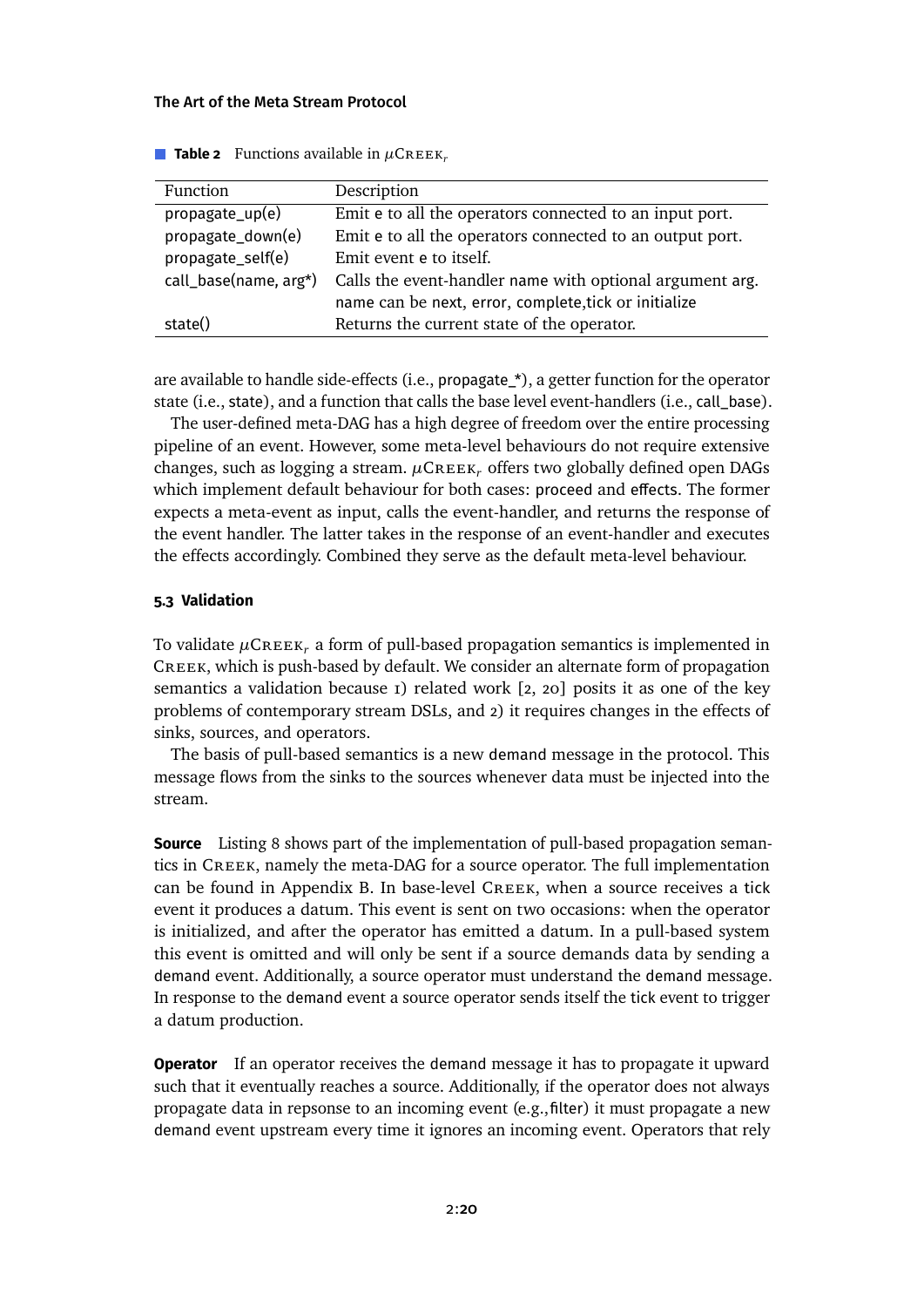on multiple sources (e.g.,zip and combineLatest [\[18\]](#page-28-2)) can maintain some state to keep track of which sources have been sent demand and replied. This avoids sending demand twice to an operator. An example implementation can be found in [Listing 14](#page-34-0) in [Appendix B.](#page-31-0)

**Sink** First of all, as soon as the sink operator is initialized it must propagate demand upstream to initiate the data propagation. Secondly, when a sink operator receives a value event, next to the default behaviour it must also propagate a demand message upstream to initiate the propagation of a new datum. The full implementation for pull-based semantics can be found in [Appendix B.](#page-31-0)

<span id="page-20-0"></span>**Listing 8**  $\mu$ CREEK<sub>r</sub> code for source operators in a pull-based stream.

```
1 defdag tick_src as filter(&match?({p, :tick}, &1))
2 \rightarrow \text{base}3 ~> map(fn base_result ->f
4 case base_result do
5 \{p, \{\text{state}, \text{:complete}\}\} ->
6 effects_complete(nil, p.ds, p.us, p.pid)
7 %\{p \mid state: state\}8 {p, {state, :tick, value}} ->
9 propagate_down({:next, value}, p.ds)
10 %{p | state: state}
11 end
12 end)
```
### **5.4 Discussion**

As we did in [Section 4.3](#page-16-0) we discuss  $\mu$ CREEK<sub>r</sub>'s design with respect to the design principles outlined in [\[4\]](#page-26-2).

**Encapsulation** A  $\mu$ CREEK, DAG relies on the communication protocol defined in [Figure 5](#page-18-2) and a reification of operators. This approach almost completely decouples the  $\mu$ CREEK<sub>r</sub> program from the base-level, as no references can be made to the base-level. The only requirement for any language to support  $\mu$ C $\kappa$ e $\kappa_r$  is to reify the inter-operator communication as the canonical stream protocol and to reify the representation of base-level nodes.

**Stratification** is achieved in  $\mu$ CREEK<sub>r</sub> in the same way as it is for  $\mu$ CREEK<sub>c</sub>. The meta-program is only loaded if it has been explicitly imported using the "behavioural" pragma, and the meta-level does not have direct references to base-level concepts besides the values of the host language.

**Structural Correspondence** Similar to  $\mu$ CREEK<sub>c</sub> we have chosen to only represent the concepts introduced by the Creek DSL at the meta-level (i.e., operators and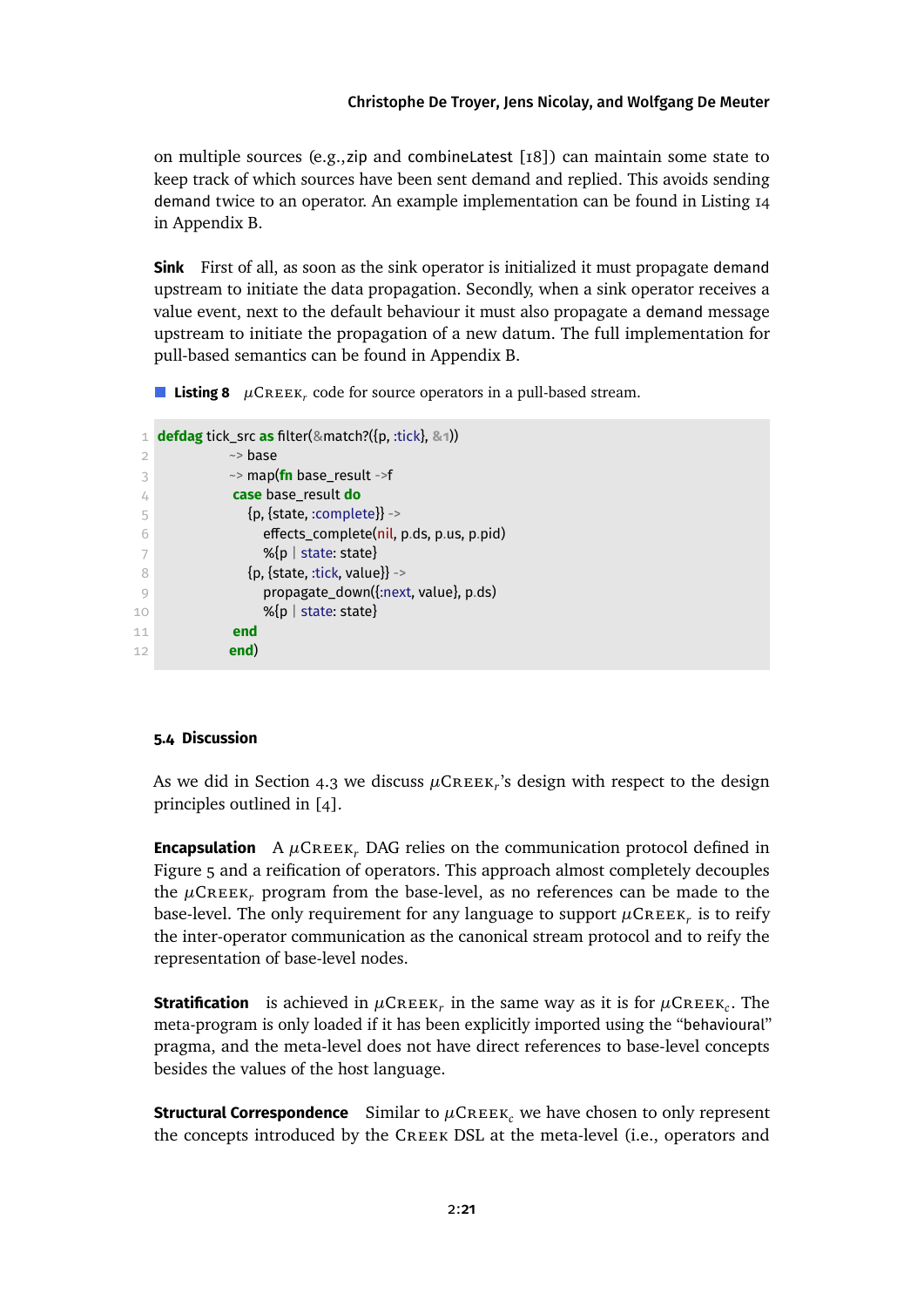**Listing 9**  $\mu$ CREEK<sub>r</sub> code for sink operators in a pull-based stream.

```
1 defdag init_snk as filter(&match?({_, :init}, &1))
 2 \rightarrow \text{base}3 \rightarrow map(fn {p, {_, :ok}} ->
 4 propagate_up(:demand, p.us)
 5 p
 6 end)
 7
8 defdag next_snk as filter(&match?({_, :next, _}, &1))
9 \rightarrow base10 \sim effects
11 \sim map(fn {p, :ok} ->
12 propagate_up_meta(:demand, p.us)
13 p
14 end)
15
16 defdag snk_default as filter(&(not match?({_, :init}, &1)))
17 ~> filter(&(not match?({_, :next, _}, &1)))
18 ** ** ** base
19 \sim effects
20
21 defdag sink(src, snk) do
22 src ~> dup(3) ~> (init_snk ||| snk_default ||| next_snk) ~> merge(3) ~> snk
23 end
```
events). Regular Elixir values are not reified because it would require the reification of all base-level values present in Elixir and would couple  $\mu$ CREEK<sub>r</sub> to a specific host language.

**Unified Programming Model** A µCREEK, program is a regular CREEK program, with the only difference that its domain (i.e., the data) are meta-level values. We conclude that the paradigm of  $\mu$ CREEK<sub>r</sub> and CREEK are the same.

**Portability** To enable the implementation of the ideas of  $\mu$ CREEK<sub>r</sub> in other languages it cannot rely on the intricacies of the underlying language. In  $\mu$ CREEK<sub>r</sub>, the metalevel programs only process events emitted by the runtime (i.e., reified base-level events). While not every language implements the communication protocol of CREEK, we argue that the message protocol presented in [Figure 5](#page-18-2) is sufficiently high-level to implement in most languages. To port the architecture of  $\mu$ CREEK<sub>r</sub> to another language the runtime must generate and emit the events from the  $\mu$ CREEK<sub>r</sub> protocol, and understand the messages it can generate [\(Table 2\)](#page-19-1). Additionally, the protocol defined in [\[17\]](#page-28-7) was used as inspiration to the  $\mu$ CREEK<sub>r</sub> protocol and is the foundation of most JVM-based stream languages [\[13,](#page-27-5) [19\]](#page-28-9).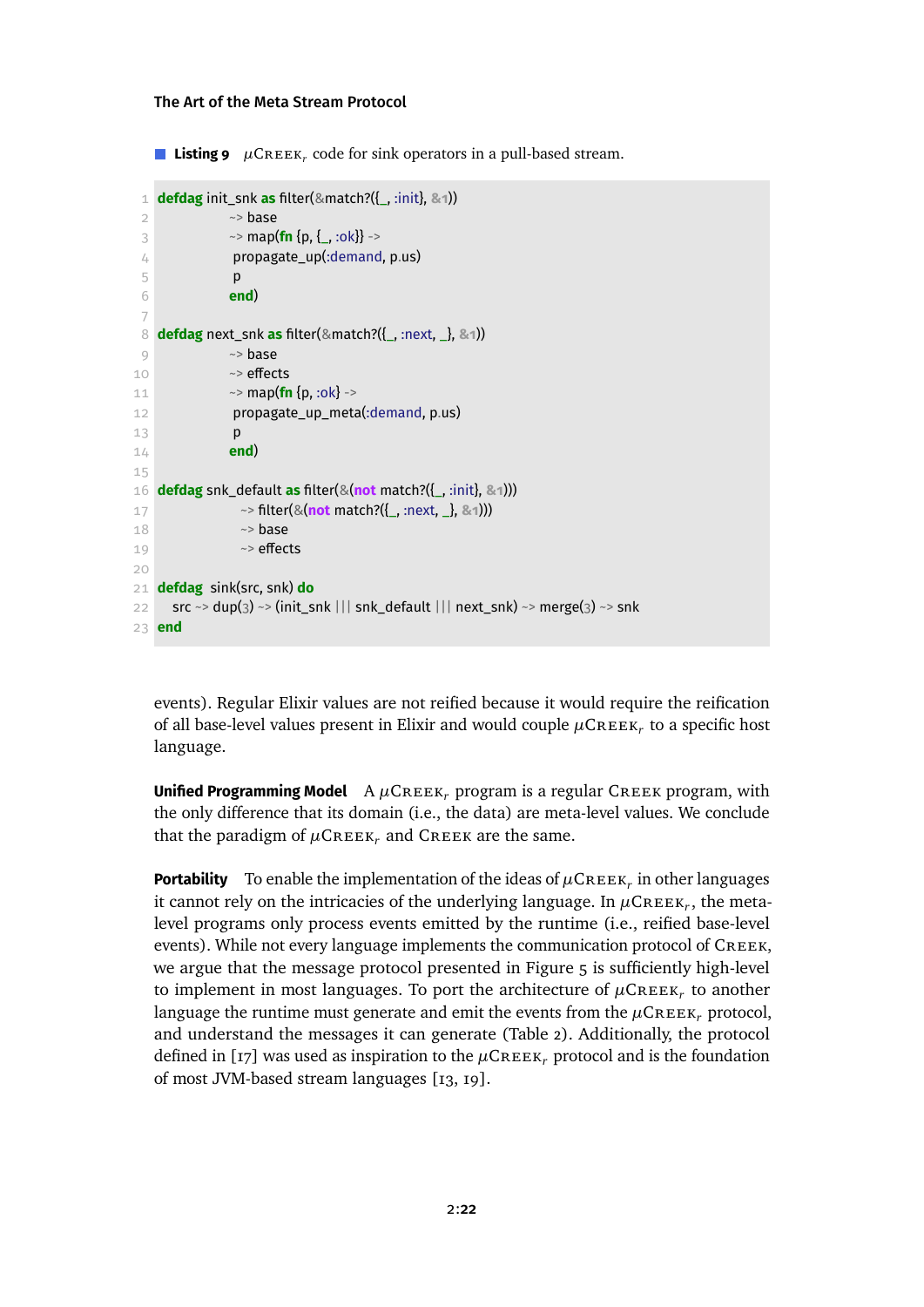**Performance** To assess the performance of our meta-level architecture, benchmarks have been run to measure it's impact on execution time. [Section 6](#page-22-0) details our benchmark setup and discusses results.

# <span id="page-22-0"></span>**6 Performance Benchmarks**

To evaluate the performance of the meta-level architecture we benchmarked an "identity meta" [\(Listing 10\)](#page-24-0) and compared it to a version of CREEK in which all meta-level machinery was removed, called Creek--

The identity meta [\(Listing 10\)](#page-24-0) does not do any other computation at the metalevel than calling the base-level and executing the side-effects. This ensures that any overhead measured is introduced solely by  $\mu$ CREEK<sub>r</sub>. For performance reasons the identity meta is optimized by applying operator fusion.

To measure the performance overhead we ran two benchmarks for CREEK as well as Creek--. The findings are reported below.

**Fixed Amount of Values, Varying DAG Size** [Figure 6](#page-22-1) shows the chart for the first benchmark. In this benchmark the amount of values propagated is fixed, and the amount of operators in the DAG varies from 0 (only sink and source) to 2000.

We observe that the execution time for CREEK (blue) and Creek-- (orange) are both polynomial, but that the performance of  $\mathsf{CREE}$  is slower by a factor of 3.3. In other words, the performance of the DAG decreases polynomially with respect to the size of the DAG.

<span id="page-22-1"></span>

**Figure 6** Execution time in miliseconds with varying DAG size and fixed load.

**Fixed DAG Size, Varying Amount of Values** [Figure 7](#page-23-1) shows the chart for the second benchmark. In this benchmark the amount of values propagated varies from 0 to 10000, and the amount of operators in the DAG is fixed at 250.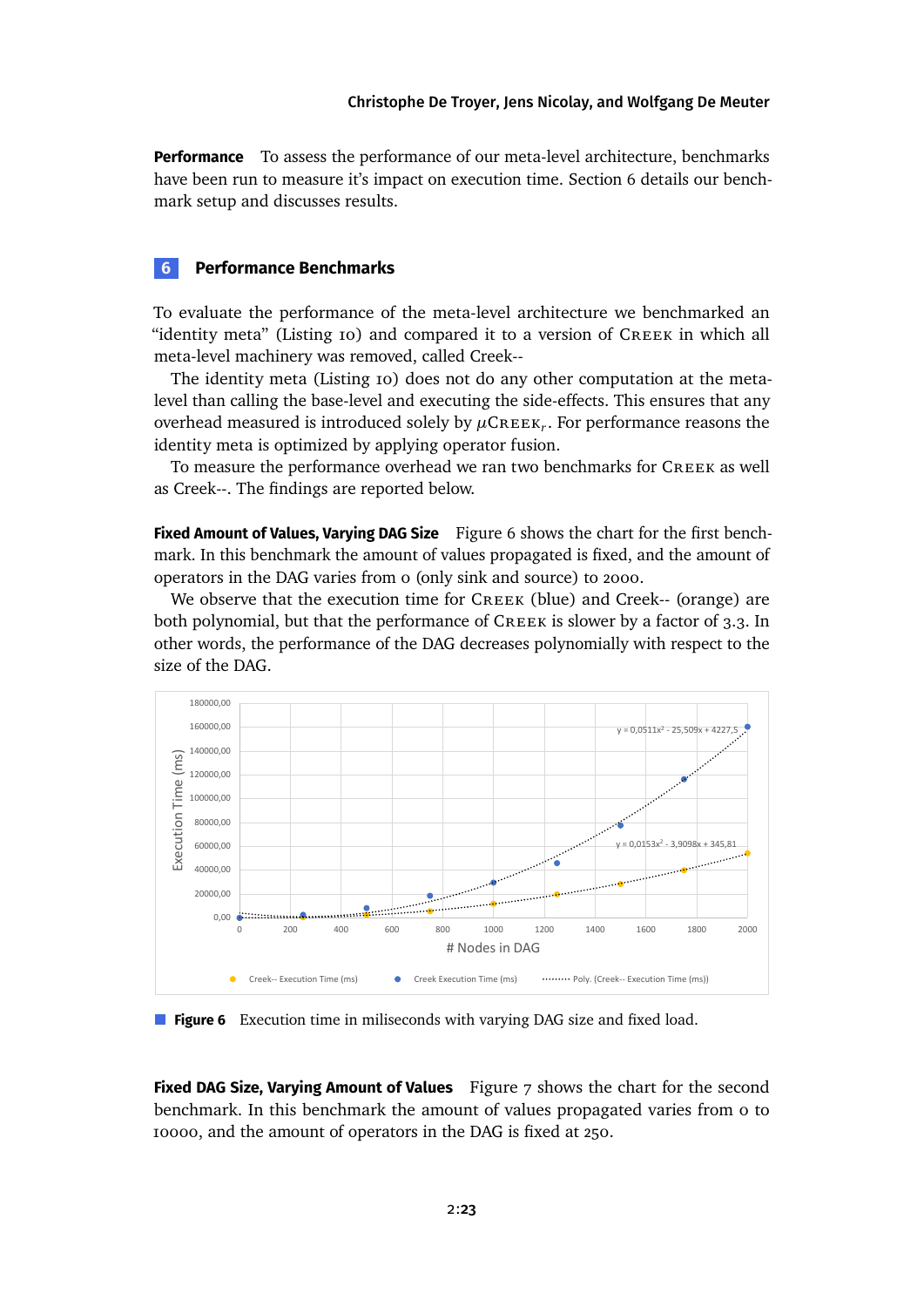We observe that the execution time for CREEK (orange) and Creek-- (blue) are both linear with respect to the size of the input, but that the performance of CREEK is slower by a factor of 77.

<span id="page-23-1"></span>

**Figure 7** Execution time in miliseconds with varying load and fixed DAG size.

# <span id="page-23-0"></span>**7 Related Work**

Streaming libraries exhibit different complexities, ranging from simple embedded DSLs such as Java Streams in Java 8, to complex pipeline architectures such as Apache Kafka. Our work focusses on the smaller DSL-based libraries such as Java Streams, RxJava, and Akka Streams. Currently, work on meta-programming in the context of stream programming is sparse. However, stream DSL programming is considered "a cousin of reactive programming" [\[1\]](#page-26-0), so we briefly discuss the intersection of reactive programming and metaprograming.

**Metaprogramming in Reactive Programming** In [\[26\]](#page-28-10), Watanabe and Sawada present a reflective architecture for a functional reactive programming language called Efrp. Efrp implements a more traditional functional reactive programming approach based on time-varying values and a central clock to coordinate value propagation. An Efrp program is defined as a module containing sources, sinks and nodes depending on each other (i.e., the depedency graph). As soon as a source its value changes, all its dependencies are recomputed. The central clock ensures that glitches [\[5\]](#page-26-3) are avoided. Recomputing a single variable and all its dependencies is called an "iteration". The reflective layer of Efrp reifies the variables in the program by name, their current value, their previous value, and the base-level expression which computes their value. A single iteration at the base-level (i.e., one variable changes) is represented as multiple iterations at the meta-level (i.e., recomputation of each of the dependencies). Because each meta-level iteration represents the update of a single dependency it is possible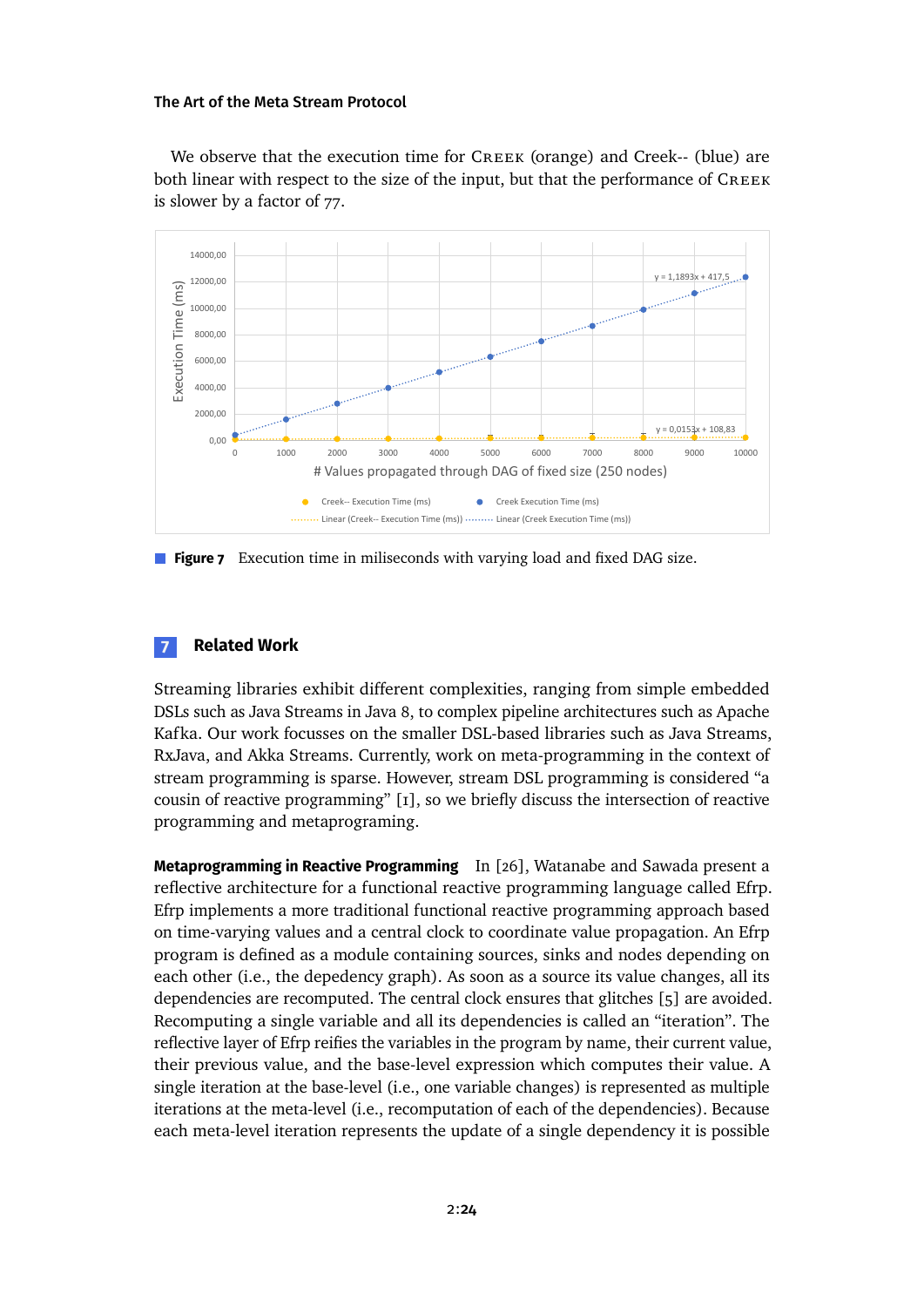<span id="page-24-0"></span>**Listing 10** Identity meta behaviour.

```
1 defmodule IdentityMeta do
 2 structure Merge
 3
 4 defdag operator(src, snk) do
 5 src
 6 \rightarrow base()7 \rightarrow effects()
 8 \rightarrowsnk
 9 end
10
11 defdag source(src, snk) do
12 src
13 \sim base()
14 \rightarrow effects()
15 \sim snk
16 end
17
18 defdag sink(src, snk) do
19 src
20 \rightarrow base()21 \rightarrow effects()
22 \rightarrow snk
23 end
24 end
```
to intercept the incoming value for each variable, as well as influence the final result of the variable. This approach is similar to  $\mu$ CREEK, and offers the same degree of control.

However, in  $\mu$ C $\kappa$  ex $\kappa_r$  the entire communication protocol can be hooked into, which is not possible in Efrp. This results in hard-coded propagation semantics, but does offer the possibility to, for example, implement encryption.

Finally, Efrp is not an embedded DSL like Creek. This makes it easier to reify all base-level constructs all the way up to literal values.  $\mu$ CREEK is an embedded DSL and is therefore limited to reifying concepts that are part of the DSL.

**Propagation Semantics in Stream Libraries** Biboudis, Palladinos, Fourtounis, and Smaragdakis present an adaptable semantics for streaming libraries [\[2\]](#page-26-1) based on object algebras [\[20\]](#page-28-4). Current streaming libraries do not allow changing the propagation semantics of a streaming library and they are lacking in terms of extensibility.

The authors provide a new streaming library API which allows changing the behavior of the underlying interpreter by implementing object factories. An object factory offers an API against which a semantics can be implemented (e.g., push, pull,  $\dots$ ). Such a factory then changes the behaviour of all the built-in operators at once. The work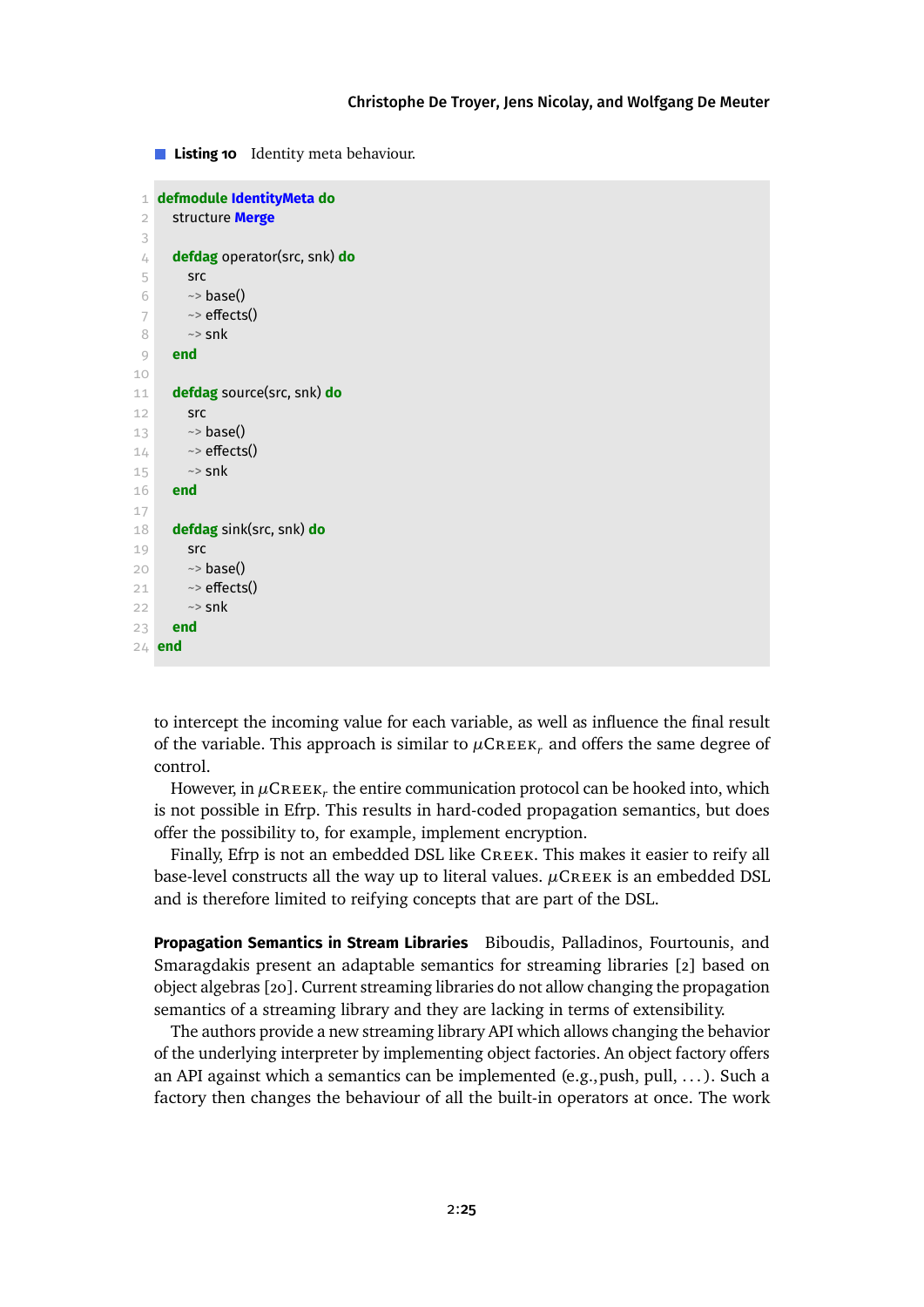showcases for example logging, operator fusion, push and pull factories that each provide the behavior to the operators.

The work by Biboudis, Palladinos, Fourtounis, and Smaragdakis offers increased flexibility regarding the run-time semantics and tackles a subset of the problems we discussed. The API offered in [\[2\]](#page-26-1) relies on the work by S. Oliveira and Cook [\[20\]](#page-28-4). Object Algebras used in [\[2\]](#page-26-1) rely on static type systems that at the least have generics and higher-kinded polymorphism. This means that the approach excludes a large set of programming languages, namely the dynamically typed languages without generics or higher-kinded polymorphism. Our approach, while requiring to be incorporated from the start of the design of a stream library, works on a higher abstraction level and is not tightly coupled to the underlying programming language. Furthermore, the approach offers an interface against which the semantics is to be programmed, but also requires to define an entire stream interpreter from scratch for even the smallest change.  $\mu$ CREEK offers the programmer a framework to express non-functional concerns, while the runtime still does most of the heavy lifting (i.e., message sending, garbage collection,... ), and offers two built-in meta-level behaviours which offer default interpreter behaviour.

# <span id="page-25-0"></span>**8 Conclusion**

We have shown a prototypical implementation of a stream DSL embedded in Elixir called Creek. We have extended this implementation with both meta-facilities at compile-time and run-time, and have shown by example that it is possible to implement various semantic changes from literature [\[2,](#page-26-1) [16\]](#page-28-11) without having to change the implementation of the DSL itself. We validated our approach by addressing the three problems listed in [Section 2](#page-2-0) and demonstrated the applicability of the protocol. All these use-cases showcase an increase in extensibility of the framework, and flexibility for the user of the framework to tune it to its expectations.

**Future Work** We argued in this text that our meta-level is expressive enough to move the meta-concerns such as error handling, buffering, and propagation semantics from the base-level code to the meta-level. Additionally, we have argued that compile-time intercession is expressive enough to deal with meta-concerns such as operator-fusion and DAG optimization. However, the composability of the run-time meta-level is lacking. In future work it is worth investigating how multiple run-time meta-DAGs can be composed safely and efficiently to form a single behavior. Consider the scenario where a stream should not only be pull-based, but also timestamped. Another path worth investigating is extending the intercession to pairs of operators by means of adapting the behavior of ~>. This operator is in charge of making the connection between two or more operators and has the potential to change the behavior of how the operators communicate. Consider the scenario where one wants to connect to a remote stream on a sensor device. Hard- and software failure is very common in IoT systems, so the software should be able to deal with this in an elegant way. We propose to override the connect operator to add additional monitoring mechanics such as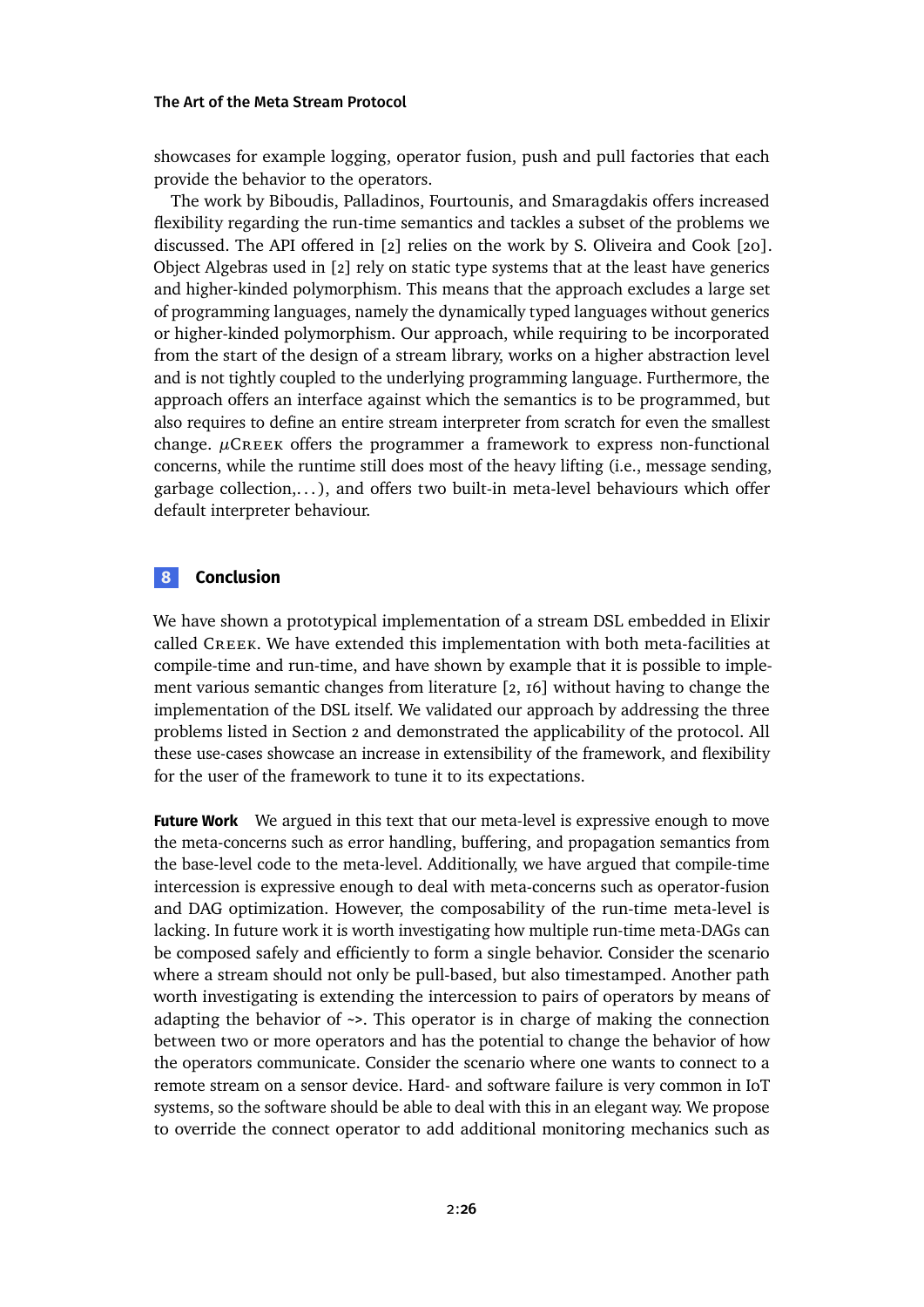leasing [\[3\]](#page-26-4). Additionally, we would like to see support for higher-order operators. We argue that the typical scenario of "one value in, possibly one value out" does not apply for these operators, because a single input value (a higher order stream) can cause the emission of a possibly infinite amount of values. However, higher-order operators rewrite the DAG at run-time by adding sources to operators at run-time. Assuming an operator is executing with a meta behaviour *M* and a new operator is added as its source—as is the case in flatMap—the newly added source should understand the same meta-level messages as the original operator.

Finally, the composition of operators happens without any compile-time checks of the type of values. Possible avenues to improve upon this are contracts for run-time verification, or type annotations for compile-time verification of DAGs.

**Acknowledgements** This work has been funded by the Fonds Wetenschappelijk Onderzoek project D3-CPS.

### **References**

- <span id="page-26-0"></span>[1] Engineer Bainomugisha, Andoni Lombide Carreton, Tom van Cutsem, Stijn Mostinckx, and Wolfgang de Meuter. "A Survey on Reactive Programming". In: *ACM Computing Survey* 45.4 (Aug. 2013). issn: 0360-0300. doi: [10.1145/](https://doi.org/10.1145/2501654.2501666) [2501654.2501666](https://doi.org/10.1145/2501654.2501666).
- <span id="page-26-1"></span>[2] Aggelos Biboudis, Nick Palladinos, George Fourtounis, and Yannis Smaragdakis. "Streams a la carte: Extensible Pipelines with Object Algebras". In: *29th European Conference on Object-Oriented Programming, ECOOP 2015, July 5-10, 2015, Prague, Czech Republic*. Edited by John Tang Boyland. Volume 37. LIPIcs. Schloss Dagstuhl - Leibniz-Zentrum für Informatik, 2015, pages 591–613. DOI: [10.4230/LIPIcs.ECOOP.2015.591](https://doi.org/10.4230/LIPIcs.ECOOP.2015.591).
- <span id="page-26-4"></span>[3] Elisa Gonzalez Boix, Tom Van Cutsem, Jorge Vallejos, Wolfgang De Meuter, and Theo D'Hondt. "A Leasing Model to Deal with Partial Failures in Mobile Ad Hoc Networks". In: *Objects, Components, Models and Patterns, 47th International Conference, TOOLS EUROPE 2009, Zurich, Switzerland, June 29-July 3, 2009. Proceedings*. Edited by Manuel Oriol and Bertrand Meyer. Volume 33. Lecture Notes in Business Information Processing. Springer, 2009, pages 231–251. doi: [10.1007/978-3-642-02571-6\\_14](https://doi.org/10.1007/978-3-642-02571-6_14).
- <span id="page-26-2"></span>[4] Gilad Bracha and David M. Ungar. "Mirrors: design principles for meta-level facilities of object-oriented programming languages". In: *Proceedings of the 19th Annual ACM SIGPLAN Conference on Object-Oriented Programming, Systems, Languages, and Applications, OOPSLA 2004, October 24-28, 2004, Vancouver, BC, Canada*. Edited by John M. Vlissides and Douglas C. Schmidt. ACM, 2004, pages 331-344. DOI: [10.1145/1028976.1029004](https://doi.org/10.1145/1028976.1029004).
- <span id="page-26-3"></span>[5] Gregory H. Cooper and Shriram Krishnamurthi. "Embedding Dynamic Dataflow in a Call-by-Value Language". In: *Programming Languages and Systems, 15th European Symposium on Programming, ESOP 2006, Held as Part of the Joint*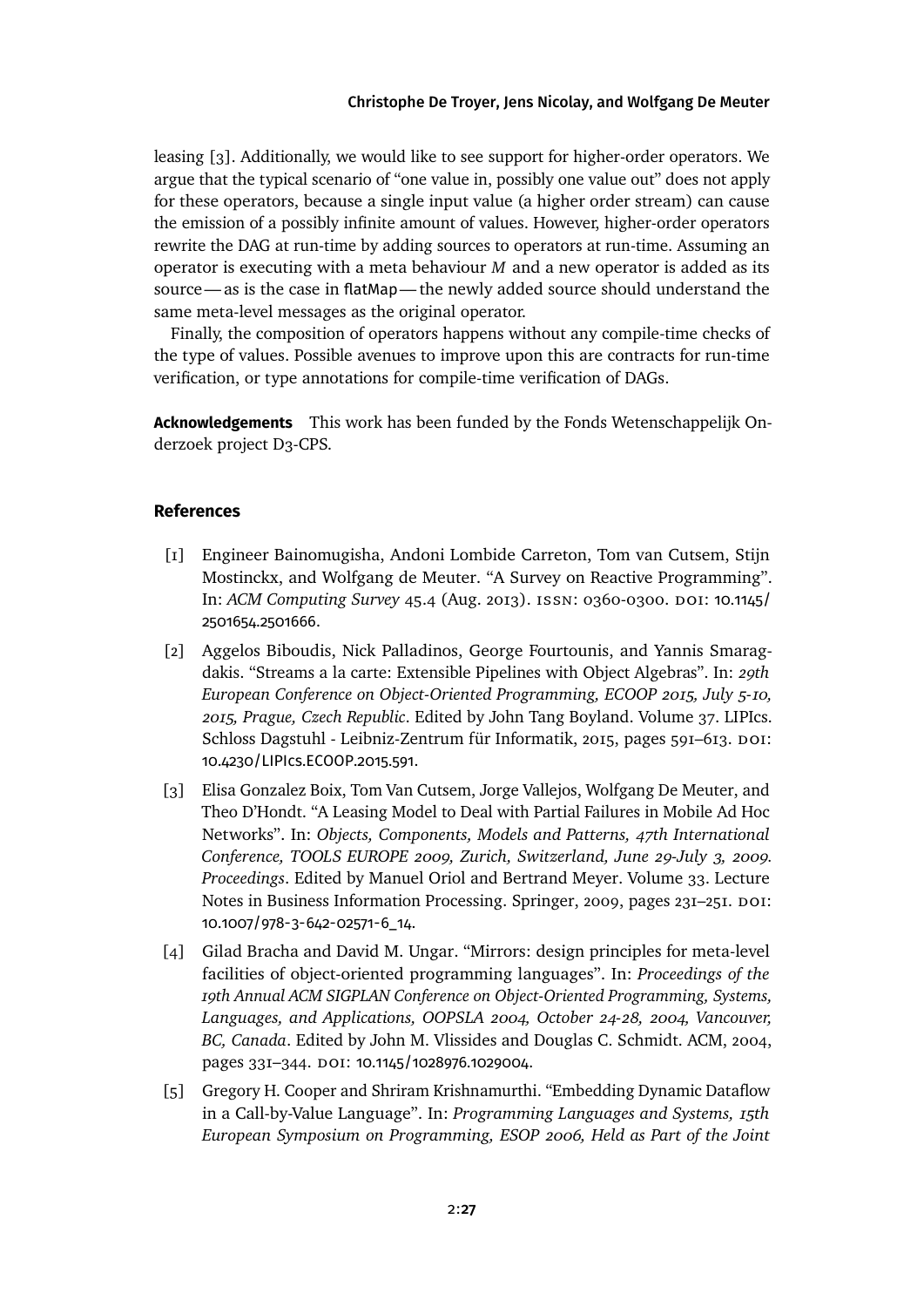*European Conferences on Theory and Practice of Software, ETAPS 2006, Vienna, Austria, March 27-28, 2006, Proceedings*. Edited by Peter Sestoft. Volume 3924. Lecture Notes in Computer Science. Springer, 2006, pages 294-308. DOI: [10.](https://doi.org/10.1007/11693024_20) [1007/11693024\\_20](https://doi.org/10.1007/11693024_20).

- <span id="page-27-9"></span>[6] Adam L. Davis. "Akka Streams". In: *Reactive Streams in Java: Concurrency with RxJava, Reactor, and Akka Streams*. Berkeley, CA: Apress, 2019, pages 57–70. isbn: 978-1-4842-4176-9. doi: [10.1007/978-1-4842-4176-9\\_6](https://doi.org/10.1007/978-1-4842-4176-9_6).
- <span id="page-27-6"></span>[7] Elixir Community, editor. *Elixir GenStage*. URL: [https://hexdocs.pm/gen\\_stage/](https://hexdocs.pm/gen_stage/GenStage.html) [GenStage.html](https://hexdocs.pm/gen_stage/GenStage.html) (visited on 2020-02-17).
- <span id="page-27-0"></span>[8] Kennedy Kambona, Elisa Gonzalez Boix, and Wolfgang De Meuter. "An Evaluation of Reactive Programming and Promises for Structuring Collaborative Web Applications". In: *Proceedings of the 7th Workshop on Dynamic Languages and Applications*. DYLA '13. Montpellier, France: Association for Computing Machinery, 2013. ISBN: 978-1-4503-2041-2. DOI: [10.1145/2489798.2489802](https://doi.org/10.1145/2489798.2489802).
- <span id="page-27-2"></span>[9] Shweta Khare, Kyoungho An, Aniruddha Gokhale, Sumant Tambe, and Ashish Meena. "Reactive Stream Processing for Data-Centric Publish/Subscribe". In: *Proceedings of the 9th ACM International Conference on Distributed Event-Based Systems*. DEBS '15. Oslo, Norway: Association for Computing Machinery, 2015, pages 234-245. ISBN: 978-I-4503-3286-6. DOI: [10.1145/2675743.2771880](https://doi.org/10.1145/2675743.2771880).
- <span id="page-27-7"></span>[10] Gregor Kiczales, Jim Des Rivieres, and Daniel Gureasko Bobrow. *The art of the metaobject protocol*. MIT press, 1991. isbn: 978-0-262-61074-2.
- <span id="page-27-8"></span>[11] Gregor Kiczales, John Lamping, Anurag Mendhekar, Chris Maeda, Cristina Videira Lopes, Jean-Marc Loingtier, and John Irwin. "Aspect-Oriented Programming". In: *ECOOP'97 - Object-Oriented Programming, 11th European Conference, Jyvaskyla, Finland, June 9-13, 1997, Proceedings*. Edited by Mehmet Aksit and Satoshi Matsuoka. Volume 1241. Lecture Notes in Computer Science. Springer, 1997, pages 220-242. DOI: [10.1007/BFb0053381](https://doi.org/10.1007/BFb0053381).
- <span id="page-27-4"></span>[12] Alexander Kirsanov, Iakov Kirilenko, and Kirill Melentyev. "Robotics Reactive Programming with F# Mono". In: *Proceedings of the 10th Central and Eastern European Software Engineering Conference in Russia*. CEE-SECR '14. Moscow, Russia: Association for Computing Machinery, 2014. isbn: 978-1-4503-2889-0. DOI: [10.1145/2687233.2687249](https://doi.org/10.1145/2687233.2687249).
- <span id="page-27-5"></span>[13] Lightbend, Inc., editor. Akka Streams. URL: [https://doc.akka.io/docs/akka/](https://doc.akka.io/docs/akka/current/stream/index.html) [current/stream/index.html](https://doc.akka.io/docs/akka/current/stream/index.html) (visited on 2018-04-19).
- <span id="page-27-3"></span>[14] Haidong lv, Xiaolong Ge, Hongzhi Zhu, Chen Wang, Zhiwei Yuan, and Yongkang Zhu. "Design and Implementation of Reactive Distributed Internet of Things Platform based on Actor Model". In: *2019 IEEE 3rd Information Technology, Networking, Electronic and Automation Control Conference (ITNEC)*. 2019, pages 1993– 1996. doi: [10.1109/ITNEC.2019.8729169](https://doi.org/10.1109/ITNEC.2019.8729169).
- <span id="page-27-1"></span>[15] Andrea Maglie. "RxJava and Android". In: *Reactive Java Programming*. Berkeley, CA: Apress, 2016, pages 95–105. isbn: 978-1-4842-1428-2. doi: [10.1007/978-1-](https://doi.org/10.1007/978-1-4842-1428-2_6) [4842-1428-2\\_6](https://doi.org/10.1007/978-1-4842-1428-2_6).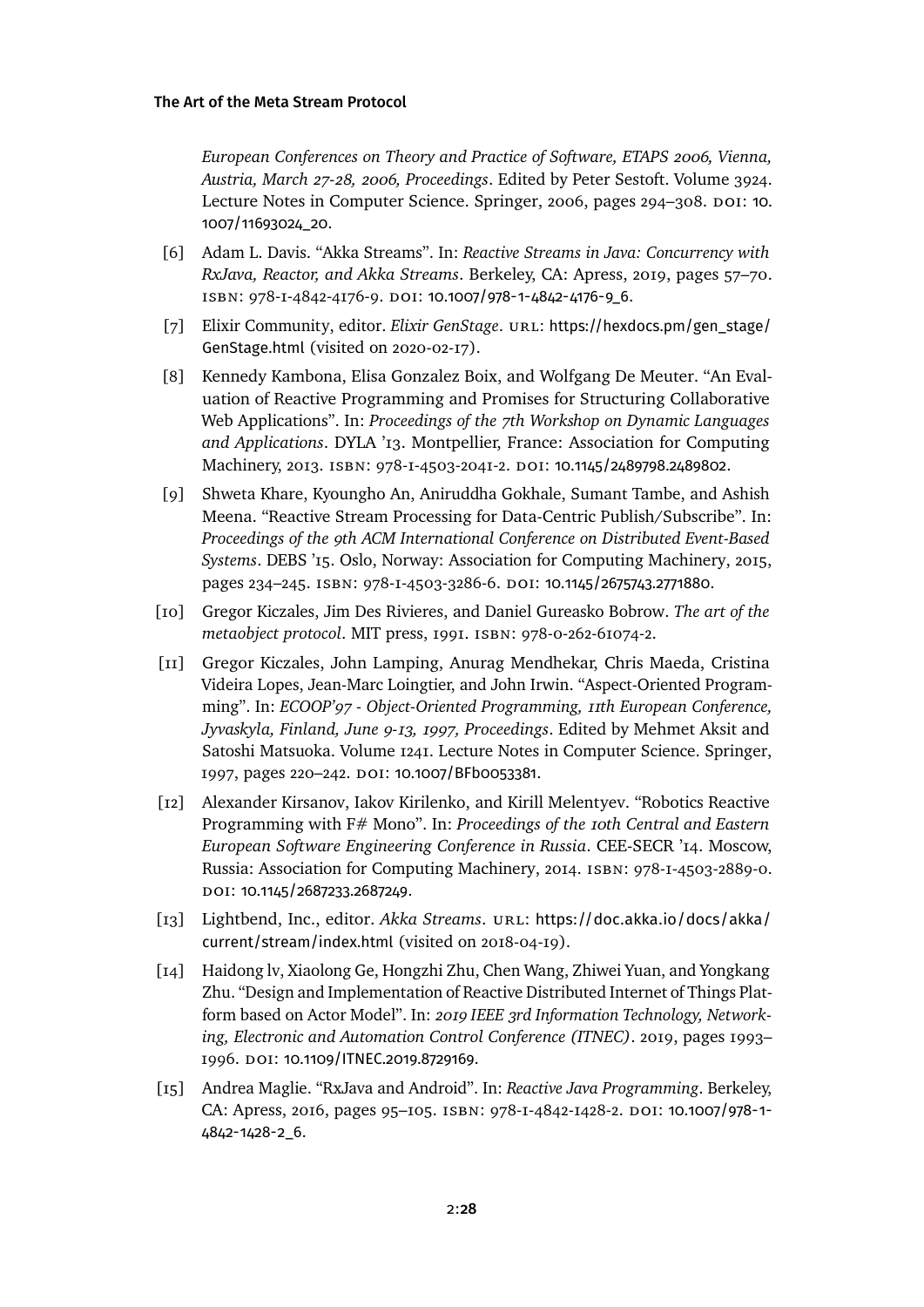- <span id="page-28-11"></span>[16] José Proença and Carlos Baquero. "Quality-Aware Reactive Programming for the Internet of Things". In: *Fundamentals of Software Engineering - 7th International Conference, FSEN 2017, Tehran, Iran, April 26-28, 2017, Revised Selected Papers*. Edited by Mehdi Dastani and Marjan Sirjani. Volume 10522. Lecture Notes in Computer Science. Springer, 2017, pages 180-195. DOI: [10.1007/978-3-319-](https://doi.org/10.1007/978-3-319-68972-2_12) [68972-2\\_12](https://doi.org/10.1007/978-3-319-68972-2_12).
- <span id="page-28-7"></span>[17] Reactive Streams Community, editor. *Reactive Streams*. URL: http://www. [reactive-streams.org/](http://www.reactive-streams.org/) (visited on 2020-02-17).
- <span id="page-28-2"></span>[18] ReactiveX Community, editor. *ReactiveX: Observables Done Right*. url: [https:](https://reactivex.io/) [//reactivex.io/](https://reactivex.io/) (visited on 2020-04-19).
- <span id="page-28-9"></span>[19] RxJava Community, editor. *RxJava*. url: <https://github.com/ReactiveX/RxJava> (visited on 2020-04-19).
- <span id="page-28-4"></span>[20] Bruno C. d. S. Oliveira and William R. Cook. "Extensibility for the Masses - Practical Extensibility with Object Algebras". In: *ECOOP 2012 - Object-Oriented Programming - 26th European Conference, Beijing, China, June 11-16, 2012. Proceedings*. Edited by James Noble. Volume 7313. Lecture Notes in Computer Science. Springer, 2012, pages 2-27. DOI: [10.1007/978-3-642-31057-7\\_2](https://doi.org/10.1007/978-3-642-31057-7_2).
- <span id="page-28-3"></span>[21] StackOverflow, editor. *StackExchange 2020 Developer Survey*. Feb. 2020. url: <https://insights.stackoverflow.com/survey/2020> (visited on 2020-05-27).
- <span id="page-28-6"></span>[22] Eric Stenman. *The Erlang Runtime System*. Oct. 3, 2018. url: [https://blog.](https://blog.stenmans.org/theBeamBook/%20%3Chttps://blog.stenmans.org/theBeamBook/%3E) [stenmans.org/theBeamBook/%20%3Chttps://blog.stenmans.org/theBeamBook/](https://blog.stenmans.org/theBeamBook/%20%3Chttps://blog.stenmans.org/theBeamBook/%3E) [%3E](https://blog.stenmans.org/theBeamBook/%20%3Chttps://blog.stenmans.org/theBeamBook/%3E) (visited on 2019-02-13).
- <span id="page-28-8"></span>[23] Christophe De Troyer. *Creek*. Version 0.1. Feb. 2021. DOI: [10.5281/zenodo.4487583](https://doi.org/10.5281/zenodo.4487583).
- <span id="page-28-5"></span>[24] José Valim. *Elixir Programming Language*. URL: [https://hexdocs.pm/elixir/](https://hexdocs.pm/elixir/Kernel.html) [Kernel.html](https://hexdocs.pm/elixir/Kernel.html) (visited on 2018-04-19).
- <span id="page-28-0"></span>[25] Sam Van den Vonder, Florian Myter, Joeri De Koster, and Wolfgang De Meuter. "Enriching the Internet By Acting and Reacting". In: *Companion to the First International Conference on the Art, Science and Engineering of Programming*. Programming '17. Brussels, Belgium: Association for Computing Machinery, 2017. isbn: 978-1-4503-4836-2. doi: [10.1145/3079368.3079407](https://doi.org/10.1145/3079368.3079407).
- <span id="page-28-10"></span>[26] Takuo Watanabe and Kensuke Sawada. "Towards Reflection in an FRP Language for Small-Scale Embedded Systems". In: *Companion to the first International Conference on the Art, Science and Engineering of Programming, Programming 2017, Brussels, Belgium, April 3-6, 2017*. Edited by Jennifer B. Sartor, Theo D'Hondt, and Wolfgang De Meuter. ACM, 2017, 10:1–10:6. doi: [10.1145/3079368.](https://doi.org/10.1145/3079368.3079387) [3079387](https://doi.org/10.1145/3079368.3079387).
- <span id="page-28-1"></span>[27] Carlos Zimmerle and Kiev Gama. "A web-based approach using reactive programming for complex event processing in internet of things applications". In: *Proceedings of the 33rd Annual ACM Symposium on Applied Computing, SAC 2018, Pau, France, April 09-13, 2018*. Edited by Hisham M. Haddad, Roger L. Wainwright, and Richard Chbeir. ACM, 2018, pages 2167-2174. DOI: [10.1145/](https://doi.org/10.1145/3167132.3167365) [3167132.3167365](https://doi.org/10.1145/3167132.3167365).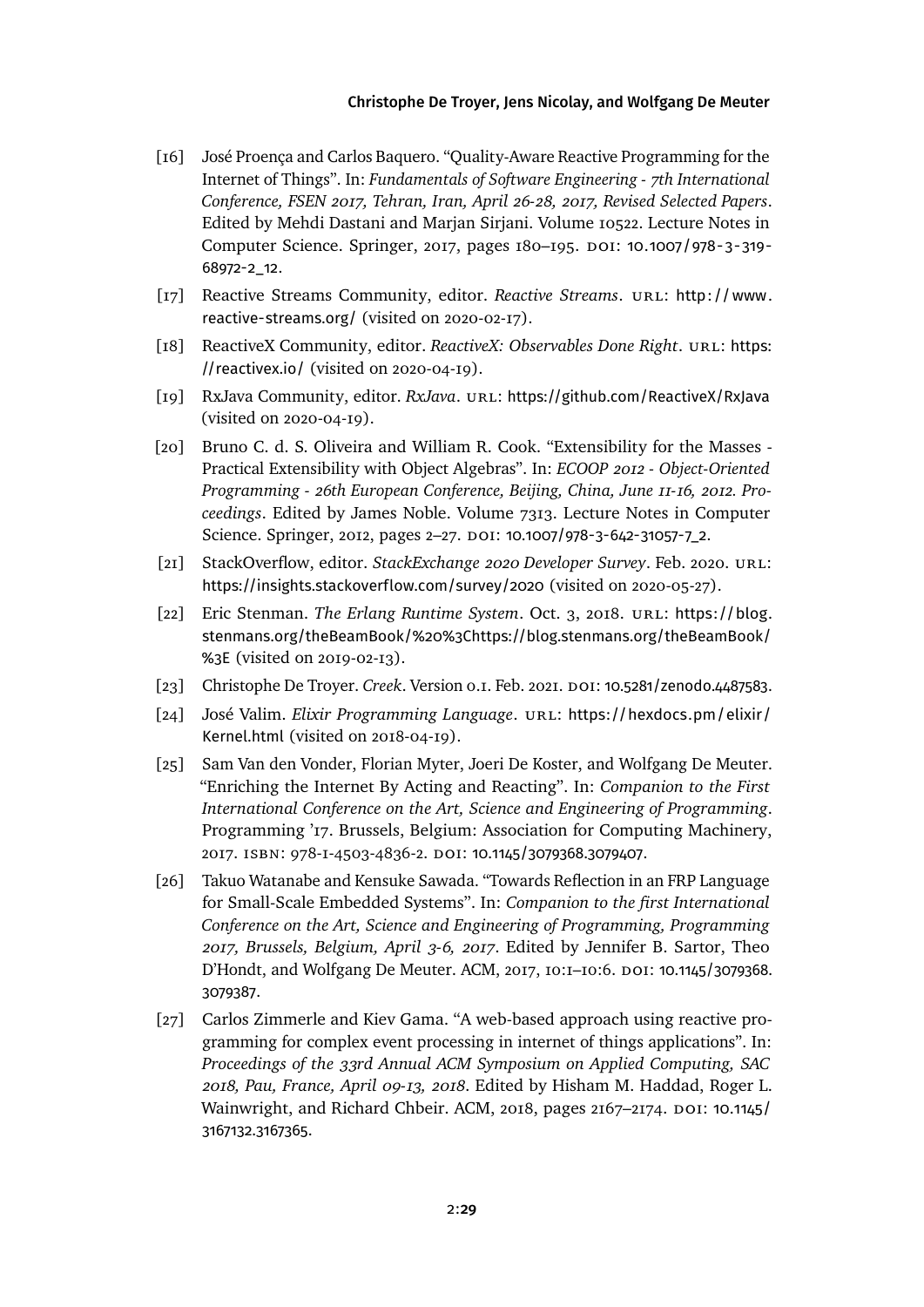# <span id="page-29-1"></span>**A Operator Fusion**

<span id="page-29-0"></span>**Listing 11** Example of a meta-stream fusing consecutive map operators together.

```
1 defmodule Fusion do
2 use Structural
 3
4 defdag metadag(src, snk) do
5 src
6 \sim dup(3)
7 ~> (edge ||| default_operators ||| default_name )
8 ~> merge(3)
9 ~> proceed
10 \sim snk
11 end
12
13 defdag edge as filter(fn event ->
14 match?({{:edge, _, _, _, _}, _, _}, event)
15 end)
16 \rightarrow map(fn {{:edge, from, fidx, to, toidx}, dag, it} ->
17 a = fetch!(dag, from)
18 b = fetch!(dag, to)
19 case {a.name, b.name} do
20 {"map", "map"} ->
21 [x] = inputs(dag, a)
22 c = fuse(a, b)
23 dag = delete(dag, a)
24 dag = delete(dag, b)
25 dag = add!(dag, c)
26 {{:edge, x.ref, 0, c.ref, 0}, dag, it}
27 ->
28 {{:edge, from, fidx, to, toidx}, dag, it}
29 end
30 end)
31
32 defdag others as filter(fn event ->
33 not match?({{:edge, _, _, _, _}, _, _}, event)
34 end)
35 end
```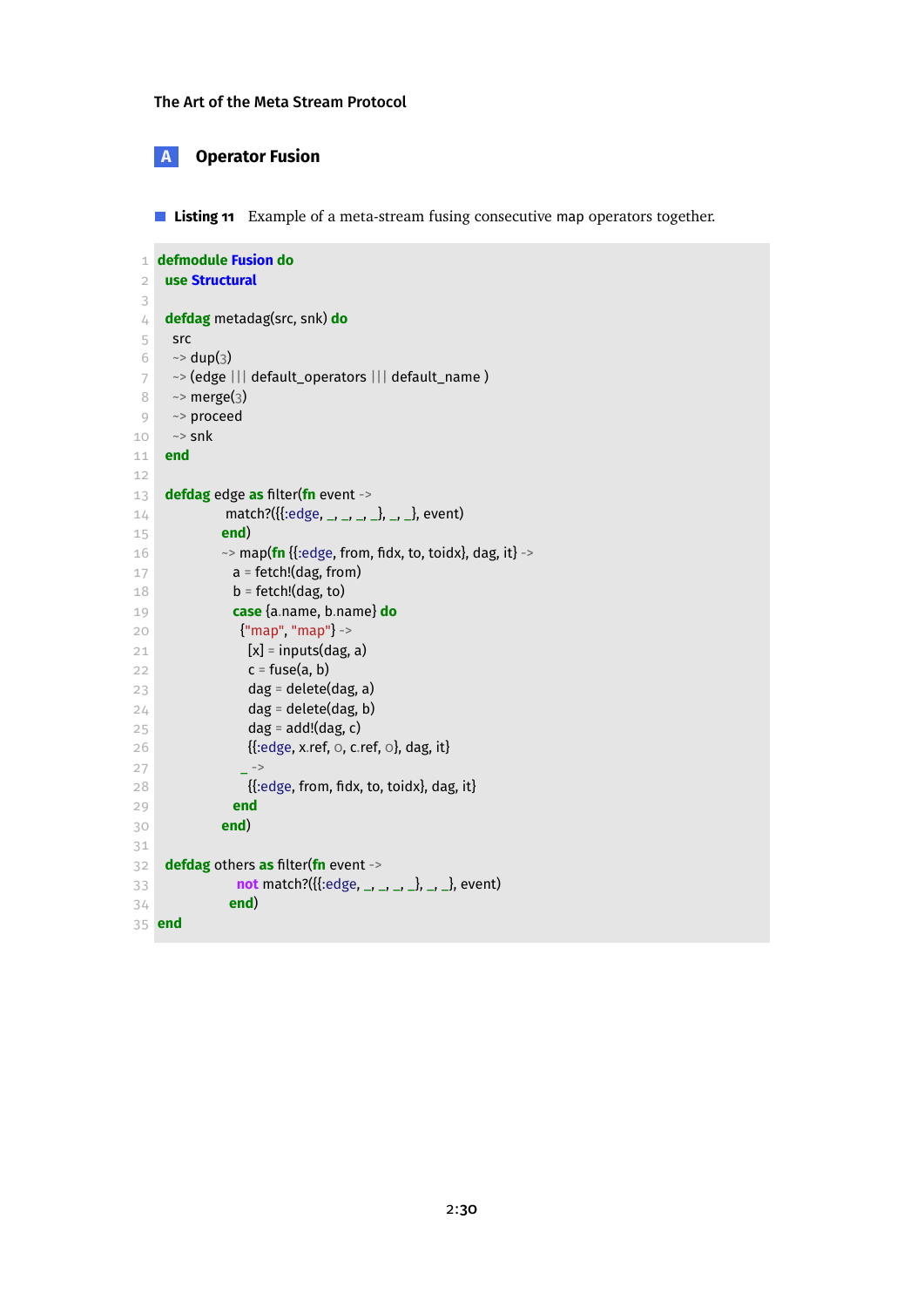**Listing 12** CREEK program which enables operator fusion for a DAG computing the square of a number plus 1.

```
1 defmodule MyFusedDAGs do
 2 use Creek
 3 structure Fusion
 \angle \! \! \! \perp5 defdag test(src, snk) do
 6 src
 7 ~> map(fn x -> x * x end)
 8 ~> map(fn x -> x + 1 end)
9 \rightarrowsnk
10 end
11
12 def main() do
13 source = Creek.Source.list([1, 2, 3, 4])
14 sink = Creek.Sink.doForAll(fn x -> IO.puts x end)
15 Creek.Runtime.deploy(test(), [src: source, snk: sink])
16 end
17 end
```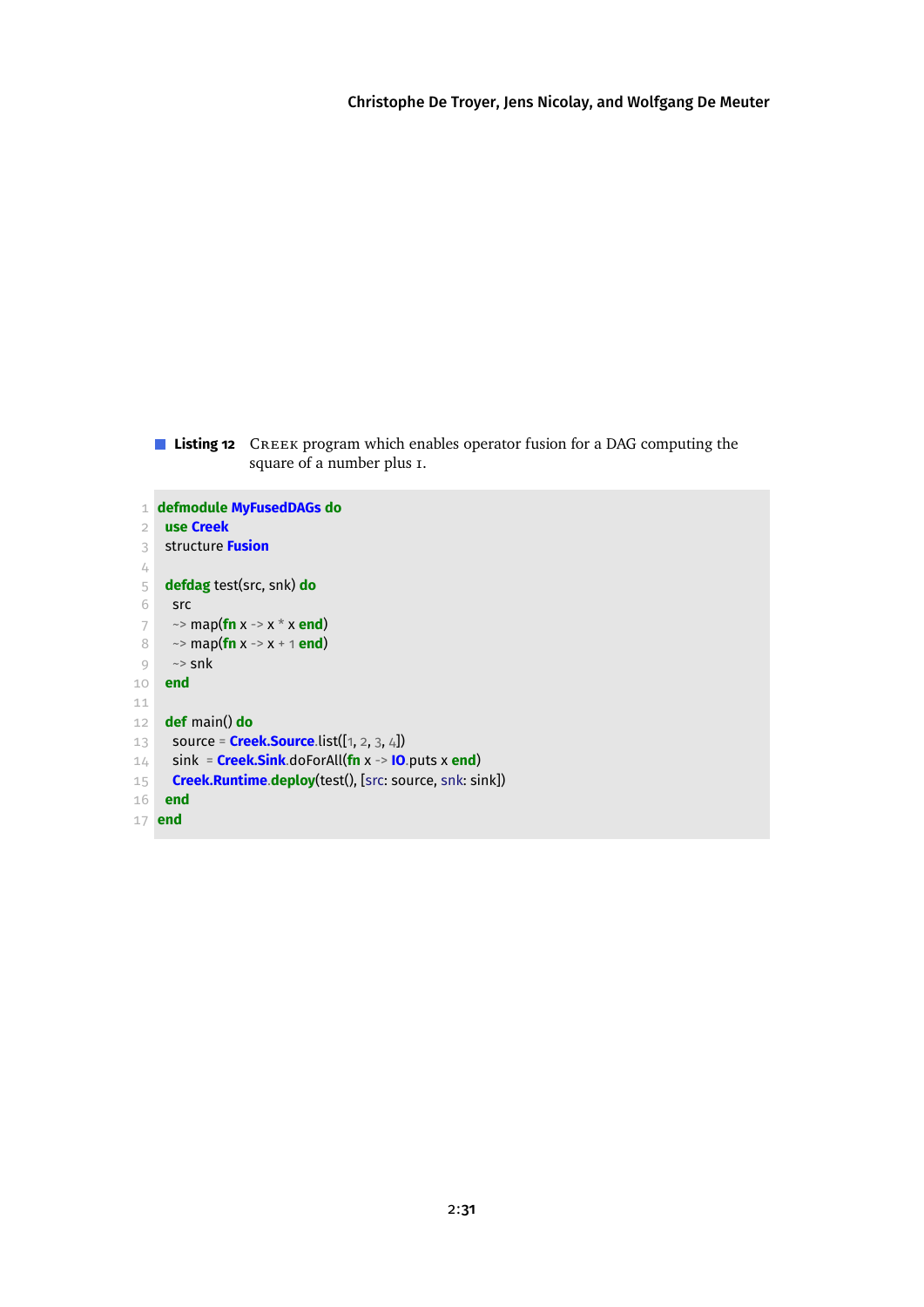# <span id="page-31-0"></span>**B Pull-Based Semantics**

This section contains the source code for pull-based semantics in Creek. The first version in [Listing 13](#page-31-1) is a naive approach that makes sinks send a demand message every time they receive a value. While this approach works, it can be fine-tuned to remove some duplicate demand messages. This implementation is shown in [Listing 14.](#page-34-0) In that implementation a demand message is sent only to operators that have delivered upon their previous demand. That is to say, demand will only be sent if the previous demand was met with a reply from the upstream.

<span id="page-31-1"></span>**Listing 13** Complete Implementation of Pull-Based Propagation Semantics in  $\mu$ CREEK,.

```
1 defmodule Pull do
 2 use Behaviour
 3
 4 # This DAG handles all events with default behaviour.
 5 defdag default as base ~> effects
 6
 7 ###########################################################
 8 # Operators
 9
10 # This DAG propagates every demand message upstream.
11
12 defdag forward_demand as filter(&match?({_, :demand}, &1))
13 \rightarrow map(fn {p, :demand} ->
14 propagate_upstream(:demand, p.us)
15 \{p, : \text{ok}\}16 end)
17
18 # If an operator does not propagate a vlaue the demand is "lost".
19 # As soon as no value is propagated in response, a new demand is sent.
2021 defdag opr_next as filter(&match?({_, :next, _}, &1))
22 \sim base()
23 ~> map(fn {p, base_response} ->
24 if match?({_, :skip}, base_response) do
25 propagate_upstream(:demand, p.us)
26 end
27 {p, base_response}
28 end)
29 \rightarrow effects()
30
31 defdag opr_default as filter(&(not match?({_, :demand}, &1)))
32 ~> filter(&(not match?({_, :next, _}, &1)))
33 \rightarrow default
34
35 defdag operator(src, snk) do
36 src
```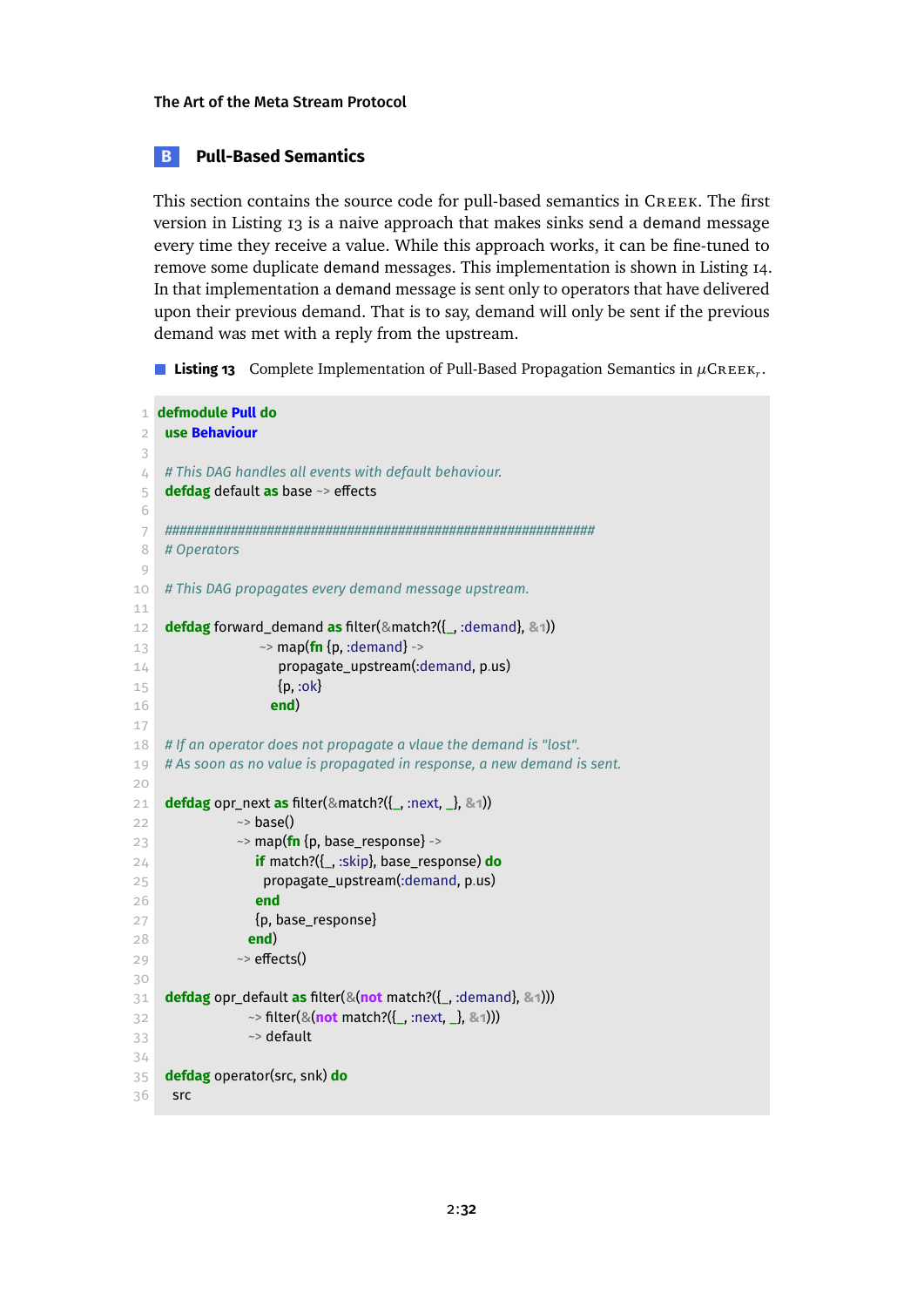```
37 ~> dup(3)
38 ~> (opr_default ||| forward_demand ||| opr_next)
39 \rightarrow merge(3)
40 end
41 \rightarrowsnk
42
43
44 ###########################################################
45 # Sources
46 # Intercept the init event for sources to stop them from ticking themselves.
47 defdag init as filter(&match?({_, :init}, &1))
48 \sim base()
49 ~> map(fn {p, {state, :initialized}} ->
50 # Here we would normally send tick to ourselves,
51 # but we dont (pull).
52 {%{p | state: state}, :ok}
53 end)
54
55 # This DAG handles the demand messages.
56 defdag demand_src as filter(&match?({p, :demand}, &1))
57 \sim map(fn {p, :demand} ->
58 # If a source receives demand it ticks itself.
59 propagate_self({:tick}, p.pid)
60 {p, :ok}
61 end)
62
63 # If a source gets a tick event (from itself )
64 # it will produce a value and tick itself again.
65 # We intercept that tick and stop from sending it.
66 defdag tick_src as filter(&match?({p, :tick}, &1))
67 \sim base()
68 ~> map(fn base_result ->
69 case base_result do
70 {p, {state, :complete}} ->
71 effects_complete(nil, p.ds, p.us, p.pid)
72 {%{p | state: state}, :ok}
73 {p, {state, :tick, value}} ->
74 propagate_downstream({:next, value}, p.ds)
75 {%{p | state: state}, :ok}
76 end
77 end)
78
79 # This DAG handles all events except the ones we intercepted.
80 defdag src_default as filter(&(not match?({_, :init}, &1)))
81 ~> filter(&(not match?({_, :meta, _}, &1)))
82 ~> filter(&(not match?({p, :tick}, &1)))
83 ** ** default
84
85 defdag source(src, snk) do
```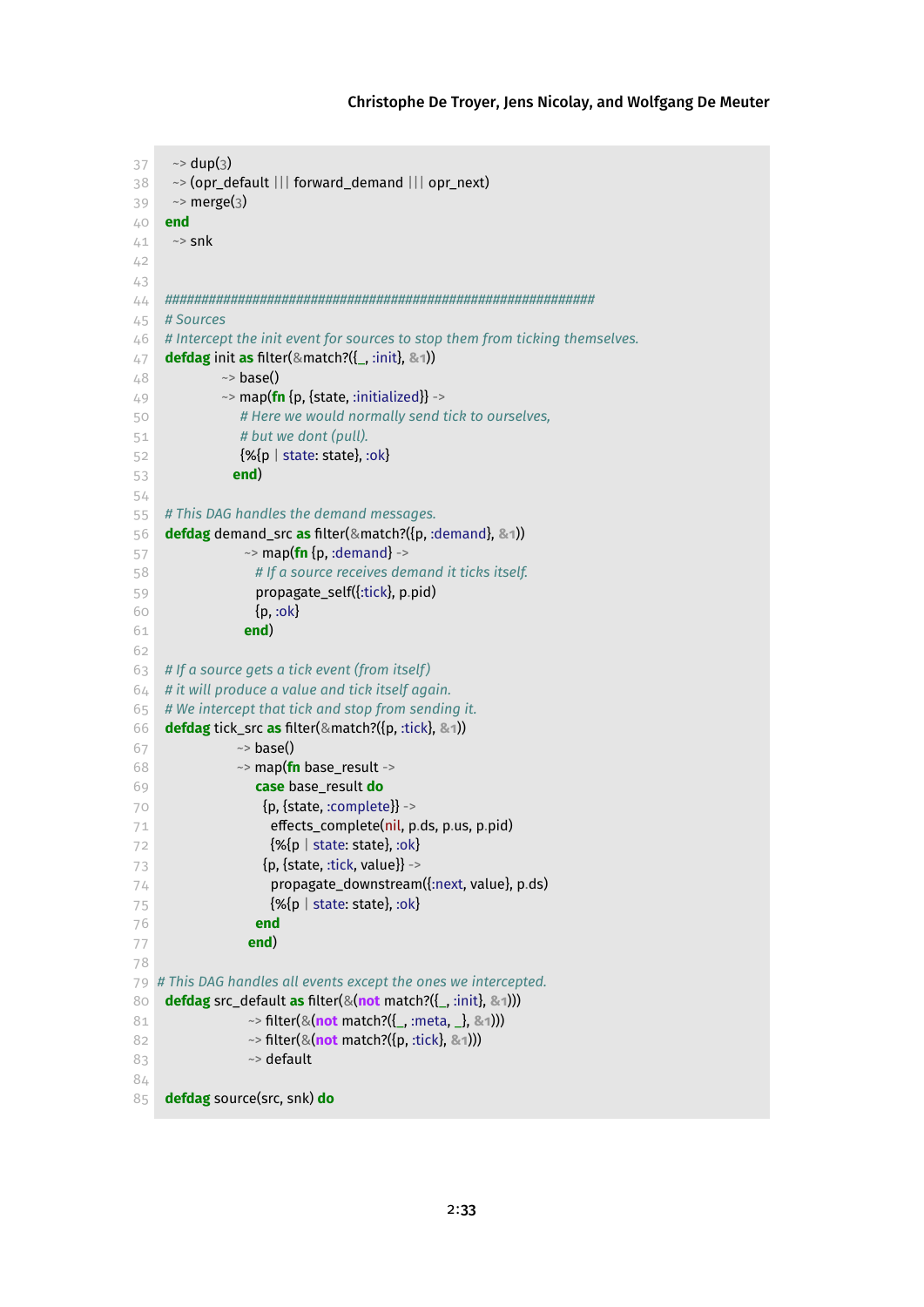```
86 src
 87 \sim dup(4)
 88 ~> (src_default ||| init ||| demand_src ||| tick_src)
 89 \rightarrow merge(4)
 90 ~> snk
 91 end
 92
 93 ###########################################################
 94 # Sinks
 95
 96 # When a sink is initialized it normally doesnt do anything.
 97 # In pull-based we must send the first pull message.
 98 defdag init_snk as filter(&match?({_, :init_snk}, &1))
 99 ~> base()
100 \sim map(fn {p, { , :ok}} ->
101 # Normally no side-eects happen in a sink init,
102 # but now e must propagate demand upstream.
103 propagate_upstream(:demand, p.us)
104 {p, :ok}
105 end)
106
107 # This DAG ensures that a new demand is sent when a next value arrived.
108 defdag next_snk as filter(&match?({_, :next, _}, &1))
109 \rightarrow default()
110 \sim map(fn {p, :ok} ->
111 # After the default, we send demand upstream.
112 propagate_upstream(:demand, p.us)
113 {p, :ok}
114 end)
115
116 # This DAG handles all events except the ones we intercepted.
117 defdag snk_default as filter(&(not match?({_, :init_snk}, &1)))
118 ~> filter(&(not match?({_, :next, _}, &1)))
119 \rightarrow default()
120
121 defdag sink(src, snk) do
122 src
123 \rightarrow dup(3)
124 ~> (init_snk ||| snk_default ||| next_snk)
125 \rightarrow merge(3)
126 \sim snk
127 end
128 end
```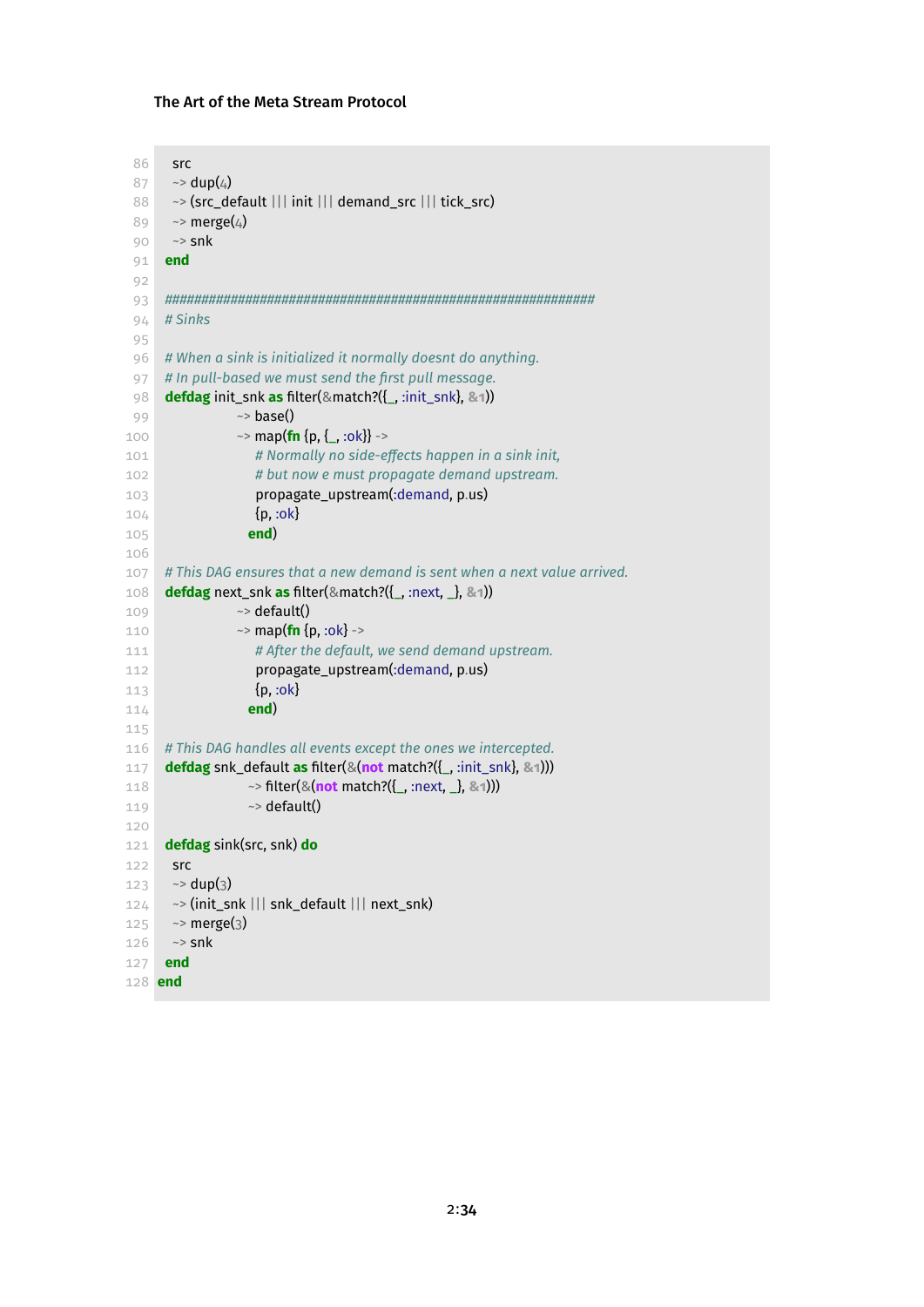**Listing 14** Implementation of pull-based sematics that works for two-pronged operators such as zip and merge.

```
1 defmodule SmartPull do
 2 use Behaviour
 3
4 defdag default as base ~> effects
5
6 # Operators
7 defdag forward_demand as filter(&match?({_, :meta, :demand, from}, &1))
8 ~> map(fn {p, :meta, :demand, from} ->
9 demanded = p.meta_state
10 to_demand = p.us |> Enum.filter(&(not MapSet.member?(demanded, &1)))
11 propagate_upstream_meta(:demand, to_demand, p.pid)
12 meta_state = MapSet.new(p.us)
13 {%{p | meta_state: meta_state}, :ok}
14 end)
15
16 defdag opr_next as filter(&match?({_, :next, _, _}, &1))
17 \sim map(fn {p, :next, v, from} ->
18 meta_state = p.meta_state |> MapSet.delete(from)
19 {%{p | meta_state: meta_state}, :next, v, from}
20 end)
21 \sim base()
22 \rightarrow map(fn {p, base_response} ->
23 if match?({_, :skip}, base_response) do
24 demanded = p.meta_state
25 to_demand = p.us |> Enum.filter(&(not MapSet.member?(demanded, &1)))
26 propagate_upstream_meta(:demand, to_demand, p.pid)
27 end
28 {p, base_response}
29 end)
30 \rightarrow effects()
31
32 defdag opr_default as filter(&(not match?({_, :meta, :demand, _}, &1)))
33 ~> filter(&(not match?({_, :next, _, _}, &1)))
34 ~> filter(&(not match?({_, :init_opr}, &1)))
35 \sim default
36
37 defdag init_opr as filter(&match?({_, :init_opr}, &1))
38 \sim base()
39 ~> map(fn {p, resp} ->
40 p = %{p | meta_state: MapSet.new()}
41 {p, resp}
42 end)
43 \sim effects()
4445 defdag operator(src, snk) do
46 src
```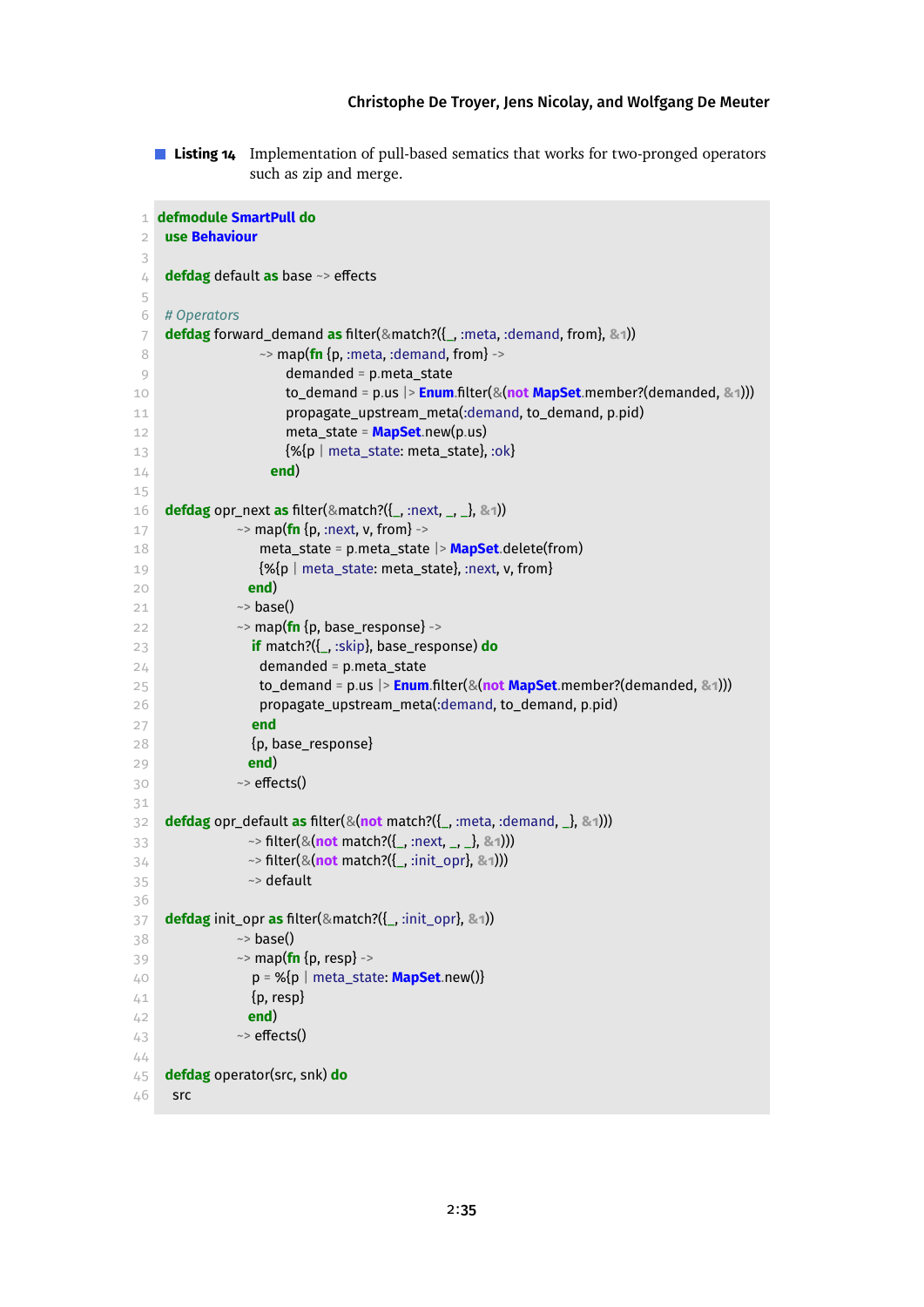```
47 \sim dup(4)
48 \rightarrow (opr_default ||| forward_demand ||| opr_next ||| init_opr)
49 \rightarrow merge(4)
50 ~> snk
51 end
52
53 # Sources
54
55 defdag init_src as filter(&match?({_, :init_src}, &1))
56 \sim base()
57 \sim map(fn {p, {state, :initialized}} ->
58 {%{p | state: state}, :ok}
59 end)
60
61 defdag demand_src as filter(&match?({p, :meta, :demand, _}, &1))
62 \sim map(fn {p, :meta, :demand, \frac{1}{2} ->
63 # If a source receives demand it ticks itself.
64 send_self({:tick}, p.pid)
65 {p, :ok}
66 end)
67
68 defdag tick_src as filter(&match?({p, :tick}, &1))
69 ~> base()
70 ~> map(fn base_result ->
71 case base_result do
72 {p, {state, :complete}} ->
73 effects_complete(nil, p.ds, p.us, p.pid)
74 {%{p | state: state}, :ok}75 \{p, \{\text{state}, \text{tick}, \text{value}\}\} ->
76 propagate_downstream({:next, value}, p.ds, p.pid)
77 {%{p | state: state}, :ok}78 end
79 end)
80
81 defdag src_default as filter(&(not match?({_, :init_src}, &1)))
82 ~> filter(&(not match?({_, :meta, _, _}, &1)))
83 ~> filter(&(not match?({p, :tick}, &1)))
84 ~> default
85
86 defdag source(src, snk) do
87 src
88 ~> dup(4)
89 ~> (src_default ||| init_src ||| demand_src ||| tick_src)
90 \sim merge(4)
91 \sim snk
92 end
93
94 # Sinks
```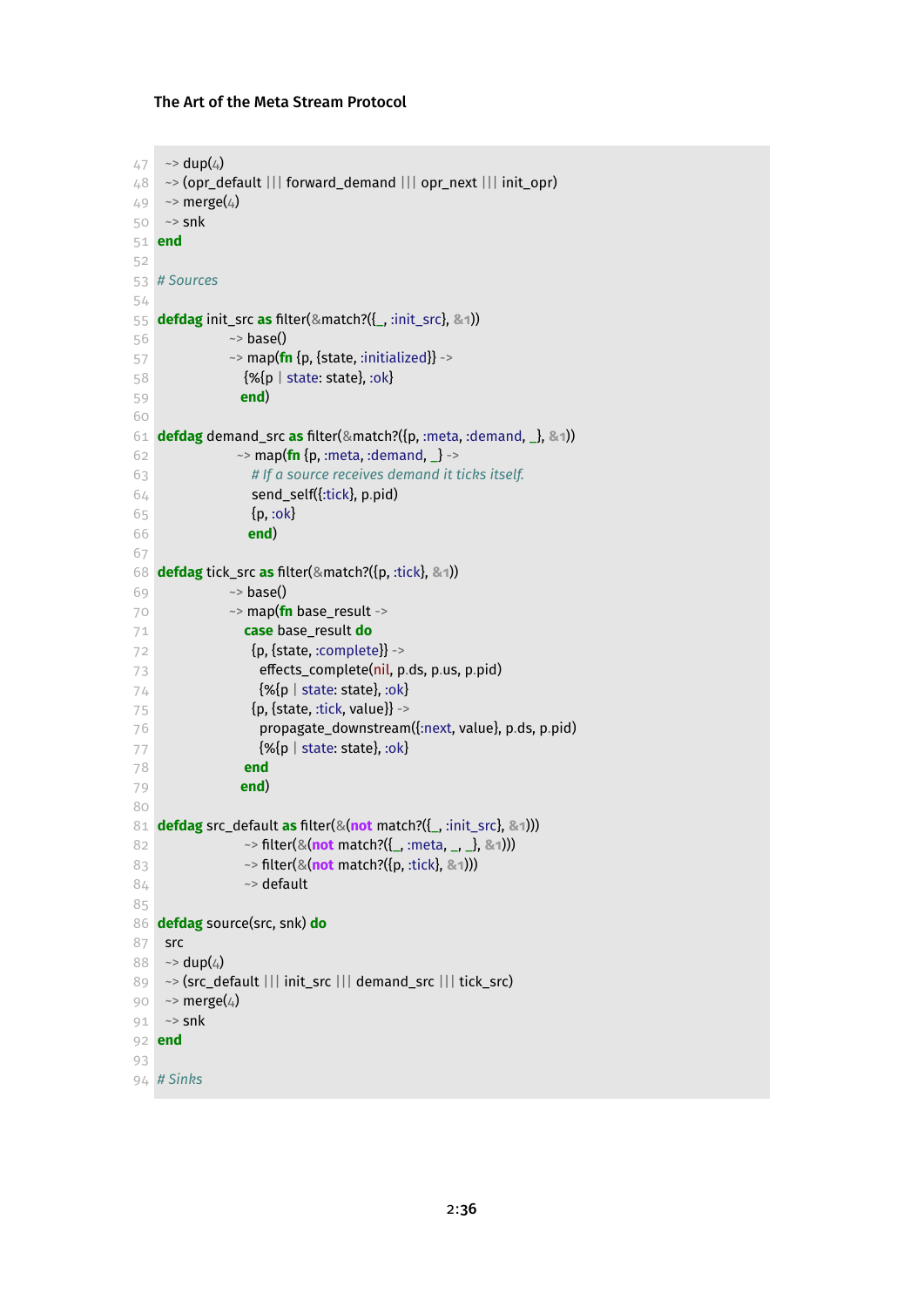```
95 defdag init_snk as filter(&match?({_, :init_snk}, &1))
96 \sim base()
97 ~> map(fn {p, {_, :ok}} ->
98 propagate_upstream_meta(:demand, p.us, p.pid)
99 {p, :ok}
100 end)
101
102 defdag next_snk as filter(&match?({_, :next, _, _}, &1))
103 ~> default()
104 \sim map(fn {p, :ok} ->
105 propagate_upstream_meta(:demand, p.us, p.pid)
106 {p, :ok}
107 end)
108
109 defdag snk_default as filter(&(not match?({_, :init_snk}, &1)))
110 ~> filter(&(not match?({_, :next, _, _}, &1)))
111 \sim default()
112
113 defdag sink(src, snk) do
114 src115 \sim dup(3)
116 ~> (init_snk ||| snk_default ||| next_snk)
117 \sim merge(3)
118 ~> snk
119 end
120 end
```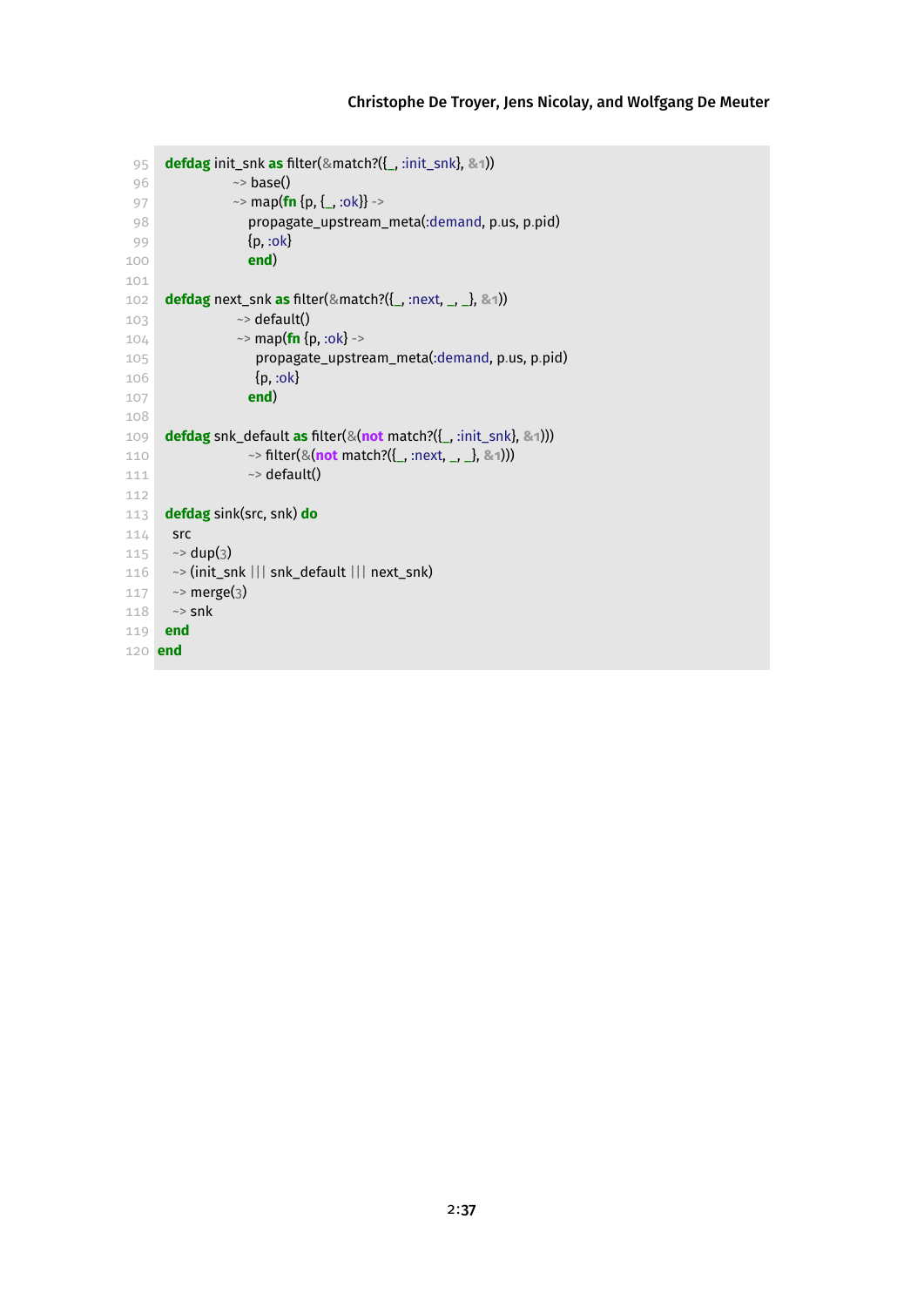# <span id="page-37-0"></span>**C Additional Use Cases**

To showcase  $\mu$ CREEK<sub>r</sub> and  $\mu$ CREEK<sub>c</sub> we have implemented additional use cases using both the run-time and compile-time meta-levels. The code for each of these is contained in [\[23\]](#page-28-8), and is not listed here. To make navigation in the source code easier we include a table that maps the uses cases on their respective implementation.

# **C.1 Compile-Time Use Cases**

**Operator Fusion** Operator fusion "fuses" together consecutive map and filter operators into a single operator.

> Meta-Level creek/lib/lang/compiler/meta\_examples/merge.ex Base-Level creek/lib/examples/example\_ctm\_merge\_merge.ex

**Parallelization** The parallelization compile-time meta allows the programmer to mark certain map operators with the "parallel: n" option. The compiler will create *n* parallel instances of the given map operator at compile-time.

> Meta-Level creek/lib/lang/compiler/meta\_examples/par.ex Base-Level creek/lib/examples/example\_ctm\_par.ex

# **C.2 Run-Time Use Cases**

**Encryption** The underlying concept of encrypting a stream is that values need to "unboxed" before they are processed by an operator (i.e., removing the encryption) and "boxing" them after calling the base-level (i.e., encrypting the result). This needs to be done at every operator in the stream, assuming the source produces encrypted values.

> Meta-Level creek/lib/lang/runtime/meta/encrypted.ex Base-Level creek/lib/examples/example\_rtm\_encrypted.ex

**Logging** Logging is can be used to debug streams, or to log the operations of a program at deployment. The given example logs every value propagating through the stream from the source to the sink.

> Meta-Level creek/lib/lang/runtime/meta/logging.ex Base-Level creek/lib/examples/example\_rtm\_logging.ex

**Pull Semantics** Pull-semantics change the way data is propagated through the stream. Unchanged, Creek pushes values through the stream. That is to say, the sources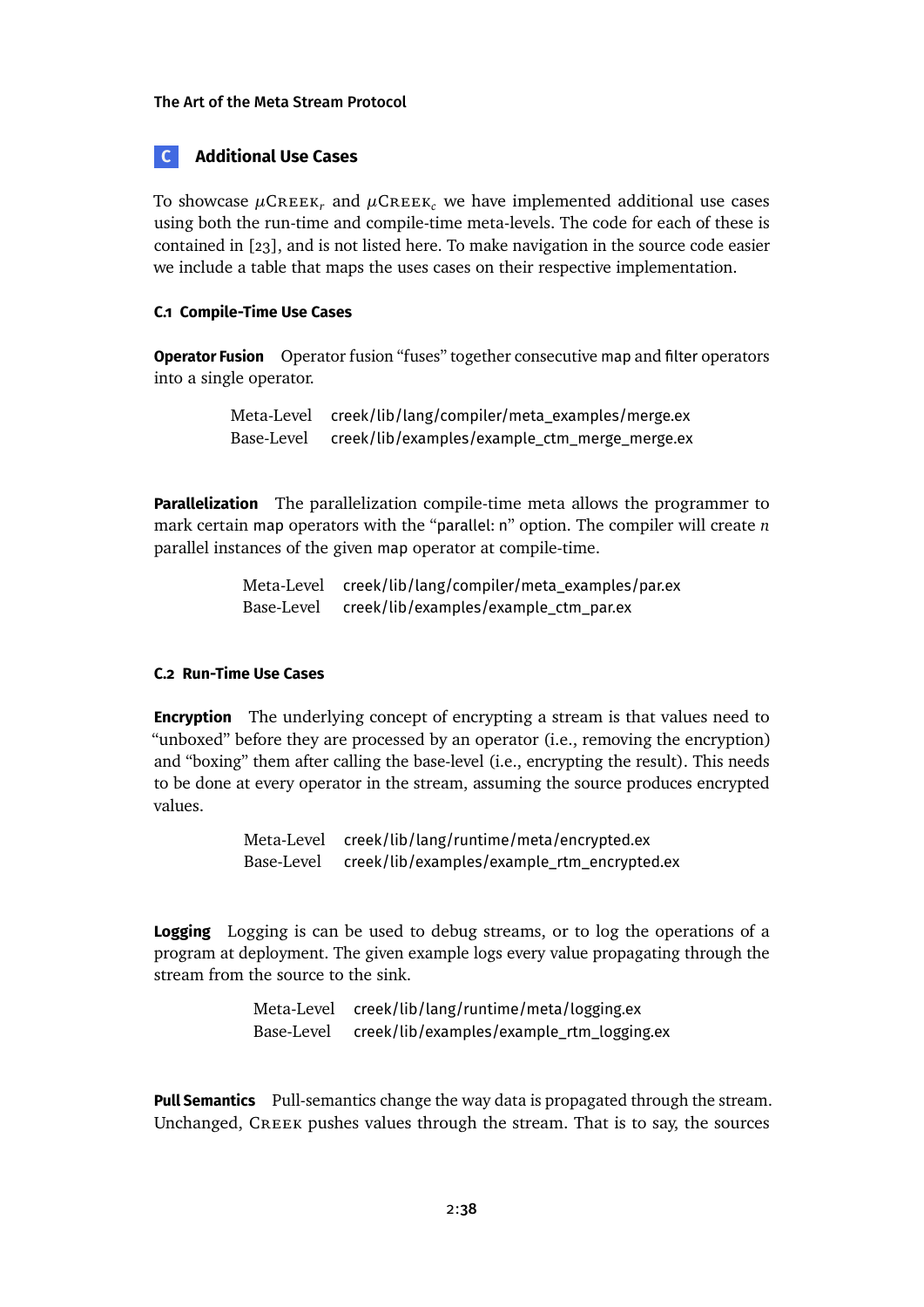dictate the rate at which data is propagated. In a pull-based scenario the sinks dictate the rate at which data is propagated through the stream.

> Meta-Level creek/lib/lang/runtime/meta/pull.ex Base-Level creek/lib/examples/example\_rtm\_pull.ex

**Smart Pull Semantics** This variation of the previousely mentioned pull-based semantics removes some redundant pull messages. The redundant messages are caused by operators that have two sources. If one source produces a value the operator will request data from both sources in the previous example. In this version the operator keeps track of which source has been "demanded" and which has not.

> Meta-Level creek/lib/lang/runtime/meta/pullsmart.ex Base-Level creek/lib/examples/example\_rtm\_pull.ex